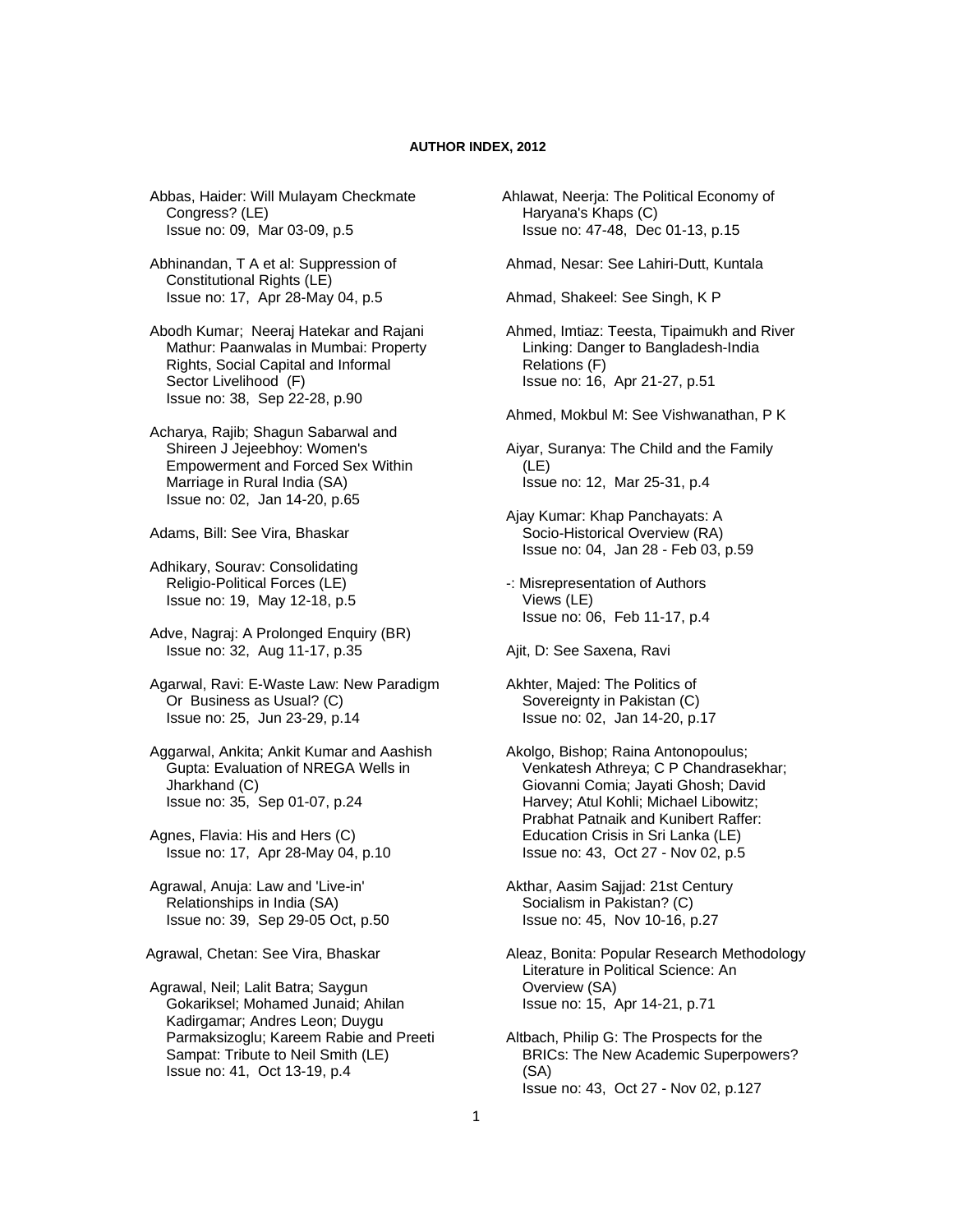AM: Lakshmi Sahgal and Free Will (C) Issue no: 33, Aug 18-24, p.26

 Ami, Daljit: The Cynical Use of Caste (F) Issue no: 42, Oct 20-26, p.30

 -: Punjab: Family Business (F) Issue no: 03, Jan 21-27, p.34

 Amin, Aalya and Javaid Rashid: Norwegian Child Services: A Tale of Ethnocentric Hegemony (C) Issue no: 19, May 12-18, p.19

Anand, Purushottam: See Sharma, Apoorva

Anand, S C: See Iyer, Ramaswamy R

Ananth, Bindu: See Grewal, Swati

 Ananth, V Krishna: Coalgate: A Skewed Debate (C) Issue no: 40, Oct 06-12, p.22

 Ananthanarayan, B: The Discovery of the Higgs Particle (C) Issue no: 31, Aug 04-10, p.31

 Ananthanarayanan, S: Funds Crunch and the Railways (C) Issue no: 13, Mar 24-31, p.12

 -: Getting Back on the Rails (C) Issue no: 45, Nov 10-16, p.24

 Anderson, Siwan and Debraj Ray: The Age Distribution of Missing Women in India (SA) Issue no: 47-48, Dec 01-13, p.87

Anitha, V: See Krishnakumar, Jyotsna

Ankit Kumar: See Aggarwal, Ankita

 Ankit, Rakesh: The (Un)Making of Article 370 (BR) Issue no: 06, Feb 11-17, p.33

 - : How the Ban on the RSS Was Lifted (F) Issue no: 16, Apr 21-27, p.71

 Annavajhula, J C B and Surendra Pratap: Worker Voices in an Auto Production Chain: Notes from the Pits of a Low Road - I (SA) Issue no: 33, Aug 18-24, p.46

Annavajhula, J C B : See Pratap, Surendra

 Antonopolulos, Rania and Dimitri B Papadimitriou: Economic Turbulence in Greece (SA) Issue no: 05, Feb 04-10, p.55

-: See Akolgo, Bishop

 Antony, K R: Regaining Credibility of the Medical Profession (LE) Issue no: 28, Jul 14-20, p.5

 Anu Kumar : Baburao Ambadaskar: On His Retirement (LE) Issue no: 18, May 05-11, p.05

 -: Reading East Asian History Differently (C) Issue no: 41, Oct 13-19, p.22

 Arnold, David: The Black Hole Myth (BR) Issue no: 37, Sep 15-21, p.30

 Arokiasamy, Perianayagam and Srinivas Goli: Explaning the Skewed Child Sex Ratio in the Rural India (SA) Issue no: 42, Oct 20-26, p.85

 Arora, Tarun; Nilesh Kumar; Tanya Sethi; Jayrath Shinde and Alex Thomas: Heterodox Economics (LE) Issue no: 05, Feb 04-10, p.4

 Arun Kumar : Measuring Illegal Outflows from the Indian Economy: Some Methodological Issues (D) Issue no: 39, Sep 29-05 Oct, p.71

 Arun, M and Sunil Mani: Liberalisation of Technical Education in Kerala (SA) Issue no: 21, May 26-Jun 01, p.63

 Asher, Manshi: Renuka Dam: The Saga Continues (F) Issue no: 32, Aug 11-17, p.31

 Asthana, Vandana: Forced Displacement: A Gendered Analysis of the Tehri Dam Project (SA) Issue no: 47-48, Dec 01-13, p.96

Athreya, Venkatesh: See Akolgo, Bishop

 Avinash Kumar : Debates around Authorship and Originality: Hindi during the Colonial Period (SA) Issue no: 28, Jul 14-20, p.50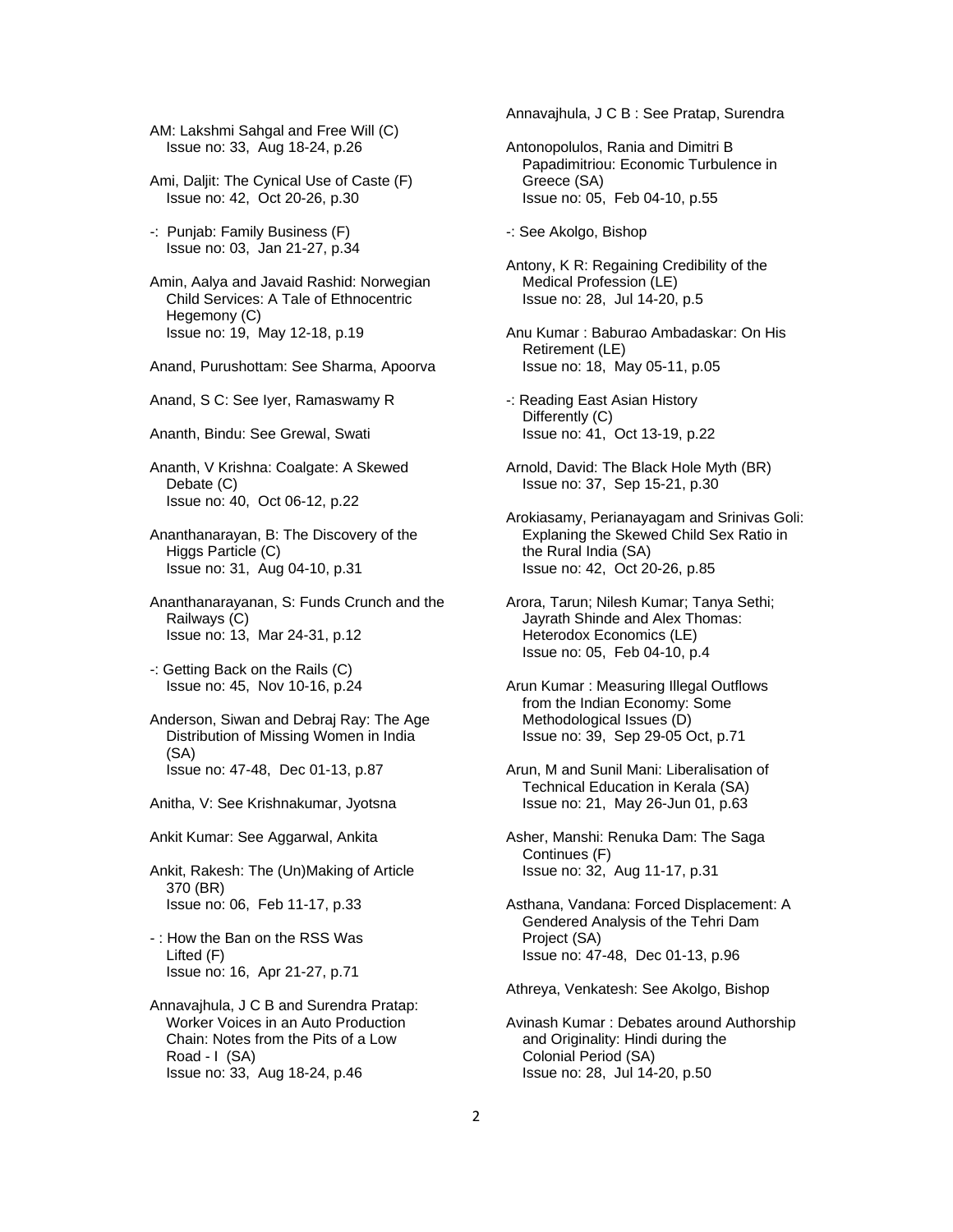Avinash Kumar: Fallacy of the State in Bihar (C) Issue no: 44, Nov 03-09, p.23

 Badigar, Sanjeevini: A Normal Anomaly: Displacement due to Communal Violence in Gujarat (F) Issue no: 03, Jan 21-27, p.42

Badiger, Shrinivas: See Vira, Bhaskar

 Bagchi, Amiya Kumar: Class Struggles, Ideologies, Economic Transformations and Colonialism (RA) Issue no: 15, Apr 14-20, p.33

 -: Coercive Modes of Payment (LE) Issue no: 36, Sep 08-14, p.4

- Bagchi, Barnita: Gendered Subalterns (BR) Issue no: 36, Sep 08-14, p.27
- Bailey, Rishab: Censoring the Internet: The New Intermediary Guidelines (C) Issue no: 05, Feb 04-10, p.15

 Bailur, Savita: Who Is the Community in Community Radio? (SA) Issue no: 17, Apr 28-May 04, p.92 Baisya, Arup: The Importance of Democracy in Socialism (D) Issue no: 28, Jul 14-20, p.71

- Bal, Vineeta and Mohan Rao: Use of Foeticide (LE) Issue no: 28, Jul 14-21, p.4
- Balasubramanian, P : See Ravindran, T K Sundari
- Bandopadhyay, Gautam: See Patkar, Medha

 Bandukwala, J S: The State of Muslims in Gujarat Today (C) Issue no: 33, Aug 18-24, p.17

 Bandyopadhyay, Jayanta and Tapas Roy: Political Challenge of an Intensifying Conflict Over Land (C) Issue no: 07, Feb 18-24, p.22 -: Studying Climate Change in India (BR) Issue no: 33, Aug 18-24, p.29

 -: Water Science in India Hydrological Obscurantism (F) Issue no: 16, Apr 21-27, p.45

 Bandyopadhyay, Sarbani: Caste and Politics in Bengal (D) Issue no: 50, Dec 15-21, p.71

 -: See Choudhary, Shoma

 Bandyopadhyay, Subhasis: Whose Semi-Fascism? (D) Issue no: 30, Jul 28-03 Aug, p.239

 Banerjee, Partha Sarathi and Dayabati Roy: Decentralised Governance Reforms in Primary Education: Some Reflections on West Bengal (F) Issue no: 24, Jun 16-22, p.67

- : See Mukherji,Aditi
- Banerjee, Sneha: Emergence of the 'Surrogacy Industry' (C) Issue no: 11, Mar 17-23, p.27
- Banerjee, Sumanta: From Parliamentary to Paramilitary Democracy (C) Issue no: 01, Jan 07-13, p.16
- -: India's 'Revanchist' Cities (C) Issue no: 51, Dec 22-28, p.13 -: Post-Election Blues in West Bengal (C) Issue no: 09, Mar 03-09, p.10
- -: Revolutionary Movements in a Post-Marxian Era (SA) Issue no: 18, May 05-11, p.55
- Banerji, A; Neha Gupta and J V Meenakshi: Auctions in Grain Markets and Farmer Welfare (RA) Issue no: 52, Dec 29- Jan 04, p.64
- Bano, Masooda: Welfare Work and Politics of Jama'at-i-Islami in Pakistan and Bangladesh (F) Issue no: 01, Jan 07-13, p.86
- Bansil, P C: Feed, Seed and Wastage Rates (RA) Issue no: 26-27, Jun 30-Jul 13, p.111
- Bantilan, Cynthia S; Narpat S Jodha and Naveen P Singh: The Commons, Communities and Climate Change (SA) Issue no: 13, Mar 24-31, p.49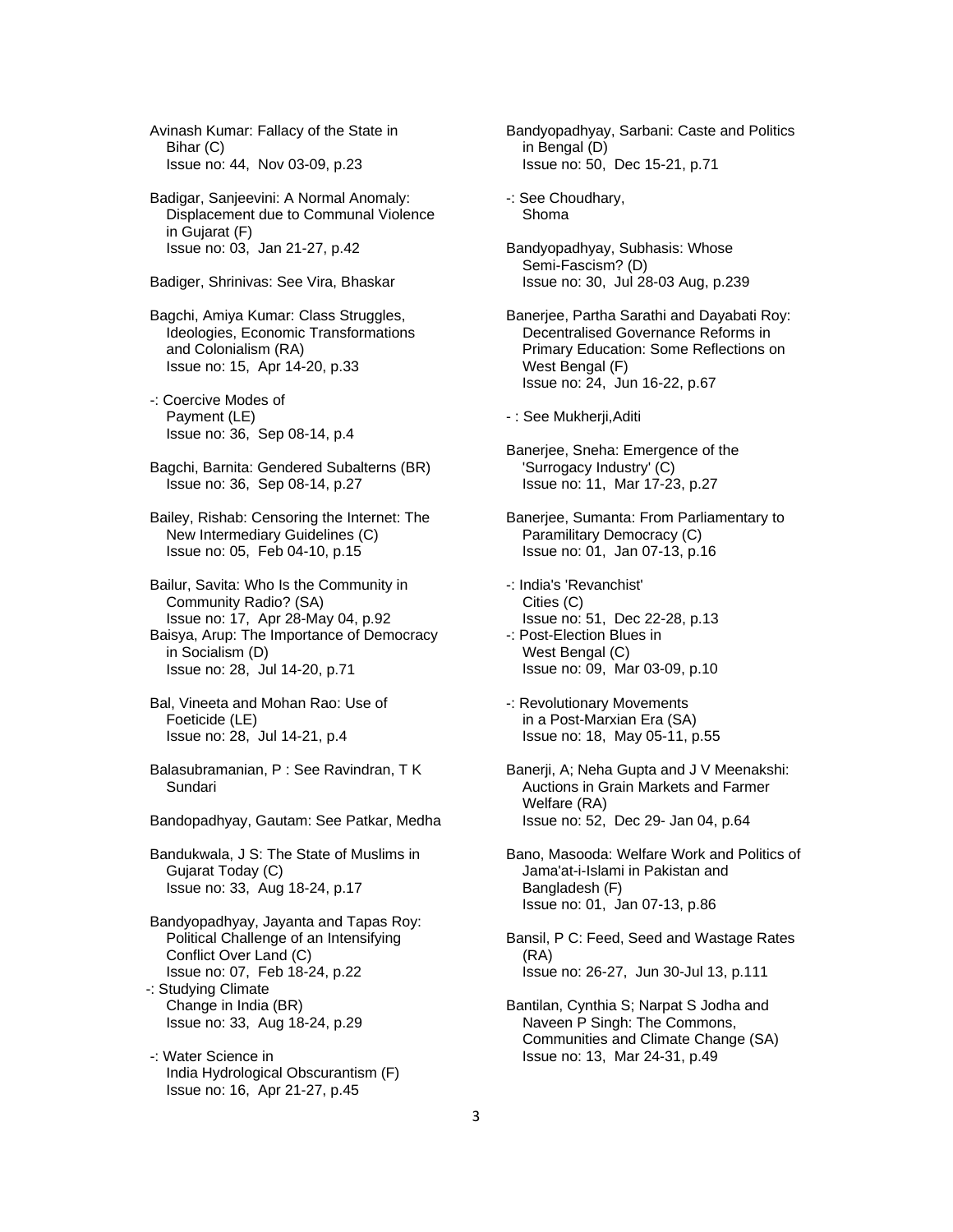Bapna, Geetika: Marriage, Language and Time: Toward and Ethnography of Nibhaana (RA) Issue no: 43, Oct 27 - Nov 02, p.109

- Baru, Rama: A Limiting Perspective on Universal Coverage (F) Issue no: 08, Feb 25 - Mar 02, p.64
- Barua, Bhaskar: Moving Circles of Struggles and Agitations in the North-East (BR) Issue no: 16, Apr 21-27, p.33

Baruah, Litul: See Parikh, Jyoti

 Baruah, Sanjib: Whose River Is It Anyway?: Political Economy of Hydropower in the Eastern Himalayas (SA) Issue no: 29, Jul 21-27, p.41

 Basu, Amitranjan : Preserving Medical Records (LE) Issue no: 19, May 12-18, p.5

Basu, Debashis: See Roy, Aruna

 Basu, P S: Singur - 2 (LE) Issue no: 35, Sep 01-07, p.4

 Basu, Rahul: Mining in Goa: Beyond forest Issues (D) Issue no: 03, Jan 21-27, p.77

 -: NCAER on Mining in Goa: Inconvenient Truths (D) Issue no: 37, Sep 15-21, p.73

 Basu, Swaraj: Gorkhas, Adivasis and Others in North Bengal (C) Issue no: 35, Sep 01-07, p.28

 Bate, Bernard: Swadeshi in the Time of Nations: Reflections on Sumit Sarkar's The Swadeshi Movement in Bengal, India and Elsewhere (F) Issue no: 42, Oct 20-26, p.42

 -: Swadeshi Oratory and the Development of Tamil Shorthand (F) Issue no: 42, Oct 20-26, p.70

Batra, Lalit: See Agrawal, Neil

 Bavinck, M; J Scholtens and A S Soosai: Fishing in Dire Straits: Trans-Boundary Incursions in the Palk Bay (SA) Issue no: 25, Jun 23-29, p.87

 Baxi, Upendra et al: Boycott Collaboration with Israeli Academic Institutions (LE) Issue no: 31, Aug 04-10, p.5

Bedi, Arjun S: See Srinivasna, Sharda

- Beg, Mirza Asmer: The Muslim Political Parties in Uttar Pradesh and Assam (C) Issue no: 43, Oct 27 - Nov 02, p.22
- Beretta, Silvio and Renata Targetti Lenti: India and China: Trading with the World and Each Other (SA) Issue no: 44, Nov 03-09, p.35

 Beteille, Andre: The Peculiar Tenacity of Caste (SA) Issue no: 13, Mar 24-31, p.41

Beumer, Koen: See Jayanthi, A P

 Bhadrakumar, M K: ABRICS initiative on Syria (C) Issue no: 11, Mar 17-23, p.30

- -: Imperialism for a Cash-strapped Era (F) Issue no: 05, Feb 04-10, p.32
- Bhaduri, Amit; Sergio Cesaratto; Nadia Garbellini; Torsten Niechoj; Gabriel Palma; Srinivas Raghavendra; Rune Skarstein; Herbert Walther and Ariel L Wirkierman: An Alternative Vision for the Eurozone Crisis (LE) Issue no: 47-48, Dec 01-13, p.4

Bhaduri, Madhu: See Chakravarti, Uma

Bhagat, R B: See Keshri, Kunal

- Bhandari, Anup Kumar: Total Factor Productivity Growth and Its Decomposition: The Indian Banking Sector during Liberalisation (SA) Issue no: 12, Mar 24-31, p.68
- Bharathi, Mudunuri : Tribal Women's Perspective on the Land Acquisition Bill (SA) Issue no: 20, May 19-25, p.73

Bhardwaj, Kajal: See Selvaraj, Sakthivel

Bhargava, Aradhana: See Patkar, Medha

Bhaskar, V: See Sarma, J V M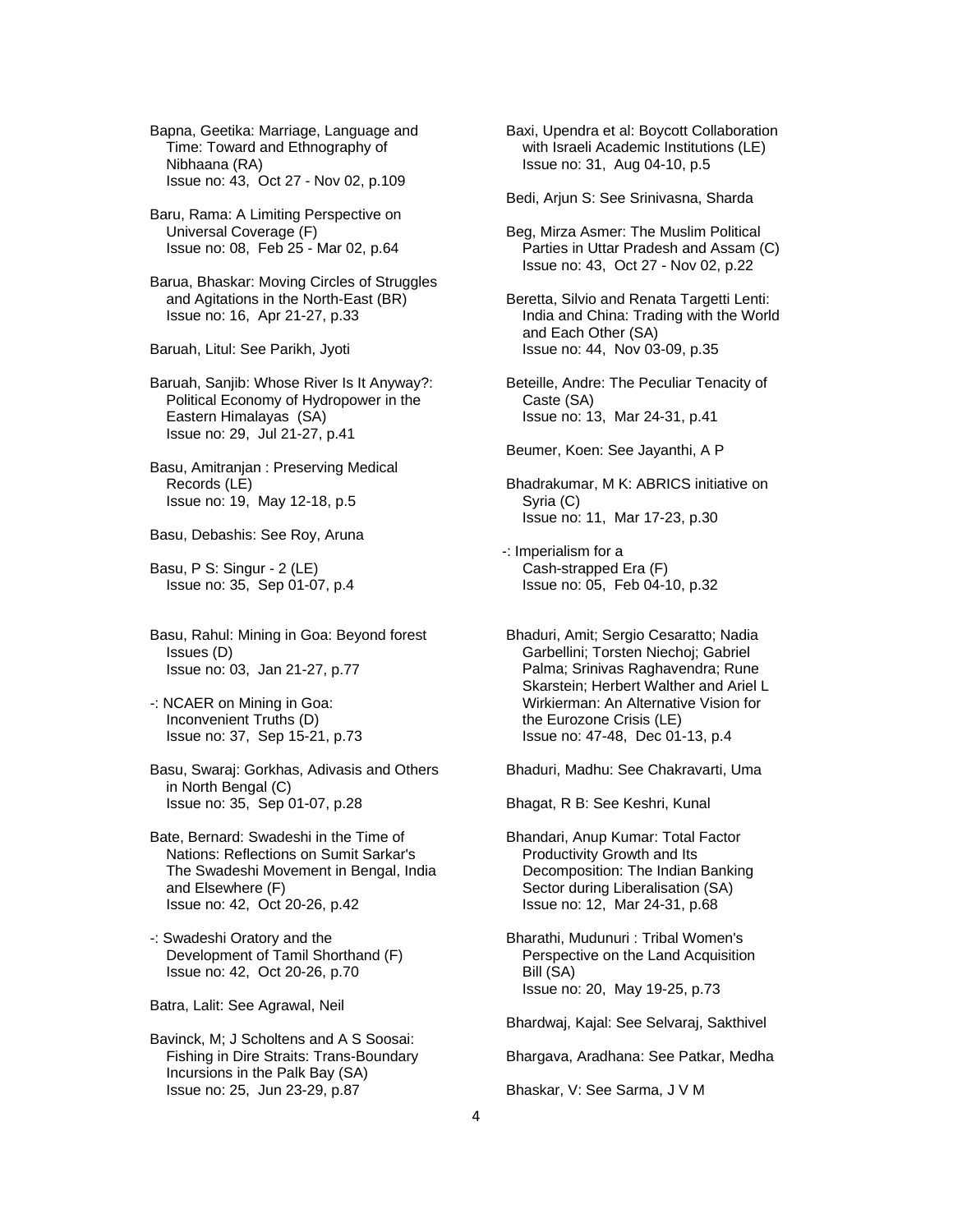Bhat, T R: Playing with the Lives of Citizens (LE) Issue no: 02, Jan 14-20, p.5

 Bhate-Deosthali, Padma; T K Sundari Ravindran and V Vindhya: Addressing Domestic Violence within Healthcare Settings (RA) Issue no: 17, Apr 28-May 04, p.66

Bhatewara, Zara: See Bradley, Tamsin

- Bhati, Madhulika: See Jayanthi, A P
- Bhatia, Bela: Of Human Bondage in Baran, Rajasthan (RA) Issue no: 26-27, Jun 30-Jul 13, p.159
- Bhatt, Mihir R: Disaster Response Preparedness in Indian and China (C) Issue no: 01, Jan 07-13, p.25
- Bhatt, Prashant: Tripoli Is Free? (C) Issue no: 20, May 19-25, p.17
- Bhatt, Yogesh Chandra: See Sekhar, C S C
- Bhattacharjea, Aditya : See De, Oindrila

 Bhattacharjee, Nabanipa: Resisting Culinary Fascism (LE) Issue no: 19, May 12-18, p.4

- Bhattacharya, Abanti: Exhaustive Study of Tibet (BR) Issue no: 20, May 19-25, p.37
- -: Tibet Redux (BR) Issue no: 42, Oct 20-26, p.35
- Bhattacharya, Dipankar : Ranvir Sena Revisited: Feudal-Kulak Power and Lalu-Nitish Continuum (C) Issue no: 30, Jul 28-03 Aug, p.15
- Bhattacharya, Malini: Whose Land? Evictions in West Bengal (C) Issue no: 04, Jan 28 - Feb 03, p.17
- Bhattacharya, Sujit: See Jayanthi, A P
- Bhattacharyya, Amit: See Geelani, SAR
- Bhatti, Bharat: Aadhaar-Enabled Payments for NREGA Workers (C) Issue no: 49, Dec 08-14, p.16
- Bhojwani, Deepak: The Left in Latin America and the Caribbean (F) Issue no: 51, Dec 22-28, p.31
- -: Responsibility to Protect: Issues of Legality and Legitimacy (C) Issue no: 46, Nov 17-30, p.28
- Bhowmik, Sharit: Labour Costs and Productivity (BR) Issue no: 28, Jul 14-20, p.30
- Bhushan, Prashant and Atishi Marlena: Initiatives and Referendums: The Next Step in Indian Democracy (P) Issue no: 34, Aug 25-31, p.33
- -: Legitimising Tax Avoidance (F) Issue no: 09, Mar 03-09, p.37
- Bhutani, Shalini and Kanchi Kohli: Ten Years of the Biological Diversity Act (C) Issue no: 39, Sep 29-05 Oct, p.15
- Biau, Daniel: Are Asian Cities Shaped by Global Forces? (BR) Issue no: 29, Jul 21-27, p.31
- Bijker, Wiebe; B Syamasundari and Annapurna Mamidipudi: Mobilising Discourses: Handloom as Sustainable Socio-Technology (SA) Issue no: 25, Jun 23-29, p.41
- -: See Engel, Mora
- Bilgrami, Akeel: Secularism: Its Content and Context (SA) Issue no: 04, Jan 28 - Feb 03, p.89
- Birthal, Pratap S: See Negi, Digvijay S
- Bora, Pradyumna and Surinder S Jodhka: In the Name of Development: Mapping 'Faith-Based Organisations' in Maharashtra (F) Issue no: 01, Jan 07-13, p.77
- Borah, Abikal: A Good Overview of ULFA (BR) Issue no: 22, Jun 02-08, p.48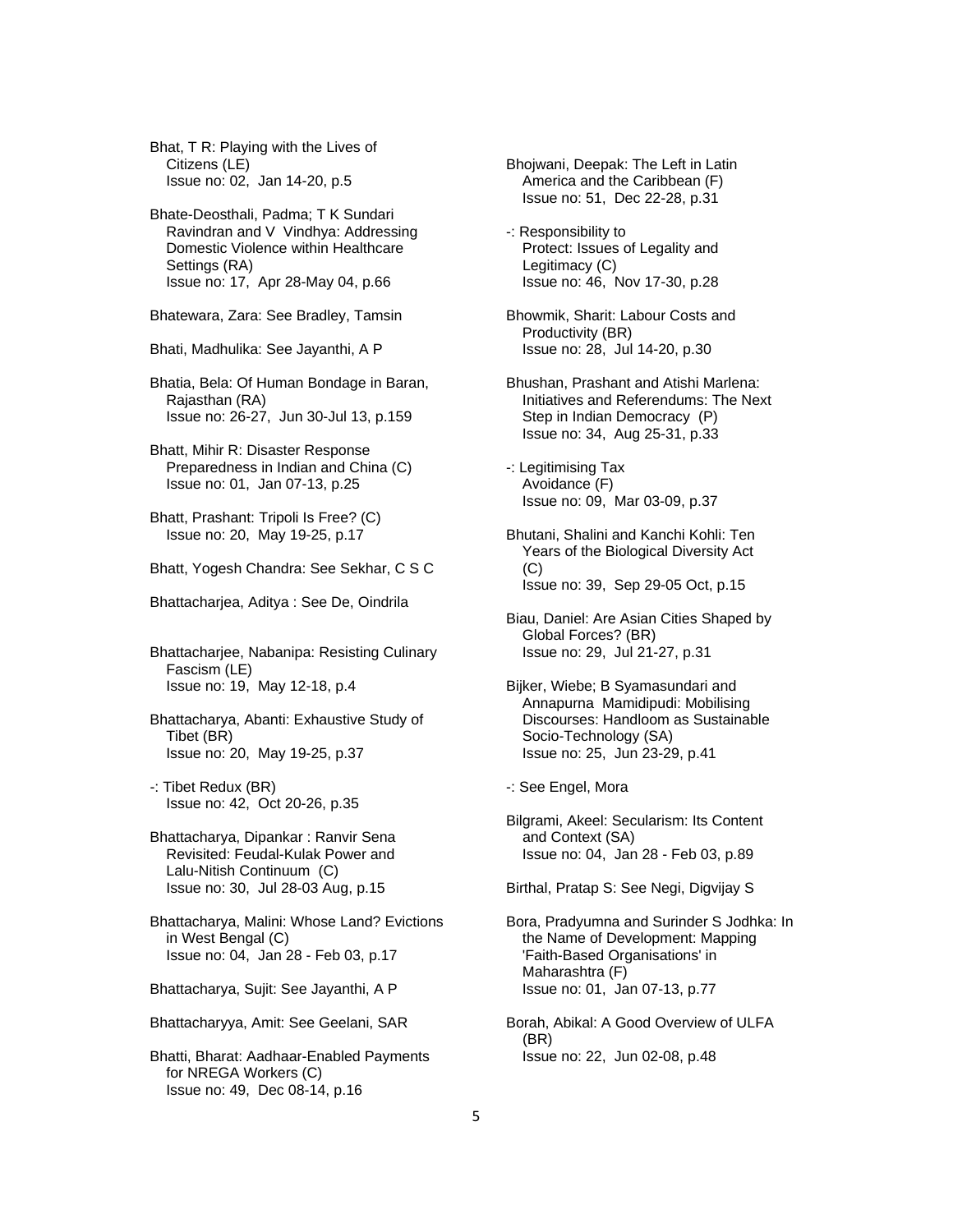Borocz, Jozsef: Hungary in the European Union: Catching Up, Forever (C) Issue no: 23, Jun 09-15, p.22

 Borooah, Vani K: Corruption in India: A Quantitative Analysis (C) Issue no: 28, Jul 14-20, p.23

 Bose, Prasenjit: A Selective Reading (D) Issue no: 08, Feb 25 - Mar 02, p.112

 Bose, Sukanya: Inflation: Sources, Challenges and Policy Options (C) Issue no: 03, Jan 21-27, p.27

 Bradley, Tamsin and Zara Bhatewara: Buddhist Engagements with Social Justice: A Comparison between Tibetan Exiled Buddhists in Dharamsala and Dalit Buddhists of Pune (F) Issue no: 01, Jan 07-13, p.69

 Breman, Jan: The Talibanisation of Society in Pakistan (C) Issue no: 34, Aug 25-31, p.12

 Burra, Srinivas: Chhattisgarh Killings: What If They Were/Were Not Maoists? (C) Issue no: 33, Aug 18-24, p.15

 Burton-Macleod, Jonathan; Charles Maddox and Jason Jackson: Influence of South African Legislation on India's Mines and Minerals Bill: Problems and Perils (SA) Issue no: 40, Oct 06-12, p.74

 Bussell, Jennifer: E-Governance and Corruption in the States: Can Technology Serve the Aam Aadmi? (C) Issue no: 25, Jun 23-29, p.77

 Butalia, Urvashi Butalia : See Singh, Navsharan

 Carrasco, Bruno and Hiranya Mukhopadhyay: Food Price Escalation in South Asia (SA) Issue no: 46, Nov 17-30, p.59

 Cederlof, Gunnel: Making of a Borderland (BR) Issue no: 06, Feb 11-17, p.36

CEHAT: See Shukla, Abhay

 Celebrating Irfan Habib: Jha, D N (BR) Issue no: 40, Oct 06-12, p.35

Cesaratto, Sergio: See Bhaduri, Amit

 Chabal, Emile: Europe after Sarkozy (C) Issue no: 22, Jun 02-08, p.41

Chaitanya, Kranti: See Gupta, Asish

Chakrabarti, BikasmK: See Sinha, Sitabhra

 Chakrabarti, Partha: Socially Embedded History (BR) Issue no: 43, Oct 27 - Nov 02, p.29

 Chakraborty, Achin: A Rejoinder (D) Issue no: 04, Jan 28 - Feb 03, p.128

 Chakraborty, Gorky: The Ubiquitous Bangladeshis (C) Issue no: 38, Sep 22-28, p.21

Chakraborty, Pinaki: See Mundle, Sudipto

 Chakravarti, Anand: Conscience of the Constitution and Violence of the Indian State (P) Issue no: 47-48, Dec 01-13, p.33

 Chakravarti, Uma; Brinda Karat; Romila Thapar; Madhu Bhaduri; Imrana Qadeer; Farah Naqvi; Vasanth Kannabiran; Lalita Ramdas; Githa Hariharan; C Sathyamala; Mira Shiva; Veena Shatrugna; Jayati Ghosh; Rohini Hensman; Sandhya Srinivasan and Veena Poonacha: Appeal for Court Protection of Soni Sori (LE) Issue no: 06, Feb 11-17, p.4

 Chand, Ramesh: Development Policies and Agricultural Markets (RA) Issue no: 52, Dec 29- Jan 04, p.53

 Chand, Ramesh and Shinoj Parappurathu: Temporal and Spatial Variations in Agricultural Growth and Its Determinants (RA) Issue no: 26-27, Jun 30-Jul 13, p.55

 Chandhoke, Neera: Modi's Gujarat and Its Little Illusions (C) Issue no: 49, Dec 08-14, p.10

-: Whatever Has Happened to Civil Society? (P) Issue no: 23, Jun 09-15, p.39

-: Why People Should Not Be Poor (SA) Issue no: 14, Mar 07-13, p.41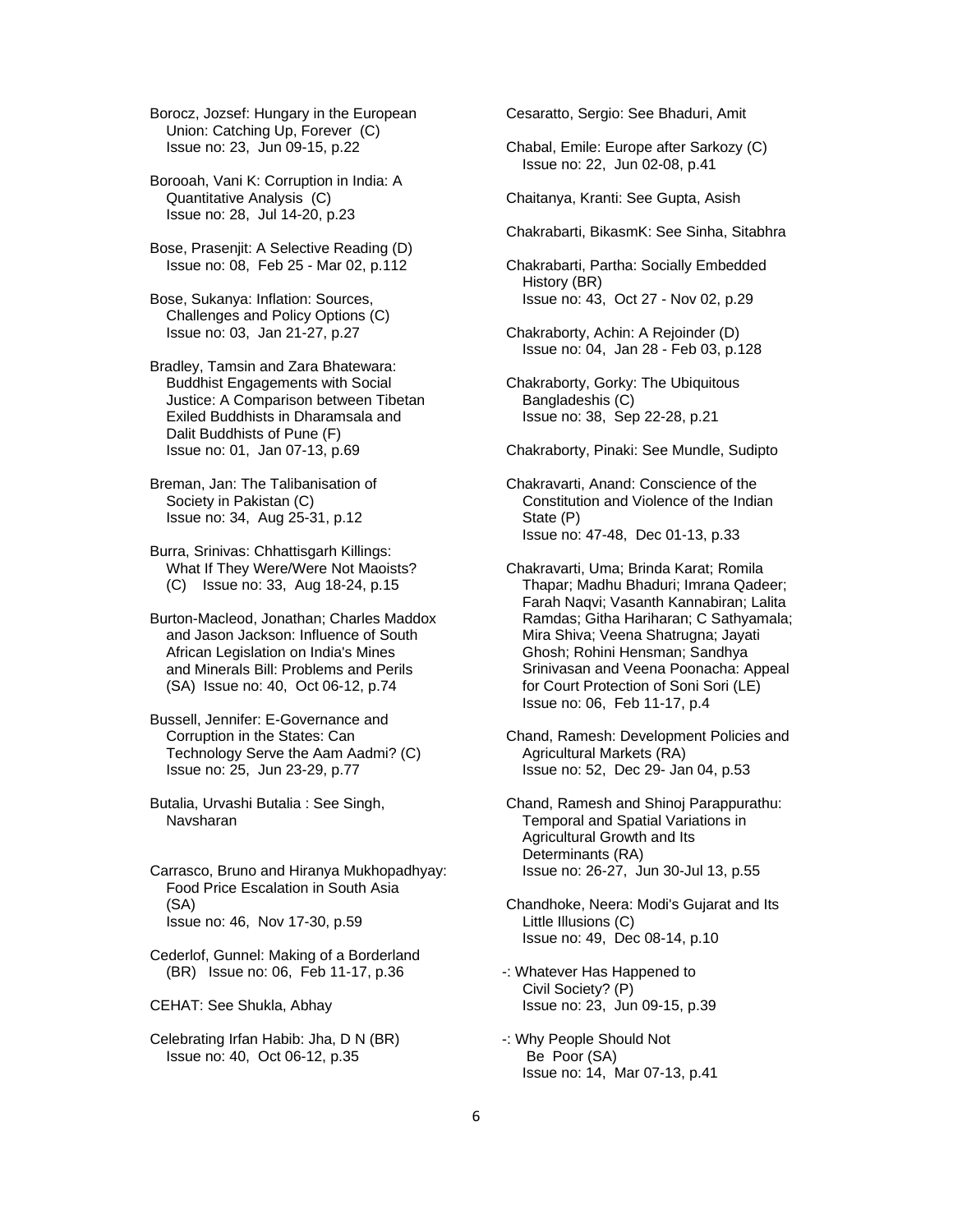Chandra, Uday and Kenneth Bo Nielsen: The Importance of Caste in Bengal (D) Issue no: 44, Nov 03-09, p.59

 Chandrachud, Abhinav: The Need to have a uniform Retirement Age for Judges (C) Issue no: 46, Nov 17-30, p.24

 -: Supreme Courts Seniority Norm: Historical Origins (C) Issue no: 08, Feb 25 - Mar 02, p.26

 Chandrakala: Anti-Dowry Law Viewed from the Prison Cell (C) Issue no: 04, Jan 28 - Feb 03, p.24

 Chandrakanth, G: Irrigation and Efficient Use of Water (LE) Issue no: 24, Jun 16-22, p.4

 Chandrasekhar, C P: The Quite Power of the Ratings System (F) Issue no: 50, Dec 15-21, p.10

-: Thirst for Foreign Capital (F) Issue no: 04, Jan 28 - Feb 03, p.10

 -: Wages of Capital Account Liberalisation (F) Issue no: 29, Jul 21-27, p.10

-: See Akolgo, Bishop

Chandrika, R: See Cohelo, Karen

 Chari, A V and Annemie Maertens: Indian Assembly Elections, 1977-2002: Evidence on Declining Participation and a Hypothesis (F) Issue no: 51, Dec 22-28, p.69

 Chari, P R: Nuclear Security Norms (C) Issue no: 12, Mar 24-31, p.17

 -: Siachen in the Time of Manto (LE) Issue no: 23, Jun 09-15, p.4

Chatterjee, Kanti: See Dasgupta, Dipankar

 Chatterjee, Partha: After Subaltern Studies (P) Issue no: 35, Sep 01-07, p.44

 -: Historicising Caste in Bengal Politics (D) Issue no: 50, Dec 15-21, p.69

 Chatterjee, Partha: Regional Bias (LE) Issue no: 03, Jan 21-27, p.4

 Chatterjee, Sanjib: What Failure of Left Theatre? (LE) Issue no: 17, Apr 28-May 04, p.4 Chatterjee, Shankar: Land and the Adivasi (LE) Issue no: 33, Aug 18-24, p.4 -: Uneven Development (LE) Issue no: 24, Jun 16-22, p.5 Chattopadhyay, P: More on CAG (LE) Issue no: 44, Nov 03-09, p.4 -: Strengthen the CAG (LE) Issue no: 38, Sep 22-28, p.4 Chattopadhyay, Paresh: A Discordant Note (LE) Issue no: 14, Mar 07-13, p.4 -: Lenin Reads Marx on

 Socialism: A Brief Note (F) Issue no: 50, Dec 15-21, p.65

 -: The New French President (LE) Issue no: 24, Jun 16-22, p.4

 Chaturvedi, Ruchi: North Kerala and Democracy's Violent Demands (C) Issue no: 42, Oct 20-26, p.21

 Chaturvedi, Subi: See Thakurta, Paranjoy Guha

 Chaudhuri, Siladitya and Amitava Saha: Large-Scale Socio-Economic Surveys: Impact of Non-Response (SA) Issue no: 30, Jul 28-03 Aug, p.223

 Chaudhuri, Sudip: Multinationals and Monopolies: Pharmaceutical Industry in India after TRIPS (SA) Issue no: 12, Mar 24-31, p.46

 Chauhan, Preeti and Paramjeet Singh: Bhagana Dalits (LE) Issue no: 29, Jul 21-27, p.5

- : Criminalising Protest (LE) Issue no: 30, Jul 28-03 Aug, p.4

-: Facebook Users (LE) Issue no: 47-48, Dec 01-13, p.5

 -:Militarisation of Maruti Workplace (LE) Issue no: 37, Sep 15-21, p.5

7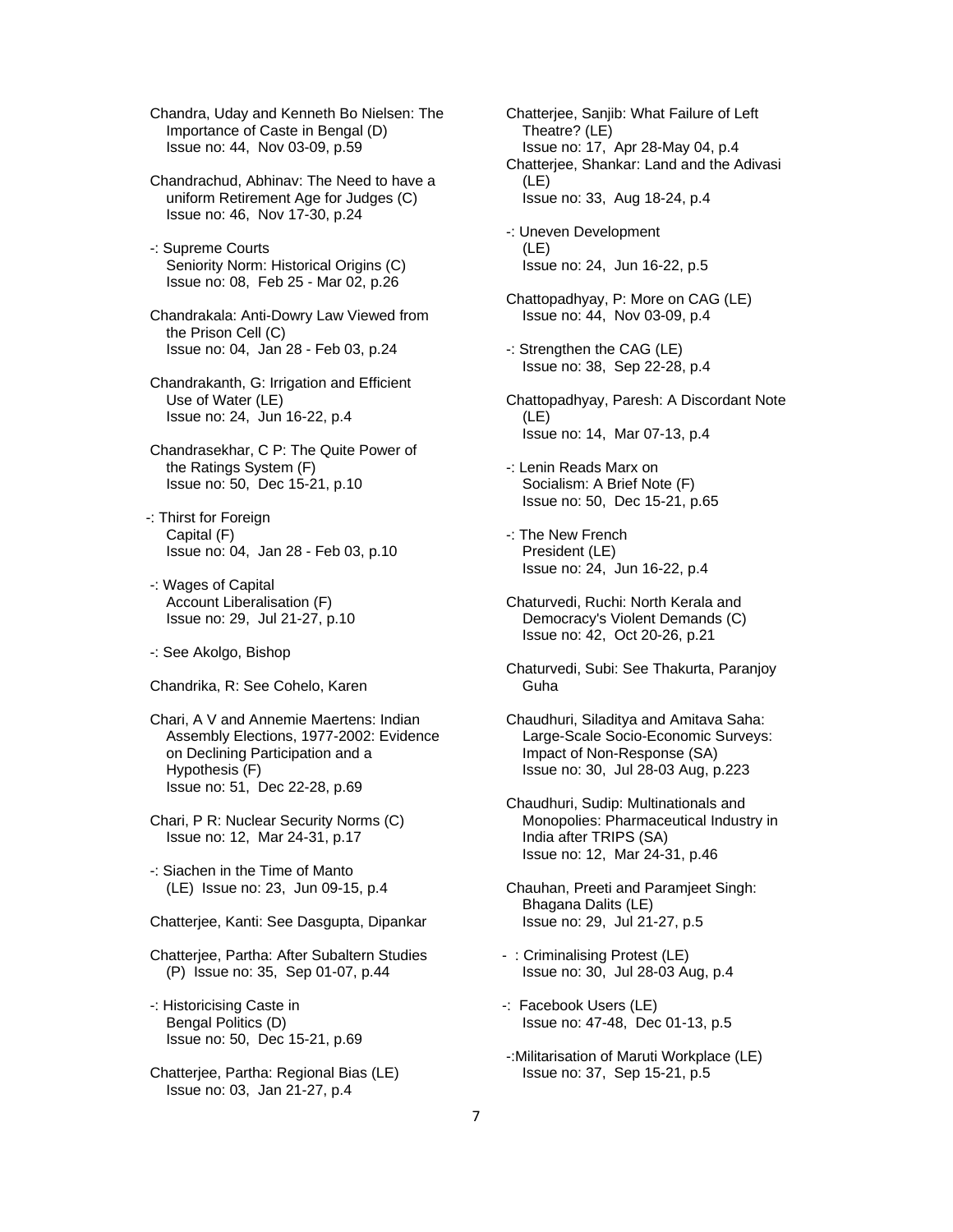Chauhan, Preeti and Paramjeet Singh-: Murder of Qateel Siddiqui (LE) Issue no: 25, Jun 23-29, p.5

- -: On Bus Rapid Transport (LE) Issue no: 45, Nov 10-16, p.4
- -: Police High-handedness at Maruti (LE) Issue no: 41, Oct 13-19, p.5
- -: State Repression at Kudankulam (LE) Issue no: 21, May 26-Jun 01, p.5
- -: What Price Protest? (LE) Issue no: 33, Aug 18-24, p.4
- Chauhan, Preeti: See Singh, Paramjeet

 Chawla, Isha: A Note on the Methodology for Measuring Labour Input from Company Databases (F) Issue no: 03, Jan 21-27, p.69

 Chelikani, Rao V B J: Institutional Activism Is Not a Cause for Alarm (LE) Issue no: 37, Sep 15-21, p.5

- -: Understanding the Emerging Civil Society (LE) Issue no: 25, Jun 23-29, p.5
- Chetan Kumar: See Vira, Bhaskar

 Chikarmane, Poornima: How Not to and How to Tackle Waste (LE) Issue no: 31, Aug 04-10, p.4

 Chintapati, Adithya Krishna: Postal Regulation: Issues and Options (C) Issue no: 36, Sep 08-14, p.15

-: Regulating Utilities: A Legislative Framework (C) Issue no: 19, May 12-18, p.27

 Chitnis, Ahwini; Shantanu Dixit and Ann Josey: Bailing Out Unaccountability (C) Issue no: 51, Dec 22-28, p.22

Chokshi Maulik: See Selvaraj, Sakthivel

Chopra, Kanchan: See Das, Saudamini

 Choudhary, Shoma; Lahiri and Sarbani Bandyopadhyay: Dressing the Feminine Body (C) Issue no: 46, Nov 17-30, p.20

Chowdhry, Prem: Infliction Acceptance and

 Resistance: Containing Violence on Women in Rural Haryana (SA) Issue no: 37, Sep 15-21, p.43

- Chowdhury, Romit: A Search for Feminist Roots (BR) Issue no: 41, Oct 13-19, p.31
- Chowdhury, Samik: See Mundle, Sudipto
- Chowdhury, Subhanil and Zico Dasgupta: Fiscal Problem in West Bengal: Towards an Explanation (SA) Issue no: 13, Mar 24-31, p.57
- Chudgar, Amita: Variation in Private School Performance (SA) Issue no: 11, Mar 17-23, p.52
- Cohelo, Karen; T Venkat and R Chandrika: The Spatial Reproduction of Urban Poverty (RA) Issue no: 47-48, Dec 01-13, p.53
- Cohelo, Karen and Anant Maringanti: Urban Poverty in India: Tools, Treatment and Politics at the Neo-liberal Turn (RA) Issue no: 47-48, Dec 01-13, p.39

Comia, Giovanni: See Akolgo, Bishop

- Contractor, Qudsiya : Quest for Water: Muslims at Mumbai's Periphery (SA) Issue no: 29, Jul 21-27, p.61
- Contractor, Shaheen: GM Crops: No Panacea (LE) Issue no: 50, Dec 15-21, p.4
- Coordination of Democratic Rights Organisation : Fact-Finding on Mega Dams in North-East (LE) Issue no: 19, May 12-18, p.5
- Corry, Stephen: Dongaria Kondh (LE) Issue no: 52, Dec 29- Jan 04, p.4
- Cullet, Philippe: The Groundwater Model Bill: Rethinking Regulation for the Primary Source of Water (P) Issue no: 45, Nov 10-16, p.40
- D'Souza, Arun: Canonical Traditions and Pedagogical Practices: Sociology at the Undergraduate Level (P) Issue no: 15, Apr 14-20, p.46
- -: Global Icons in Popular Culture (BR) Issue no: 44, Nov 03-09, p.28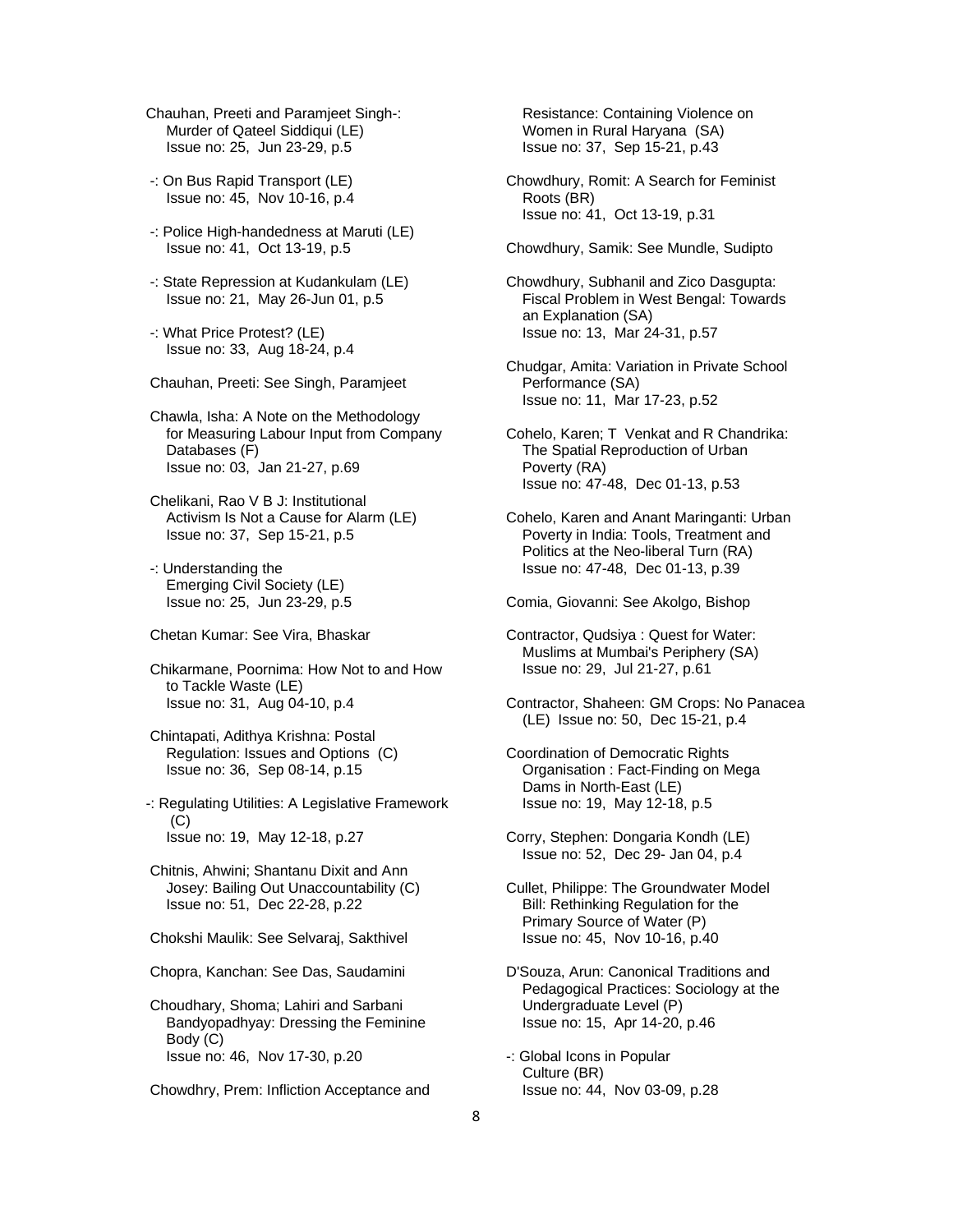Dahiwale, S M: Why Mock Ambedkar? (LE) Issue no: 23, Jun 09-15, p.4

Dalal, Sucheta: See Roy, Aruna

 Dar, Tanveer Ahmad and Shumila Khaki: Inequalities in Literacy in Jammu and Kashmir (F) Issue no: 07, Feb 18-24, p.73

 Das, Budhaditya: Resisting Development, Theorising Resistance (BR) Issue no: 33, Aug 18-24, p.33

 Das, Kalyan: Tea Smallholdings in Assam (C) Issue no: 11, Mar 17-23, p.23

 Das, Panchanan: Wage Inequality in India: Decomposition by Sector, Gender and Activity Status (SA) Issue no: 50, Dec 15-21, p.58

 Das, Raju J: Development Crisis and Dialectics of Protest Politics: Presenting the Absent and Absenting the Present (C) Issue no: 06, Feb 11-17, p.24

 Das, Saudamini and Kanchan Chopra: Towards 'Green Growth': Measuring the Trade-off between Conservation of Protected Areas and Hydel Power Generation (SA) Issue no: 51, Dec 22-28, p.59

 Das-Gupta, Arindam: An Assessment of the Revenue Impact of State-Level VAT in India (SA) Issue no: 10, Mar 10-16, p.55

 Dasgupta, A K: AMRI Inferno (LE) Issue no: 09, Mar 03-09, p.4

 Dasgupta, Dipankar and Kanti Chatterjee: Petroleum Pricing Policy: A Viable Alternative (P) Issue no: 46, Nov 17-30, p.46

 Dasgupta, Rajashri: Death by Smoke (F) Issue no: 02, Jan 14-20, p.32

 Dasgupta, Zico: Development Expenditures of the States in the Post-Liberalisation Period (F) Issue no: 34, Aug 25-31, p.64

-: See Chowdhury, Subhanil

 Datar, Abhay: The Lucknow Pact of 1916: A Second Look at the Congress-Muslim League Agreement (SA) Issue no: 10, Mar 10-16, p.65

 Davar, Bhargavi V: Legal Frameworks for and against People with Psychosocial Disabilities (SA) Issue no: 52, Dec 29- Jan 04, p.123

-: See Shukla, Abhay

 Dave, S A: R H Patil: A Tribute (C) Issue no: 20, May 19-25, p.30

 Davidson, Neil: Hobsbawm's Unanswered Question (RA) Issue no: 38, Sep 22-28, p.31

 Dawn, Ranjita: Challenges in the Employment of Persons with Disabilities (C) Issue no: 36, Sep 08-14, p.20

 Dayal, Vikram et al: Remembering Elinor Ostrom (C) Issue no: 34, Aug 25-31, p.23

 De Mel, Neloufer: History in the Making (BR) Issue no: 07, Feb 18-24, p.31

 De Roy, Shantanu: Impact of Fish Farming on Employment and Household Income: Evidence from a Village Study in West Bengal (SA) Issue no: 35, Sep 01-07, p.68

 De, Anuradha et al: Public Report on Health (SA) Issue no: 21, May 26-Jun 01, p.43

 De, Debasree: The Forests and the Palaces (C) Issue no: 05, Feb 04-10, p.19

 De, Oindrila and Aditya Bhattacharjea: Cartels and the Competition Commission (C) Issue no: 35, Sep 01-07, p.14

 Debnath, Avijit and Niranjan Roy: Structural Change and Inter-sectoral Linkages: The Case of North-east India  $(F)$ Issue no: 06, Feb 11-17, p.72

Demaria, Pederico: See Schindler, Seth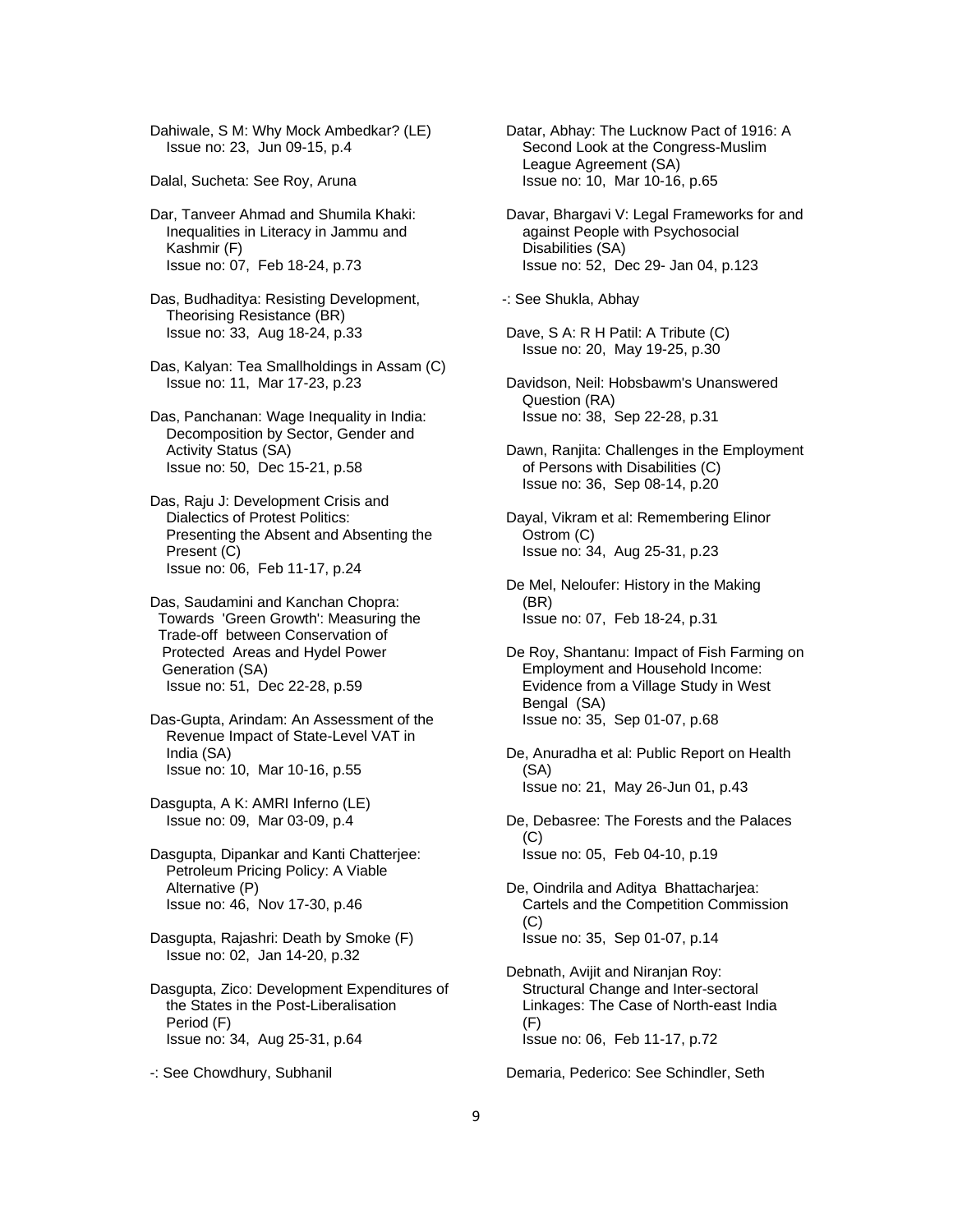Deokar, Bipin K and K Hari Krishnan: RuPay Card: An Alternative (C) Issue no: 21, May 26-Jun 01, p.21

Deokar, Bipin K: See Prasanth, V P

 Desai, Nitin: Capitalism by Accident (BR) Issue no: 35, Sep 01-07, p.38

 Desai, Renu: Governing the Urban Poor: Riverfront Development, Slum Resettlement and Politics of inclusion in Ahmedabad (SA) Issue no: 02, Jan 14-20, p.49

 Deshpande, Chandrahas: Premature Obituary (LE) Issue no: 08, Feb 25 - Mar 02, p.5

 Deshpande, G P: Celebrating Nehru? Well, Almost (C) Issue no: 50, Dec 15-21, p.20

 -: The Life of the Intellect in Society: Remembering Ram Bapat (C) Issue no: 32, Aug 11-17, p.25

-: On China - Celebration of the Chinese World (BR) Issue no: 24, Jun 16-22, p.30

 Deshpande, Ramesh: Maharashtra's Irrigation Scam (ED) Issue no: 41, Oct 13-19, p.4

 -: NABARD and RBI (LE) Issue no: 40, Oct 06-12, p.4

 Deshpande, Satish: Capitalism, Exclusion, Transition: The Politics of the Present (F) Issue no: 16, Apr 21-27, p.41

 deSouza, Peter Ronald: Through the Lens of a Constitutional Republic: The Case of the Controversial Textbook (F) Issue no: 22, Jun 02-08, p.14

 Devika, J et al: State Policy and the Twelfth Plan through a Gender Lens (RA) Issue no: 17, Apr 28-May 04, p.40

-: See Thampi, Binitha V

 Devkar: Measuring Illegal Outflows: A Rejoinder (D) Issue no: 51, Dec 22-28, p.75

Dey, Nikhil: See Roy, Aruna

 Dhanda, Meena: Runaway Marriages: A Silent Revolution? (RA) Issue no: 43, Oct 27 - Nov 02, p.100

Dhar, Anup: See Ghoshal, Rakhi

 Dhar, Biswahit; Reji K Joseph and T C James: India's Bilateral Investment Agreements: Time to Review (SA) Issue no: 52, Dec 29- Jan 04, p.113

-: See Rao, K S Chalapati

 Dietrich, Gabriele: Feminist Perspectives on Food Security and Survival (BR) Issue no: 02, Jan 14-20, p.38

 Dilip, T R: On Publicly-Financed Health Insurance Schemes: Is the Analysis Premature? (D) Issue no: 18, May 05-11, p.79

- -: Why Use Consumer Expenditure Surveys for Analysis of the RSBY? (D) Issue no: 35, Sep 01-07, p.75
- Dixit, Kanak Mani: The Life and Death of the Constituent Assembly of Nepal (F) Issue no: 31, Aug 04-10, p.35
- Dixit, Shantanu : See Sreenivas, Ashok

-: See Chitnis, Ahwini

Donker, Han: See Saxena, Ravi

 Dreze, Jean: See Khera, Reetika -: See Shrivastava, Anand

 Dubash, Navroz K: Looking beyond Durban: Where to From Here? (C) Issue no: 03, Jan 21-27, p.13

Dubey, Amaresh: See Thorat, Sukhdeo

 Duggal, Ravi: Challenges in Financing Healthcare (C) Issue no: 35, Sep 01-07, p.22

 -: The Uncharitable Trust Hospitals (C) Issue no: 25, Jun 23-29, p.23

 Dutta, Puja et al: Does India's Employment Guarantee Scheme Guarantee Employment? (SA) Issue no: 16, Apr 21-27, p.55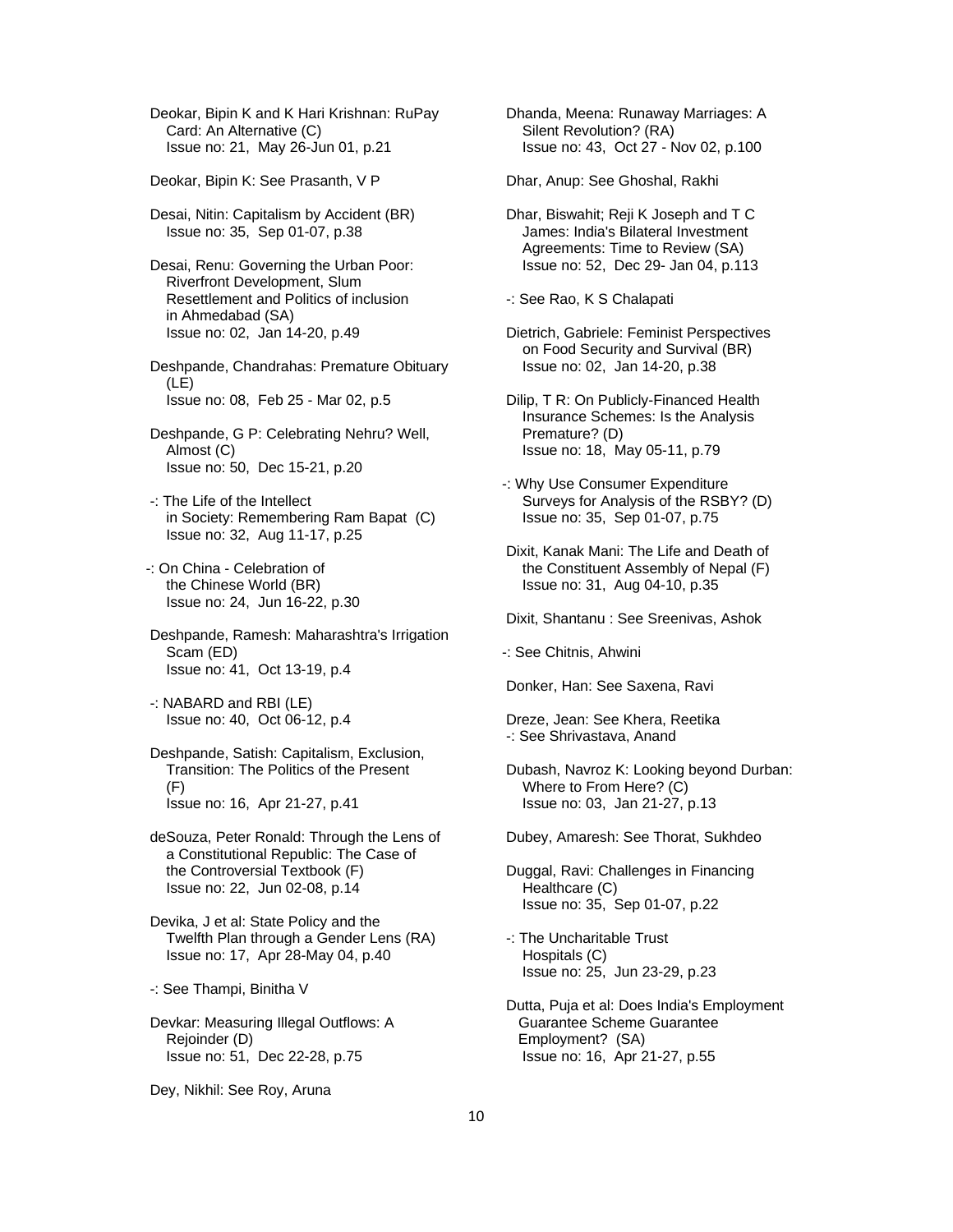Dutta, Tina and Parthapratim Pal: Political Overpowering Welfare: Unorganised Workers Social Security Act 2008 (C) Issue no: 07, Feb 18-24, p.26

 Eapen, Leena Mary and Sthanu R Nair: Food Price Inflation in India (2008 to 2010) (SA) Issue no: 20, May 19-25, p.46

Eapen, Mridul : See Mehta, Aasha Kapur

 Engel, Mora and Wiebe Bijker: Innovating Tuberculosis Control in India (SA) Issue no: 04, Jan 28 - Feb 03, p.111

 EPW Research Foundation : The Confidence Factor and the External Sector (MMR) Issue no: 31, Aug 04-10, p.85

- -: Dilemma of Indian Banking (MMR) Issue no: 21, May 26-Jun 01, p.119
- -: Fiscal Consolidation Left Behind (MMR) Issue no: 13, Mar 24-31, p.65
- : Inflation Traded In (MMR) Issue no: 17, Apr 28-May 04, p.109
- -: Market Borrowings: Centre Versus States (MMR) Issue no: 04, Jan 28 - Feb 03, p.119

Eric Denis, Eric: See Mukhopadhyay, Partha

 Farooqi, Mehr Afshan: Farewell, Shahryar (C) Issue no: 21, May 26-Jun 01, p.25

- -: Encounters and the Telling Silence of Children (SA) Issue no: 20, May 19-25, p.55
- Farooqui, Habib Hasan: See Selvaraj, **Sakthivel**
- Fayez, Hikmatullah: The Role of Foreign Aid in Afghanistan's Reconstruction: A Critical Assessment (F) Issue no: 39, Sep 29-05 Oct, p.65
- Fernandes, Sujatha: Polarisation and Prospects for Social Harmony in Venezuela (C) Issue no: 43, Oct 27 - Nov 02, p.27

 Ferreira, Arun: Reflections of a Steadfast Communist (BR) Issue no: 24, Jun 16-22, p.28

 Forum for Medical Ethics Society : Physicians, Heal Thy System (LE) Issue no: 25, Jun 23-29, p.4

Fox, Jefferson: See Krishnakumar, Jyotsna

Gaiha, Raghav: See Jha, Raghbendra

Gandhi, Aditi: See Walton, Michael

- Gandhi, Ankita and Santosh Mehrotra: India's Human Development in the 2000s (F) Issue no: 14, Mar 07-13, p.59
- -: Creating Employment in the Twelfth Five-Year Plan (SA) Issue no: 19, May 12-18, p.63
- -: See Mehrotra, Santosh
- Gandhi, Sahil; Abhay Pethe Pathe and Vaidehi Tandel: Unravelling the Anatomy of Legal Corruption (SA) Issue no: 21, May 26-Jun 01, p.55
- Gandhi, Shailesh: Protecting India's Sunshine Law (C) Issue no: 44, Nov 03-09, p.12
- Ganguly, Sriti: Disaster Management (LE) Issue no: 03, Jan 21-27, p.5

Garbellini, Nadia: See Bhaduri, Amit

- Gayer, Laurent: Political Turmoil in Karachi: Production and Reproduction of Ordered Disorder (SA) Issue no: 31, Aug 04-10, p.76
- Gazdar, Haris: Pakistan: Frying Pan and the Fire (C) Issue no: 05, Feb 04-10, p.12
- Geelani, S A R; Amit Bhattacharyya and Rona Wilson: Vilification Campaign (LE) Issue no: 01, Jan 07-13, p.5
- Geetha, K K: Bill on Sexual Harrassment: Against Women's Rights (C) Issue no: 03, Jan 21-27, p.18

George, Ann: See Nathan, Dev

- George, Mathew: See Joshi, Sujay R
- Geschiere, Peter: Reconciling Difference and Equality (BR) Issue no: 08, Feb 25 - Mar 02, p.34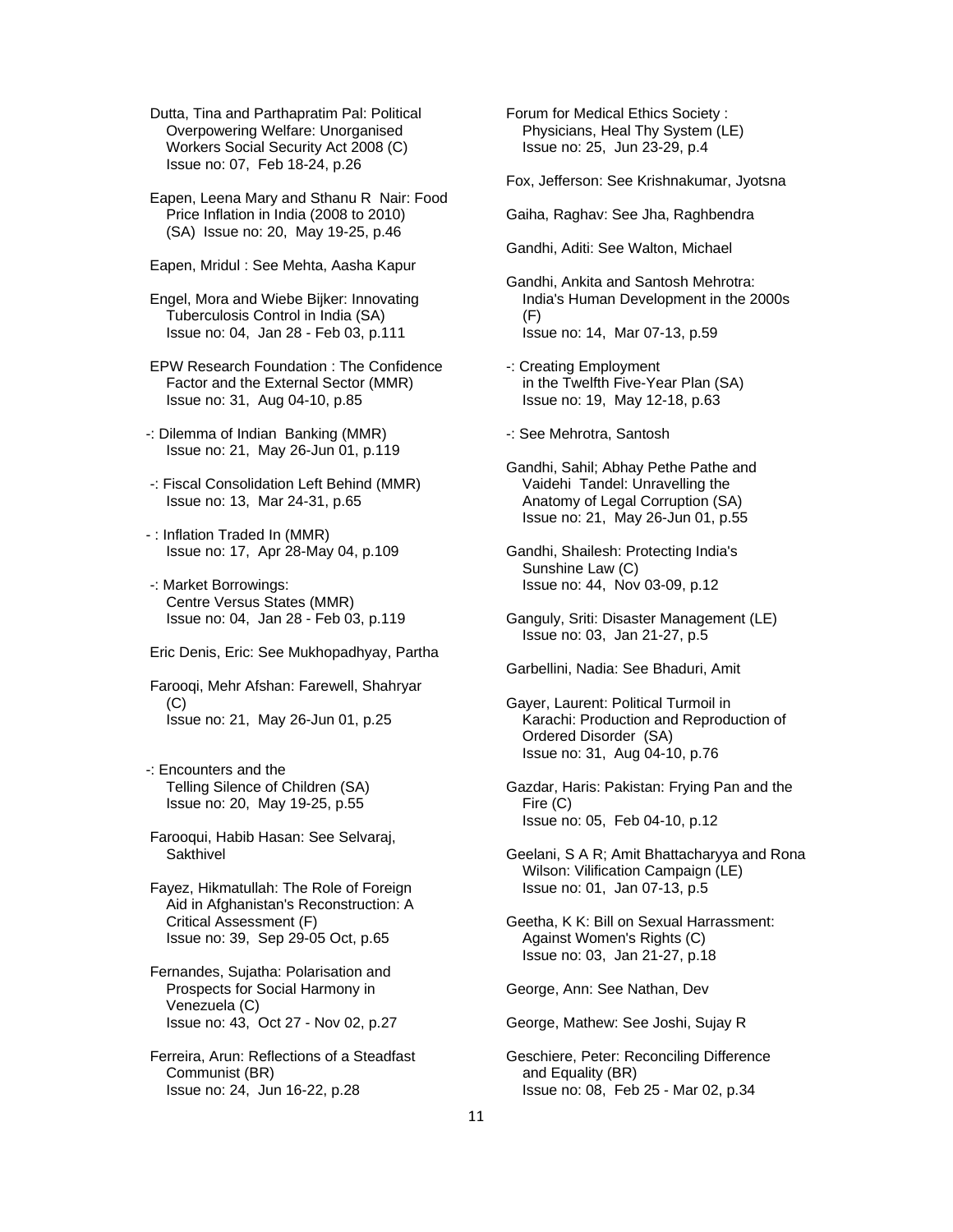Ghatak, Aditi Roy Ghatak: See Guha Thakurta, Paranjoy

- Ghosh, Buddhadeb: What Made the 'Unwilling Farmers' Unwilling?: A Note on Singur (C) Issue no: 32, Aug 11-17, p.13
- Ghosh, D N: Credit, Intellectuals and the English Financial Revolution (BR) Issue no: 43, Oct 27 - Nov 02, p.31
- -: The Great Illusion (BR) Issue no: 28, Jul 14-20, p.28
- -: Insights into India's Business History (BR) Issue no: 11, Mar 17-23, p.33
- Ghosh, Jayati: Redefining Development and Quality of Life: New Economic Strategies in Ecuador (F) Issue no: 07, Feb 18-24, p.37
- -: The Emerging Left in the Emerging World (P) Issue no: 24, Jun 16-22, p.33
- -: See Akolgo, Bishop
- Ghosh, Jayati: See Chakravarti, Uma

 Ghosh, Papiya: Domain Name Disputes: An Economic Analysis of Some Court Cases in India (SA) Issue no: 51, Dec 22-28, p.52

- Ghosh, Parimal: Rise and Fall of Calcutta's Group Theatre: The End of a Political Dream (F) Issue no: 10, Mar 10-16, p.36
- Ghosh, Partha S: Religion-Politics Interface (BR) Issue no: 02, Jan 14-20, p.34
- -: Religion-Politics Interface (BR) Issue no: 02, Jan 14-20, p.34
- Ghosh, Sujay: Too Harsh on Mamata (D) Issue no: 25, Jun 23-29, p.102
- Ghoshal, Rakhi and Anup Dhar: Child Sex Ratio and the Politics of 'Enemisation'  $(C)$ Issue no: 49, Dec 08-14, p.20
- Gine, Xavier; Tara Vishwanath and Jordi de la Torre: Assessing the Role of Government-led Microcredit (F) Issue no: 18, May 05-11, p.73
- Giri, Saroj: Those Enemies of Freedom (C) Issue no: 11, Mar 17-23, p.17
- Goel, Ina and K R Nayar: Trajectories of the Transgender: Need to Move from Sex to Sexuality (C) Issue no: 47-48, Dec 01-13, p.20
- Gohain, Hiren: Crime or Tragedy? (LE) Issue no: 47-48, Dec 01-13, p.4
- -: Political Hamlet: Player Scenes (P) Issue no: 29, Jul 21-27, p.37
- -: Revolution and Violence (LE) Issue no: 34, Aug 25-31, p.4
- -: Subaltern Studies: Turning around the Perspective (D) Issue no: 39, Sep 29-05 Oct, p.74
- -: Towards a Revival of Revolutionary Ideas (RA) Issue no: 18, May 05-11, p.35

Gokariksel, Saygun: See Agrawal, Neil

 Gokhale, Shanta: Satyadev Dubey: Director of Words and Ideas (C) Issue no: 03, Jan 21-27, p.32

Goldar, Amrita: See Ray, Saon

- Goldar, Bishwanath; Devender Pratap and Yashobanta Parida: Impact of Tariff Reduction According to Doha Modalities on India's Trade of Agricultural Products (SA) Issue no: 02, Jan 14-20, p.57
- : India's Exports at the Time of the Global Crisis (C) Issue no: 17, Apr 28-May 04, p.15
- Goli, Srinivas: See Arokiasamy, Perianayagam

Gopakumar, K M: See Selvaraj, Sakthivel

 Gopalakrishnan, A et.al: Tarring the Koodankulam Movement (LE) Issue no: 11, Mar 17-23, p.5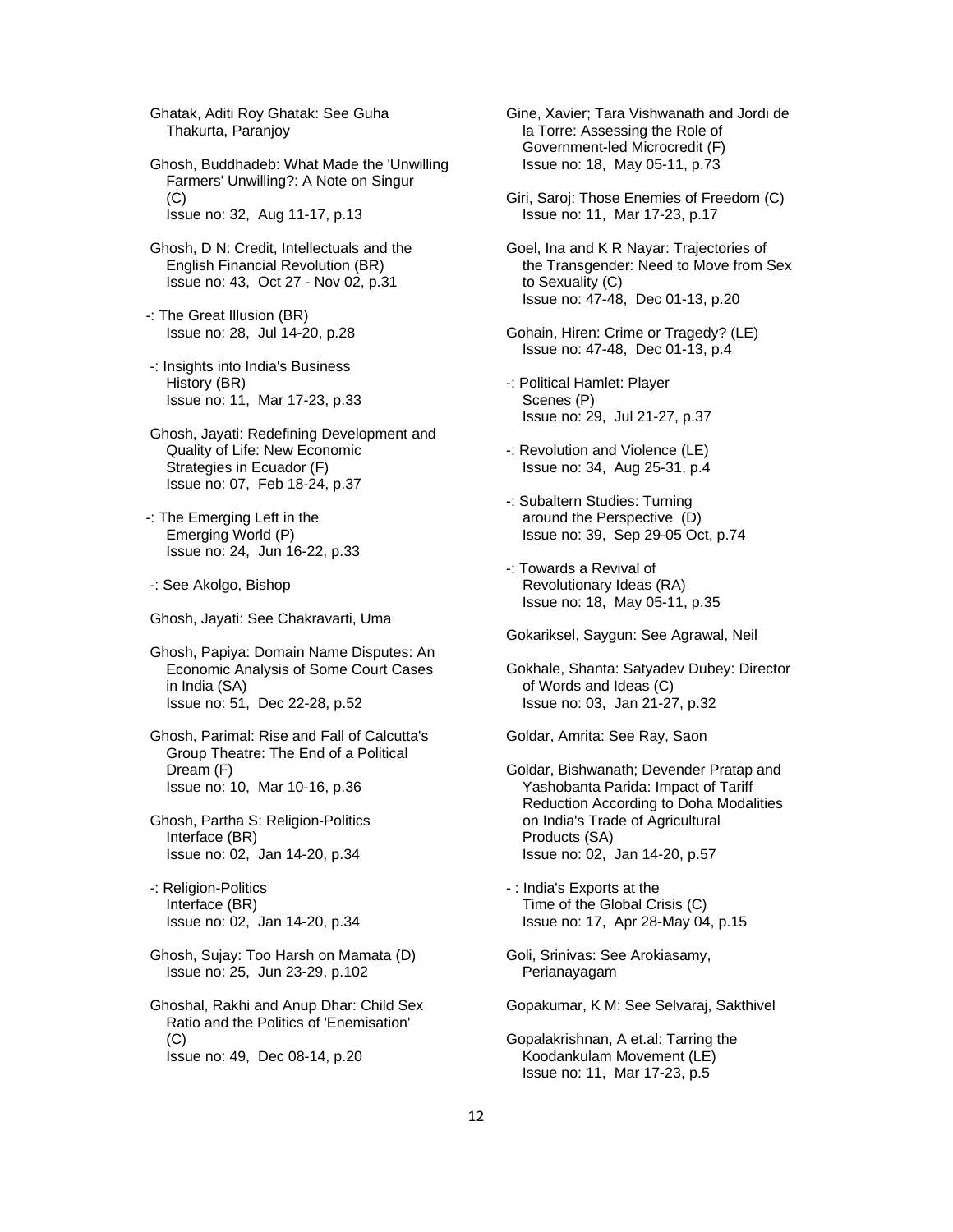Gopikrishna S R : Soil Health and Support Systems: Contradictions and Missing Links (C) Issue no: 29, Jul 21-27, p.24

- Gorringe, Hugo: See Rajangam, Stalin
- Goswami, Varun R: See Vasudev, Civya

 Gothoskar, Sujata: This Chay Is Bitter: Explosive Relations in the Tea Industry (F) Issue no: 50, Dec 15-21, p.33

Goutam, Prodyumna: See Lahoti, Rahul

 Gowda, U C Ramalinge et al: Economics of Peri-Urban Agriculture: Case of Magadi Off Bangalore (F) Issue no: 24, Jun 16-22, p.75

 Goya, Abbas: War and Peace in Iran (C) Issue no: 09, Mar 03-09, p.13

Goyal, Sangeeta : See Pandey, Priyanka

 Grewal, Swati; Nachiket Mor; Karthik Tiruvarur and Bindu Ananth: How to Provide Healthcare (LE) Issue no: 02, Jan 14-20, p.4

 Gudavarthy, Ajay: Can We De-Stigmatise Reservations in India? (SA) Issue no: 06, Feb 11-17, p.55

 Guha Thakurta, Paranjoy and Aditi Roy Ghatak Ghatak: TRAI Recommendations (F) Issue no: 22, Jun 02-08, p.51 Guha, Amitava: See Selvaraj, Sakthivel

 Guha, Ramachandra; Nandini Sundar and E A S Sarma: Killing of Adivasis in Chhattisgarh (LE) Issue no: 28, Jul 14-20, p.4

- -: See Sarma, E A S
- -: The Brilliance and Dogmatism of Hobsbawm (O) Issue no: 46, Nov 17-30, p.36

 Gulati, Monish: Case for Delhi Metro Rail (D) Issue no: 35, Sep 01-07, p.76

Gundimeda, Sam: See Kannabiran, Kalpana

Gupta, Aashish: See Aggarwal, Ankita

 Gupta, Asish and Kranti Chaitanya: Arrest of APCLC Activists (LE) Issue no: 42, Oct 20-26, p.5

- Gupta, Charu: 'Fashioning' Swadeshi: Clothing Women in Colonial North India (F) Issue no: 42, Oct 20-26, p.76
- Gupta, J N: See Iyer, Ramaswamy R

Gupta, Neha: See Banerji, A

 Gupta, Pallavi: Child Marriages and the Law: Contemporary Concerns (RA) Issue no: 43, Oct 27 - Nov 02, p.49 -: See Kannabiran, Kalpana

 Gupta, Ranita: Clean Chit to Tamil Nadu (LE) Issue no: 51, Dec 22-28, p.4

 Gupta, Shalini: Food Expenditure and Intake in the NSS 66th Round (C) Issue no: 02, Jan 14-20, p.23

 Gupta, Suman: Indian Commercial Fiction in English, the Publishing Industry and Youth Culture (SA) Issue no: 05, Feb 04-10, p.46

 -: On the Indian Readers of Hitler's Mein Kampf (SA) Issue no: 46, Nov 17-30, p.51

 Guru, Gopal: Rise of the 'Dalit Millionnaire' (SA) Issue no: 50, Dec 15-21, p.41

 Gurukkal, Rajan: D D Kosambi: Genius of Renaissance Versatility (BR) Issue no: 35, Sep 01-07, p.37

- -: A Text Self-Consciously Realist and Never Utopian (BR) Issue no: 12, Mar 24-31, p.31
- Hanson, James A: Central Banking in India (BR) Issue no: 35, Sep 01-07, p.41
- Haokip, Thongkholal: Is There a Pan-North-East Identity and Solidarity? (D) Issue no: 36, Sep 08-14, p.84
- Hargopal, G: Abduction of the District Collector of Sukma, Chhattisgarh: Response of the Indian State (F) Issue no: 43, Oct 27 - Nov 02, p.34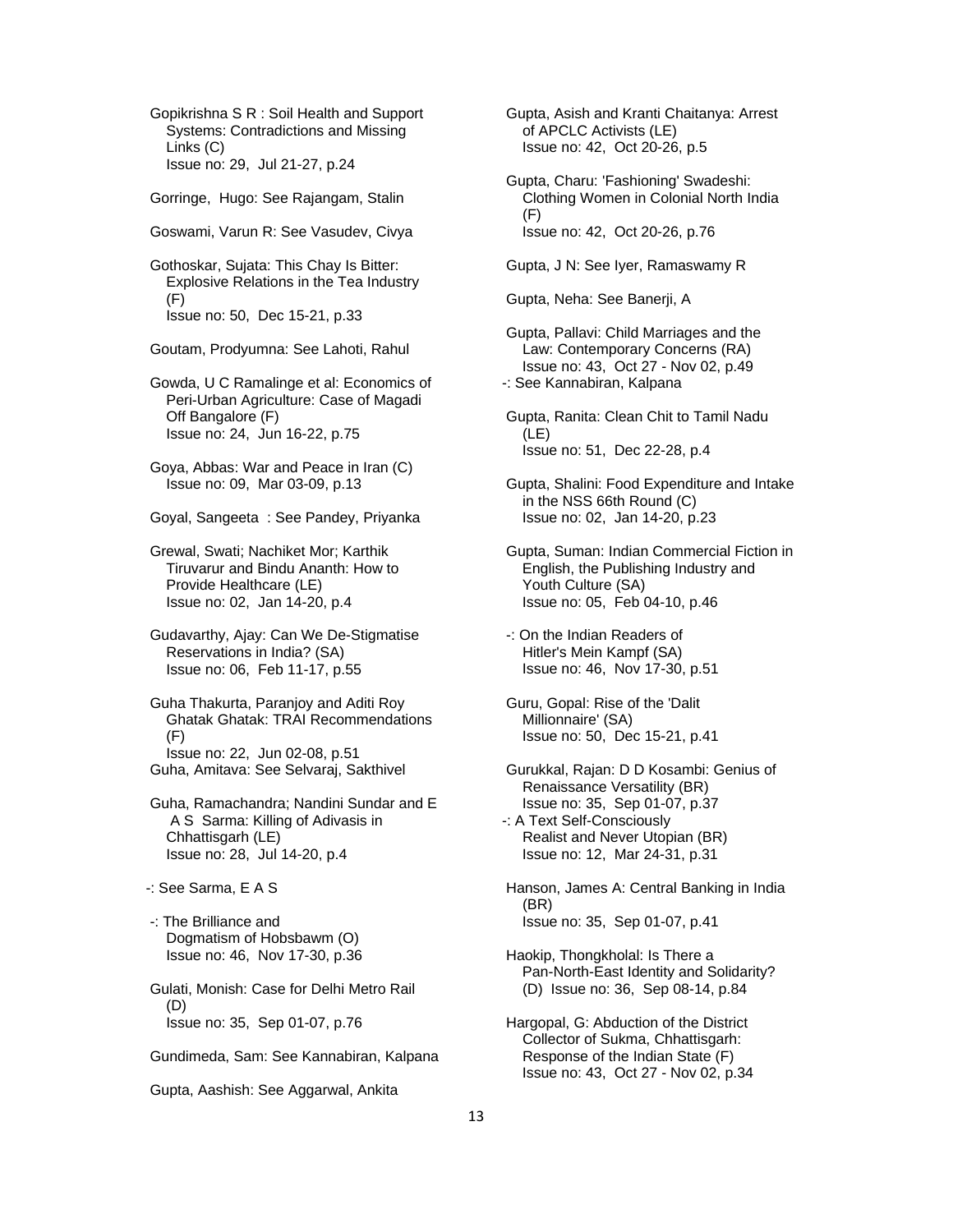Hariharan, Githa: See Chakravarti, Uma

 Harris, Nigel: On Economic Globalisation, Neo-liberalism and the Nature of the Period (C) Issue no: 22, Jun 02-08, p.28

 Harriss, John: Economic Growth: Not the Be-all and End-all (BR) Issue no: 50, Dec 15-21, p.27

- Harriss-White, Barbara and Niaz Ahmed Khan: TheGhost in the Machine: Deconstructing Forest Policy Discourse in Bangladesh (SA) Issue no: 17, Apr 28-May 04, p.100
- -: See Jan, Muhammad Ali
- Harvey, David: See Akolgo, Bishop

Hasan, Habib: See Selvaraj, Sakthivel

Hatekar, Neeraj: See Abodh Kumar

- Heath, Oliver and Sanjay Kumar : Why Did Dalits Desert the Bahujan Samaj Party in Uttar Pradesh? (SA) Issue no: 28, Jul 14-20, p.41
- Hensman, Rohini: The Spectre of Facism (BR) Issue no: 09, Mar 03-09, p.34
- -: See Chakravarti, Uma
- Heredia, Rudi: Holding Up Half the Sky: Reservation for Women in India (SA) Issue no: 09, Mar 03-09, p.51
- Heredia, Rudolf C: Ethics in Times of Transition in South Asia (BR) Issue no: 10, Mar 10-16, p.34
- -: Flowing Together, Falling Apart? (BR) Issue no: 25, Jun 23-29, p.31
- -: Post-Godhra Gujarat: Our Future or Our Past? (BR) Issue no: 37, Sep 15-21, p.34
- Herrera, Remy: Reflections on the Current Crisis and Its Effects (SA) Issue no: 23, Jun 09-15, p.62

 Herring, Ronald : See Rao, N Chandrasekhara

- Hill, Joe: Setting the Record Straight on Land Reform (BR) Issue no: 30, Jul 28-03 Aug, p.35
- Hirway, Indira: Inclusive Growth under a Neo-liberal Policy Framework (SA) Issue no: 20, May 19-25, p.64
- -: Missing Labour Force: An Explanation (SA) Issue no: 37, Sep 15-21, p.67
- Hithesh Sanker, T S: Custody Deaths in Kerala: A Study from Post-mortem Data in Thrissur Medical College (C) Issue no: 12, Mar 24-31, p.23
- Hoda, Anwarul and Shravani Prakash: Has India's Trade Benefited from the US' Generalised System of Preferences? (SA) Issue no: 41, Oct 13-19, p.59
- Hoenig, Patrick: Contesting Secession (BR) Issue no: 22, Jun 02-08, p.44

Hope, R A: See Vira, Bhaskar

- Hoskote, Ranjit: Bombay's Dedicated Champion (C) Issue no: 08, Feb 25 - Mar 02, p.31
- Hughes, Kirsty: Free Speech in the Digital World under Threat? (C) Issue no: 46, Nov 17-30, p.18
- Hyderabad Political Economy Group: Laxmipet Dalit Killings (C) Issue no: 47-48, Dec 01-13, p.26
- Ibrahim, Farhana: The Region and Its Margins: Re-Appropriations of the Border from `Mahagujarat' to `Swarnim Gujarat' (SA) Issue no: 32, Aug 11-17, p.66
- Imroz, Parvez: Judicial Impunity (LE) Issue no: 20, May 19-25, p.4
- Iqtidar, Humeira: Secularism and Secularisation: Untying the Knots (SA) Issue no: 35, Sep 01-07, p.50
- Ismail, Faizel: Narratives and Myths in the WTO Doha Round: The Way Forward? (P) Issue no: 31, Aug 04-10, p.55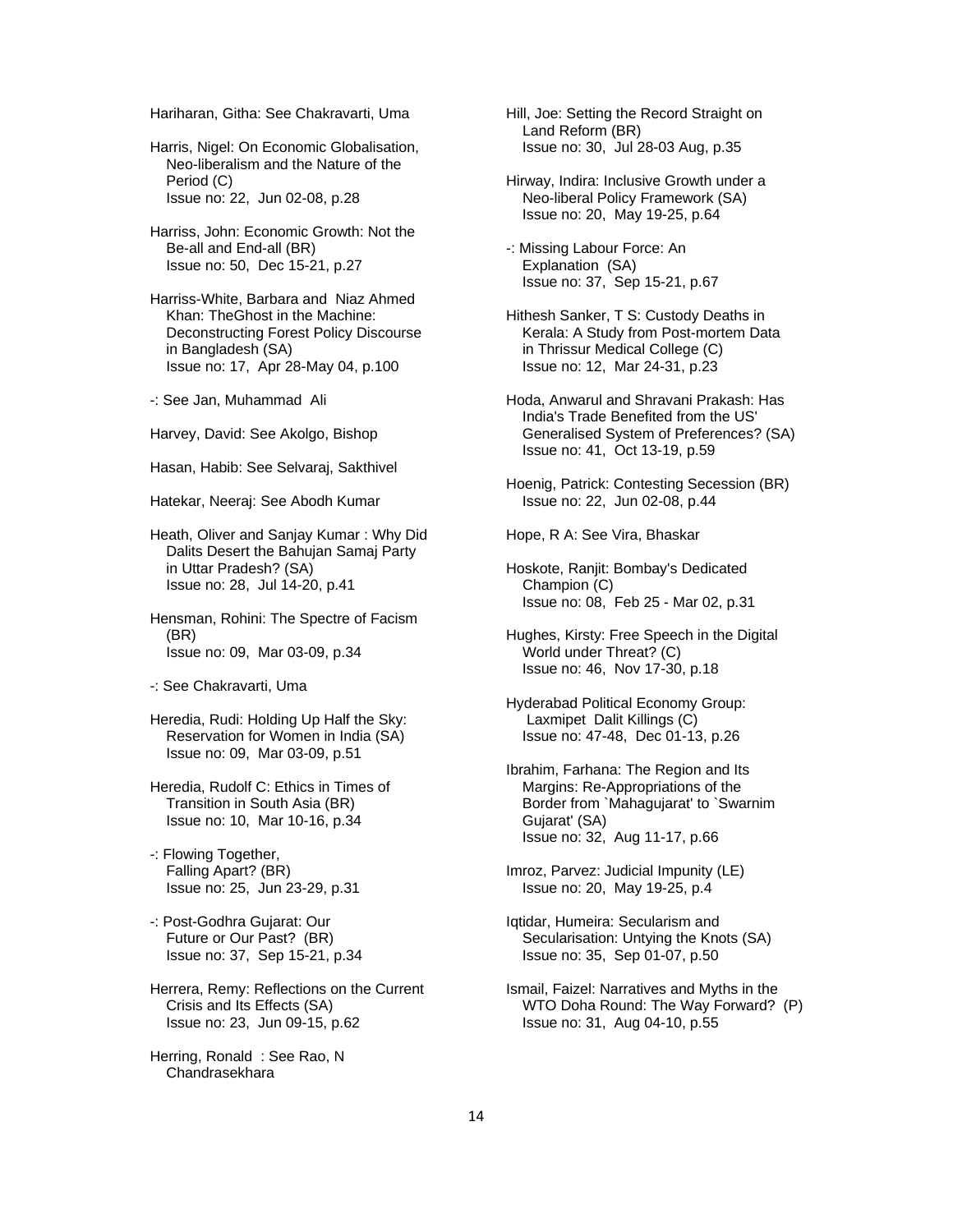Iyer, Ramaswamy R: Role of CAG (LE) Issue no: 40, Oct 06-12, p.4

- -: Life in the Age of the NIB (LE) Issue no: 46, Nov 17-30, p.4
- Iyer, Ramaswamy R; S Krishnan; R Parameswar; S C Anand; B P Mathur and J N Gupta: Maligning the CAG (LE) Issue no: 49, Dec 08-14, p.4
- Iyer, Ramaswamy R: River Linking Project: A Disquieting Judgment (P) Issue no: 14, Mar 07-13, p.33
- -: Supreme Court's Judgment: A Statement and an Appeal (F) Issue no: 16, Apr 21-27, p.54
- Jackson, Jason: See Burton-Macleod, Jonathan
- Jadhav, Raosaheb Gyanobarao : Protect PDS (LE) Issue no: 16, Apr 21-27, p.5
- Jaffrelot, Christophe: Gujarat 2002: What Justice for the Victims?: The Supreme Court, the SIT, the Police and the State Judiciary (SA) Issue no: 08, Feb 25 - Mar 02, p.77
- -: Malegaon: Who Is Above the Law? (C) Issue no: 29, Jul 21-27, p.17
- -: See Verniers, Gilles
- Jain, Sanjeev and Alok Sarin: Partition and the Mentally Ill (LE) Issue no: 28, Jul 21-27, p.4
- Jal, Murzban: Anti-Marxism as Putrefied Theology (D) Issue no: 09, Mar 03-09, p.77
- -: On Understanding the Decline of the Established Indian Left (SA) Issue no: 24, Jun 16-22, p.49

James, T C: See Dhar, Biswahit

 Jamwal, Anuradhu Bhasin et al: Pilgrims and Eco-Diversity (LE) Issue no: 36, Sep 08-14, p.5

- Jan, Muhammad Ali and Barbara Harriss-White: The Three Roles of Agricultural Markets: A Review of Ideas about Agricultural Commodity Markets in India (RA) Issue no: 52, Dec 29- Jan 04, p.39
- Javed, Umair: Of Patrons and Elections: Constituency Politics in Contemporary Pakistan (C) Issue no: 32, Aug 11-17, p.27

Jayadev, Arjun: See Krishnaswamy, Sudhir

 Jayanthi, A P; Koen Beumer; Madhulika Bhati and Sujit Bhattacharya: Nanotechnology: Risk Governance in India (P) Issue no: 04, Jan 28 - Feb 03, p.34

Jayaprakash, N D: See Sathyamala, C

- Jayaraj, D and S Subramanian: On the Interpersonal Inclusiveness of India's Consumption Expenditure Growth (SA) Issue no: 45, Nov 10-16, p.56
- Jayaram, N: Identity, Community, and Conflict: A Survey of Issues and Analyses (F) Issue no: 38, Sep 22-28, p.44
- Jayaraman, T: Holding Back the 'Green Economy' Idea, But for How Long? (C) Issue no: 28, Jul 14-20, p.14
- Jayaraman, T; Shruti Mittal and Divya Singh Kohli: Rio+20: What Is at Stake (C) Issue no: 23, Jun 09-15, p.10
- Jeffery, Patricia: See Perwez, Shahid
- Jeffery, Roger : See Perwez, Shahid

Jeffrey, Craig : See Young, Stephen

- Jejeebhoy, Shireen J: See Acharya, Rajib
- Jena, Narendra: See Panda, Gyana Ranjan
- Jenkins, Rob: Realising the Right to Work (BR) Issue no: 10, Mar 10-16, p.29

Jha, Abhinav: See Roy, Pinaki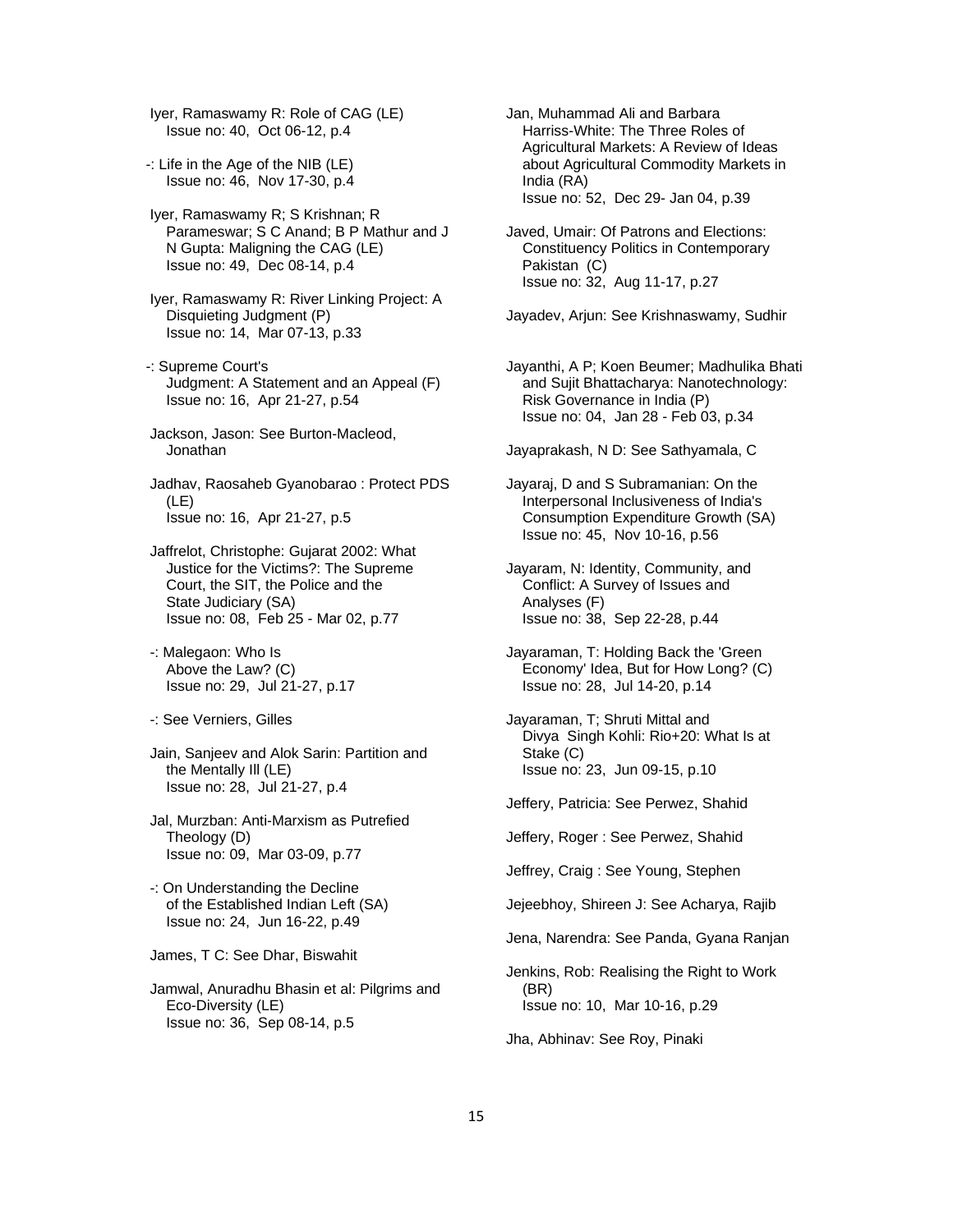Jha, Raghbendra and Raghav Gaiha: NREGS: Interpreting the Official Statistics (C) Issue no: 40, Oct 06-12, p.18

 Jha, Sourish: Radical Politics and Environmentalism against Taungya in Dooars (SA) Issue no: 01, Jan 07-13, p.112

Jodha, Narpat S: See Bantilan, Cynthia S

 Jodhka, Surinder S: Agrarian Changes in the Times of (Neo-liberal) `Crises' (RA) Issue no: 26-27, Jun 30-Jul 13, p.5

 Jodhka, Surinder S: Plural Societies and Imperatives of Change: Interrogating Religion and Development in South Asia (F) Issue no: 01, Jan 07-13, p.43

-: See Bora, Pradyumna

-: See Mahajan, Gurpreet

 Joe, N S: Chatterjee's Lineages (LE) Issue no: 13, Mar 24-31, p.4

Johansen, Jorgen: See Martin, Brian

 John, Maya: Workers' Discontent and Form of Trade Union Politics (C) Issue no: 01, Jan 07-13, p.19

Johnson, David T: See Zimring, Pranklin

 Jose, A V: Kerala: A Year of Governing Precariously (F) Issue no: 20, May 19-25, p.33

 Jose, Sunny: Women's Paid Work and Well-being in Rajasthan (SA) Issue no: 45, Nov 10-16, p.48

 Joseph, Amal: The Market for Human Organs (BR) Issue no: 01, Jan 07-13, p.33

 Joseph, Reji K: Policy Reforms in the Indian Pharmaceutical Sector since 1994: Impact on Exports and Imports (SA) Issue no: 18, May 05-11, p.62

-: See Dhar, Biswahit

 Joseph, Sarah: Mapping the Landscape of Political Theory (BR) Issue no: 05, Feb 04-10, p.27

Josey, Ann: See Chitnis, Ahwini

 Joshi, Nupur: Engendering Social Protection Strategies (BR) Issue no: 40, Oct 06-12, p.37

Joshi, P K: See Kadiyala, Suneetha

 Joshi, Sujay R and Mathew George: Healthcare through Community Participation: Role of ASHAs (F) Issue no: 10, Mar 10-16, p.70

 Judge Singh, Paramjit: Punjab Elections: Entrenching Akali Dominance (C) Issue no: 13, Mar 24-31, p.17

 -: Love as Rebellion and Shame: Honour Killings in the Punjabi Literary Imagination (SA) Issue no: 44, Nov 03-09, p.44

Junaid, Mohamed: See Agrawal, Neil

 Kadirgamar, Ahilan: Legitimacy and Crisis in Sri Lanka (C) Issue no: 09, Mar 03-09, p.25 -: See Agrawal, Neil

 Kadiyala, Suneetha; P K Joshi; S Mahendra Dev; T Nanda Kumar and Vijay Vyas: A Nutrition Secure India: Role of Agriculture (C) Issue no: 08, Feb 25 - Mar 02, p.21

 Kalpagam, U: Bourbaki and Economics (LE) Issue no: 07, Feb 18-24, p.5

 Kalpana Sharma: Rejuvenating India's Small Towns (RA) Issue no: 30, Jul 28-03 Aug, p.63

 Kalra, Sadhvi: To Habilitate or Rehabilitate? (BR) Issue no: 29, Jul 21-27, p.34

 Kalvakuntla, Rohini Rao et al: Replicating Tamil Nadu's Drug Procurement Model (C) Issue no: 39, Sep 29-05 Oct, p.26

 Kamath, Lalitha: New Policy Paradigms and Actual Practices in Slum Housing: The Case of Housing Projects in Bengaluru (RA) Issue no: 47-48, Dec 01-13, p.76

-: See Narayanan, N C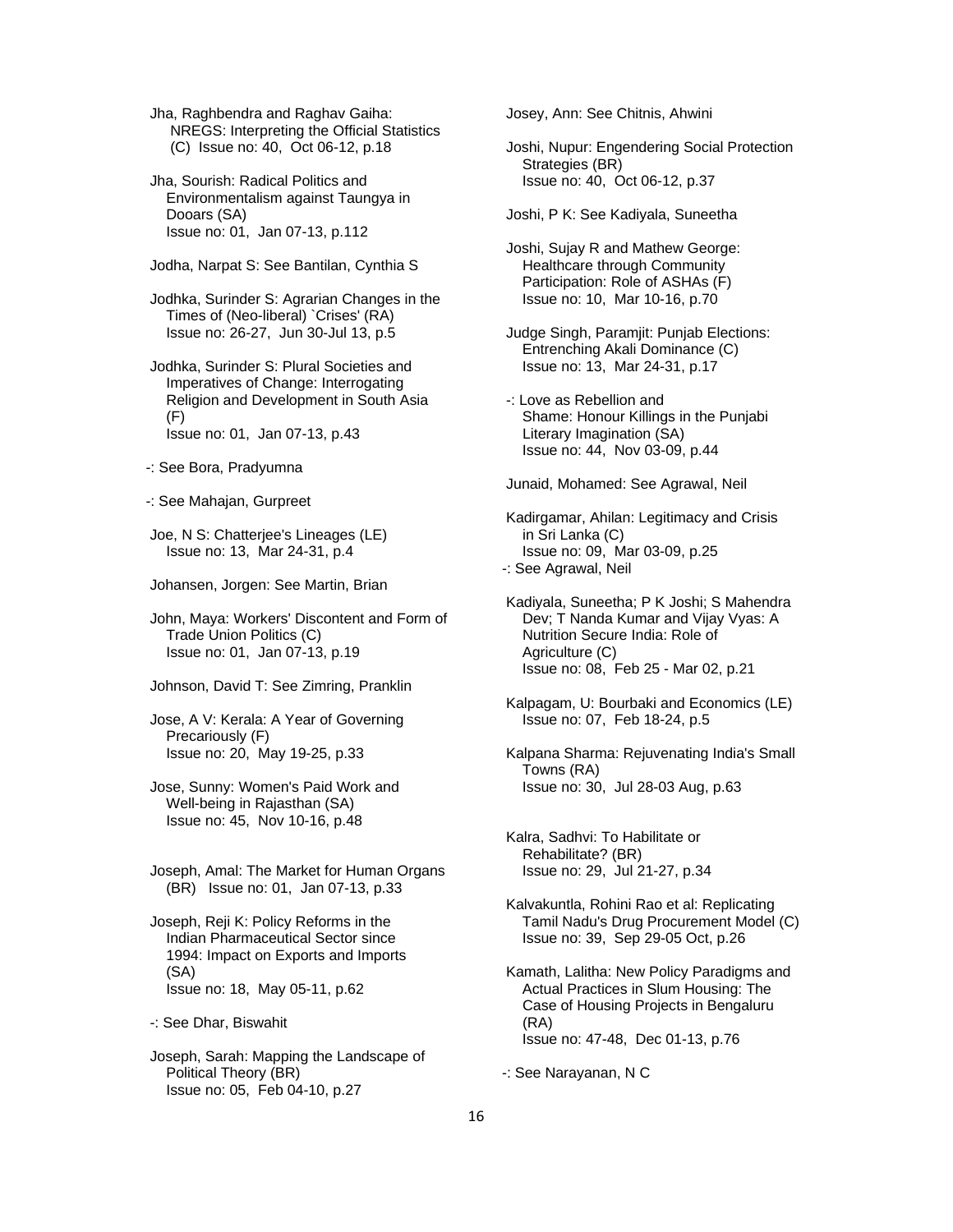Kanakia, Hemant: A Flawed but Innovative Businessman (BR) Issue no: 09, Mar 03-09, p.31

 Kannabiran, Kalpana; Sam Gundimeda; Pallavi Gupta and Lakshmi Vivek: Legal Clinics and Adivasi Rights: Report of a National Workshop (C) Issue no: 10, Mar 10-16, p.21

Kannabiran, Vasanth: See Chakravarti, Uma

 Kannan, K P and G Raveendran: Counting And Profiling the Missing Labour Force (D) Issue no: 06, Feb 11-17, p.77

 Kapoor, S D: Idea of India (LE) Issue no: 01, Jan 07-13, p.5

 Karan, Anup K and Sakthivel Selvaraj: Why Publicly-Financed Health Insurance Schemes Are Ineffective in Providing Financial Risk Protection (SA) Issue no: 11, Mar 17-23, p.60

 Karanth, G K: Made Snana: Indignity in the Name of Tradition? (C) Issue no: 13, Mar 24-31, p.27

Karanth, K Ullas: See Karanth, Krithi K

 Karanth, Krithi K and K Ullas Karanth: A Tiger in the Drawing Room: Can Luxury Tourism Benefit Wildlife? (P) Issue no: 38, Sep 22-28, p.38

Karat, Brinda: See Chakravarti, Uma

Karthikeyan, D: See Rajangam, Stalin

 Kasturi, Kannan: Privatising the Commons (BR) Issue no: 41, Oct 13-19, p.29

- The Reverse Capital Flow: Indian Investment Abroad (C) Issue no: 49, Dec 08-14, p.12

 Kaul, Sunil: Health of Bhopal Gas Victims (LE) Issue no: 43, Oct 27 - Nov 02, p.4

- Kaur, Ravinder: India Inc. and Its Moral Discontents (P) Issue no: 20, May 19-25, p.40
- -: Marriage and Migration: Citizenship and Marital Experience in Cross-border Marriages between Uttar Pradesh, West Bengal and Bangladesh (RA) Issue no: 43, Oct 27 - Nov 02, p.78
- Kaushik, Arun and Rupayan Pal: How Representative Has the Lok Sabha Been? (F) Issue no: 19, May 12-18, p.74
- Kazmin, Amy: Regressive Attitudes (LE) Issue no: 03, Jan 21-27, p.4

 Kent, George: ICDS: Steering an Ungainly Ship (BR) Issue no: 37, Sep 15-21, p.3

- Keshri, Kunal and R B Bhagat: Temporary and Seasonal Migration: Regional Pattern, Characteristics and Associated Factors (RA) Issue no: 04, Jan 28 - Feb 03, p.81
- Khaki, Shumila: See Dar, Tanveer Ahmad
- Khalid, Salman and Kamal Munir: Pakistan's Power Politics (C) Issue no: 25, Jun 23-29, p.24
- Khan, Niaz Ahmed: See Harriss-White, Barbara

 Khare, Mona: Transition in Higher Education Policy (LE) Issue no: 15, Apr 14-20, p.4

- Khare, Rajana: Balkanisation of Uttar Pradesh (LE) Issue no: 04, Jan 28 - Feb 03, p.5
- Khera, Reetika and Jean Dreze: Regional Patterns of Human and Child Deprivation in India (SA) Issue no: 39, Sep 29-05 Oct, p.42
- Khor, Martin : An Assessment of the Rio Summit on Sustainable Development (C) Issue no: 28, Jul 14-20, p.10
- Khosla, Romi and Vikram Soni: Delhi-Mumbai Corridor: A Water Disaster in the Making? (C) Issue no: 10, Mar 10-16, p.15

Kilaru, Sudheer: See Prasad, N Purendra

 Kishore, Praveen: Administering Goods and Services Tax in India: Reforming the Institutional Architecture and Redesigning Revenue Agencies (SA) Issue no: 17, Apr 28-May 04, p.84

Kohli, Atul: See Akolgo, Bishop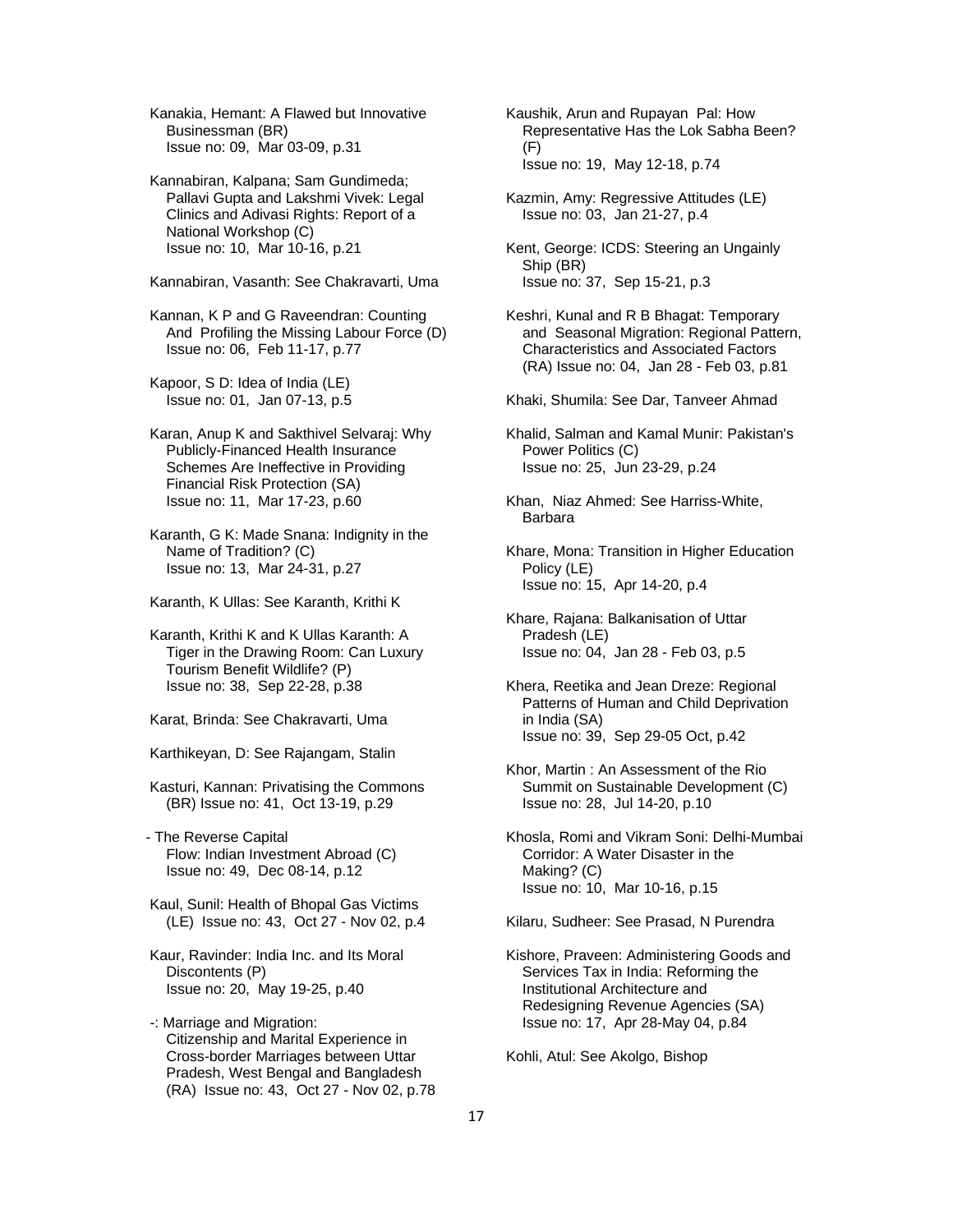Kohli, Kanchi and Manju Menon: The Nature of Green Justice (C) Issue no: 15, Mar 14-20, p.19

Kohli, Kanchi: See Bhutani, Shalini

 Kohli, Vineet: A Historical Perspective on the Role of Stock Markets in Economic Development (SA) Issue no: 36, Sep 08-14, p.58

 Kohoth, Praveena and V J Varghese: Protecting Women or Endangering the Emigration Process: Emigrant Women Domestic Workers, Gender and State Policy (RA) Issue no: 43, Oct 27 - Nov 02, p.56

Koonan, Sujith: See Sampat, Preeti

 Kothari, Ashish: The Many Colours of Environmentalism (BR) Issue no: 39, Sep 29-05 Oct, p.32

 -: National Investment Board: One More from Pandora's Box (C) Issue no: 45, Nov 10-16, p.10

 Kripa Shankar: Alternative Trajectory of Development? (LE) Issue no: 22, Jun 02-08, p.4

 -: For a New Left Party (LE) Issue no: 15, Apr 14-20, p.5

-: Impoverishing Uttar Pradesh (LE) Issue no: 49, Dec 08-14, p.5

 Krishna Kumar: Pedagogy Market: The CBSE-Pearson Tie-up (C) Issue no: 47-48, Dec 01-13, p.18

- : Quality Constraints in Education (F) Issue no: 22, Jun 02-08, p.12

 Krishnadas, Meghna; Nandini Velho and Sachin Sridhara: Turning the Page in Wildlife Science: Conservation Biology and Bureaucracy (C) Issue no: 12, Mar 24-31, p.27

 Krishnadas, Meghna; Nandini Velho and Umesh Srinivasan: The Worrisome Business of the National Investment Board (C) Issue no: 45, Nov 10-16, p.13

 Krishnaji, N: Abolish the Poverty Line (C) Issue no: 14, Apr 14-20, p.10

 Krishnakumar, Jyotsna; Jefferson Fox and V Anitha: Non-Timber Forest Products: Livelihoods and Conservation (SA) Issue no: 52, Dec 29- Jan 04, p.132

 Krishnamurthy, Mekhala: States of Wheat: The Changing Dynamics of Public Procurement in Madhya Pradesh (RA) Issue no: 52, Dec 29- Jan 04, p.72

-: See Vijayshankar, P S

Krishnan, K Hari: See Deokar, Bipin K

 Krishnan, P S: Reservations for Muslims in India: A Step for Inclusive Development (SA) Issue no: 33, Aug 18-24, p.60

Krishnan, Radhika: See Lahiri-Dutt, Kuntala

Krishnan, S: See Iyer, Ramaswamy R

 Krishnaraj, Maithreyi: Adam Smith Revisited (BR) Issue no: 46, Nov 17-30, p.43

 -: Leela Dube (LE) Issue no: 33, Aug 18-24, p.5

Krishnaswamy, Jagdish: See Vira, Bhaskar

 Krishnaswamy, R: Pattern of Consumer Expenditure in India: Some Revelations  $(F)$ Issue no: 36, Sep 08-14, p.80

 -: The Slow-down in Services (F) Issue no: 37, Sep 15-21, p.77

 Krishnaswamy, Sudhir and Arjun Jayadev: Healthcare Law in the US and the RTE in India: Steps towards Universal Provision of Social Goods (C) Issue no: 35, Sep 01-07, p.31

Krishnaswamy, Sudhir: See Narayana, A:

 Kulkarni, Manu N: BJP and Lingayat Maths (LE) Issue no: 20, May 19-25, p.5

-: Closing Schools in Karnataka (LE) Issue no: 12, Mar 24-31, p.4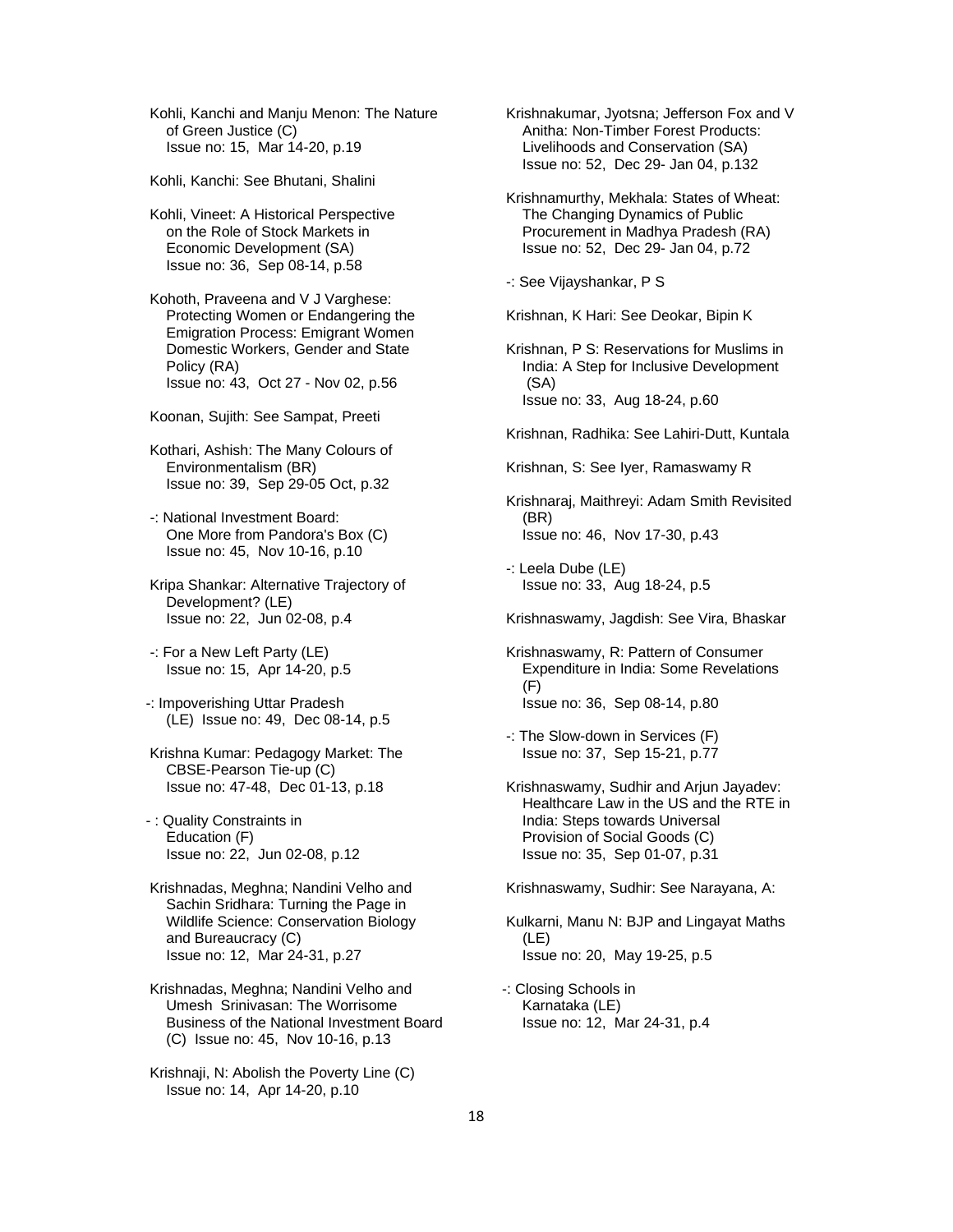Kulkarni, Manu N: R Gopalkrishnan (LE) Issue no: 31, Aug 04-10, p.5

- -: Where Is 'Nemawashi' in Maruti Suzuki? (LE) Issue no: 37, Sep 15-21, p.4
- Kulkarni, Prabhakar : Journalists' Protection (LE) Issue no: 12, Mar 24-31, p.5
- Kumbhojkar, Sharddha: Contesting Power, Contesting Memories: The History of the Koregaon Memorial (SA) Issue no: 42, Oct 20-26, p.103
- Kurian, Oommen C: Charitable Hospitals: Charity at Market Rate (C) Issue no: 39, Sep 29-05 Oct, p.23
- Kuruganti, Kavitha: GM Labelling in India: A Step Forward (C) Issue no: 37, Sep 15-21, p.15
- Kutty, N Madhavan : CPI and the Quit India Movement (LE) Issue no: 15, Apr 14-20, p.4
- Lahiri-Dutt, Kuntala; Radhika Krishnan and Nesar Ahmad: Land Acquisition and Dispossession: Private Coal Companies in Jharkhand (F) Issue no: 06, Feb 11-17, p.39

Lahiri: See Choudhary, Shoma

- Lahoti, Rahul; J Y Suchitra and Prodyumna Goutam: Subsidies for whom?: The Case of LPG in India (C) Issue no: 44, Nov 03-09, p.16
- Lahoti, Rahul: See Swaminathan, Hema
- Laiq, Jawid: Puncturing Switzerland's Secret Banking System (C) Issue no: 41, Oct 13-19, p.21
- Lal, Pranay G and Nevin C Wilson: The Preserve Economics of the Bidi and Tendu Trade (D) Issue no: 02, Jan 14-20, p.77
- Lal, Vinay: Gunter Grass and the Anti-Semitism Canard (C) Issue no: 17, Apr 28-May 04, p.m3
- -: Iran's Revolution and the Global Politics of Resistance (BR) Issue no: 12, Mar 24-31, p.35
- Lalvani, Mala: Budget 2012: Tinkering with Subsidies (C) Issue no: 15, Apr 14-21, p.15
- Laxminarayana, K: See Prasad, N Purendra
- Lenti, Renata Targetti: See Beretta, Silvio
- Leon, Andres: See Agrawal, Neil
- Libowitz, Michael: See Akolgo, Bishop Lokhande, Mishigandha: Prospects for Agricultural Production in 2012-13 (F) Issue no: 45, Nov 10-16, p.83
- Ludden, David: Empire Meets Globalisation: Explaining Historical Patterns of Inequity in South Asia (SA) Issue no: 30, Jul 28-03 Aug, p.213
- Macan-Markar, Marwaan: Myanmar: Is the Age of Military Juntas Over? (C) Issue no: 18, May 05-11, p.14
- Madampat, Shajahan: Competitive Paternalisms and the Indian Muslim (D) Issue no: 14, Mar 07-13, p.65
- Maddox, Charles: See Burton-Macleod, Jonathan
- Madhuresh Kumar: See Patkar, Medha
- Madhusudan, M D: See Sharma, Narayan

Maertens, Annemie: See Chari, A V

- Mahajan, Gurpreet and Surinder S Jodhka: Religions, Democracy and Governance: Spaces for the Marginalised in Contemporary India (F) Issue no: 01, Jan 07-13, p.45
- Mahajan, Shobhit: Some Issues in Higher Education (C) Issue no: 31, Aug 04-10, p.20
- Maharatna, Arup: A Revolution of Mobility in Asia (BR) Issue no: 21, May 26-Jun 01, p.30
- Mahato, Nirmal: Land Acquisition by Coal Companies in Jharkhand (LE) Issue no: 11, Mar 17-23, p.4

Mahendra Dev, S: See Kadiyala, Suneetha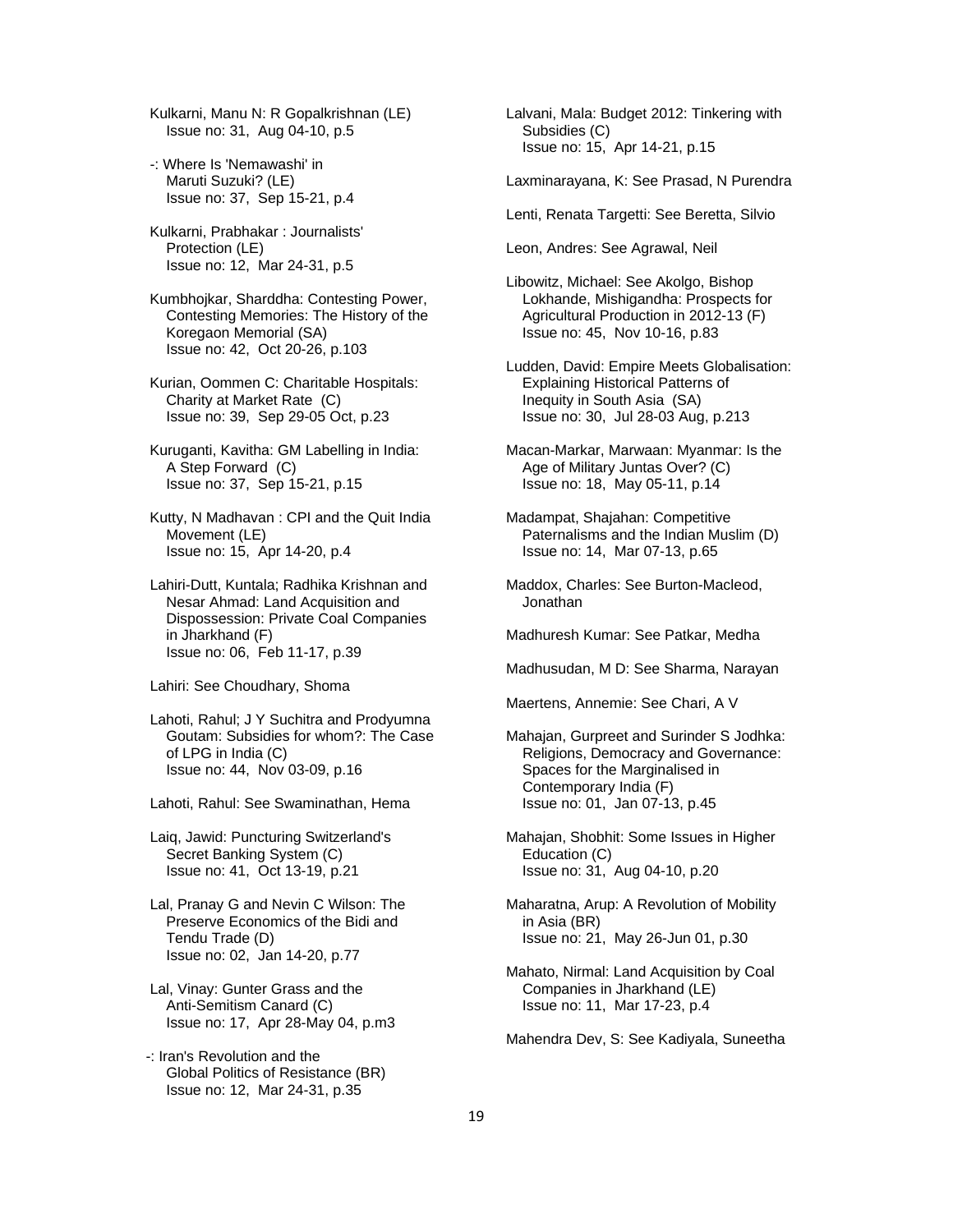Majumdar, Manabi and Kumar Rana Rana: In Defence of Public Education: Voices from Bengal (m) Issue no: 40, Oct 06-12, p.50

 Malik, Kanchan K and Vinod Pavarala: Social Constructions of Religiosity and Corruption (F) Issue no: 01, Jan 07-13, p.61

 Mallya, Vivek: On India's Capacity in GAAR (LE) Issue no: 46, Nov 17-30, p.4

Mamidipudi, Annapurna: See Bijker, Wiebe

 Mander, Harsh: Broken Lives and Compromise (SA) Issue no: 08, Feb 25 - Mar 02, p.90

 Mani, Sunil: A Compendium on the Indian Telecommunications Industry (BR) Issue no: 23, Jun 09-15, p.36

Mani, Sunil: See Arun, M

 Manjapra, Kris: Knowledgeable Internationalism and the Swadeshi Movement, 1903-1921 (F) Issue no: 42, Oct 20-26, p.53

 Manjur Ali: Indian Muslim OBCs: Backwardness and Demand for Reservation (SA) Issue no: 36, Sep 08-14, p.74

 Manna, G C: On Some Contentious Issues of the New Poverty Line (C) Issue no: 15, Apr 14-20, p.11

 Maringanti, Anant; Vamsi Vakulabharanam; Sripad Motiram and Suhatha Surepally: Tragedy of the Commons Revisited (I): Granite Quarrying in Telengana (C) Issue no: 42, Oct 20-26, p.10

Maringanti, Anant: See Cohelo, Karen

 Marjit, Sugata: Auction and Corruption (C) Issue no: 50, Dec 15-21, p.24

 - The Many Lives of Kalyan Sanyal (F) Issue no: 16, Apr 21-27, p.38

Marlena, Atishi: See Bhushan, Prashant

 Martin, Brian; Jorgen Johansen and Matt Meyer: Non-violence versus US Imperialism (SA) Issue no: 38, Sep 22-28, p.82

 Marwah, Reena: India, China, Myanmar (LE) Issue no: 38, Sep 22-28, p.5

Mathew, Geetha : See Unnikrishnan, M K

 Mathew, Shalina Susan: Distress-Driven Employment and Feminisation of Work in Kasargod District, Kerala (RA) Issue no: 26-27, Jun 30-Jul 13, p.65

Mathias, Lina: Mumbai Elections: Congress Self-destructs, the Sena-BJP Alliance Triumphs (C) Issue no: 10, Mar 10-16, p.10

 Mathur, Ajeet N: Search for Inclusive Growth Amidst Exclusive Appropriation in Manipur (SA) Issue no: 09, Mar 03-09, p.61

 Mathur, B P: The Meaning of the Attack on the CAG (C) Issue no: 37, Sep 15-21, p.12

-: See Iyer, Ramaswamy R

 Mathur, Navdeep: On the Sabarmati Riverfront: Urban Planning as Totalitarian Governance in Ahmedabad (RA) Issue no: 47-48, Dec 01-13, p.64

Mathur, Rajani: See Abodh Kumar

 Maxwell, Neville: India-China Dispute Revisited: How It Could be Resolved (C) Issue no: 51, Dec 22-28, p.10

Mazumdar, Madhumita: See Pandya, Vishvajit

 McDuie-Ra, Duncan : The North-East Map of Delhi (RA) Issue no: 30, Jul 28-03 Aug, p.69

 Medhi, Navanita: Bhupen Hazarika (LE) Issue no: 03, Jan 21-27, p.5

Meenakshi, J V: See Banerji, A

 Mehra, Diya: Protesting Publics in Indian Cities: The 2006 Sealing Drive and Delhi's Traders (RA) Issue no: 30, Jul 28-03 Aug, p.79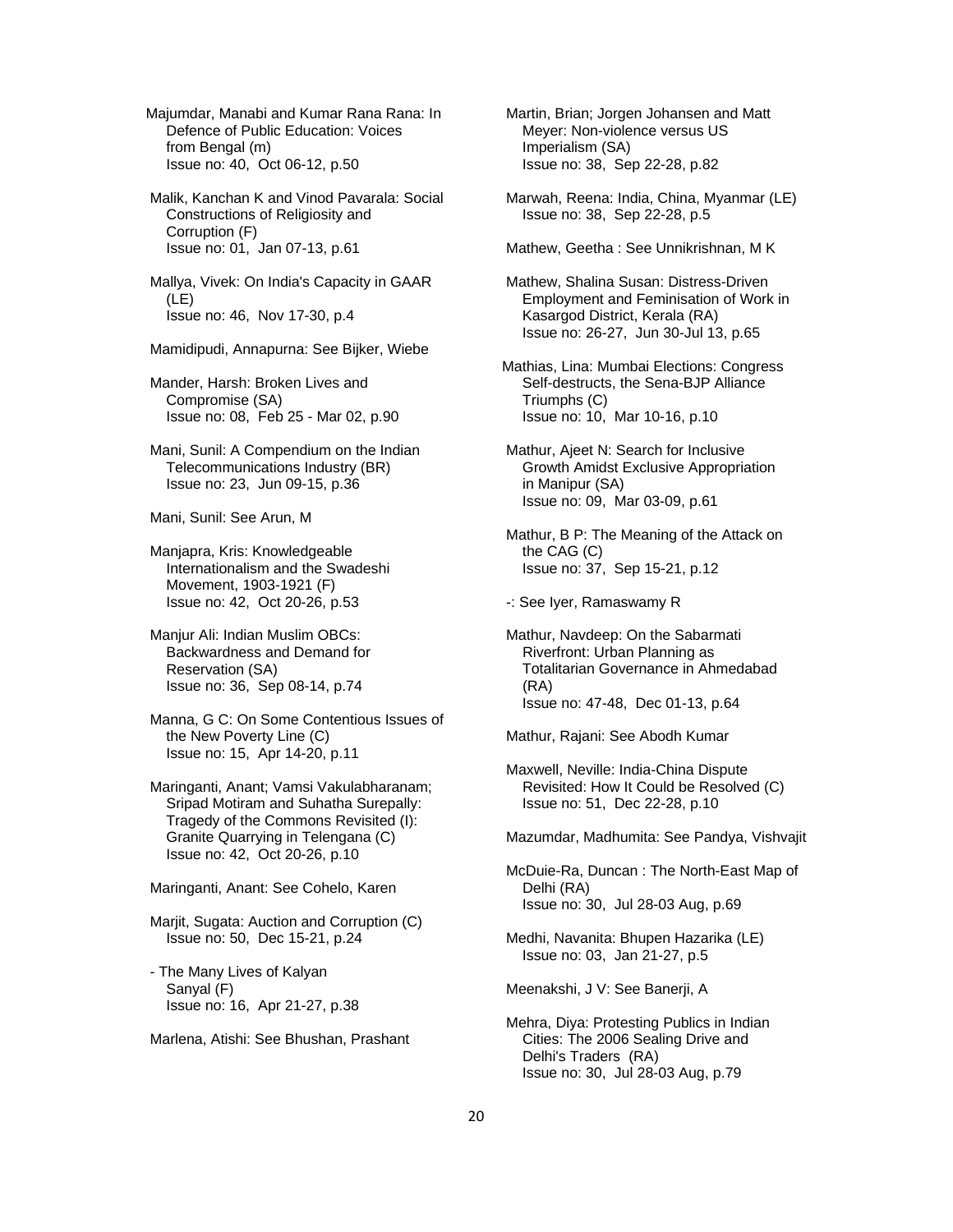Mehrotra, Santosh and Ankita Gandhi: Multiple Dimensions of Human Development and Interpretations of Change: A Response (D) Issue no: 04, Jan 28 - Feb 03, p.127

Mehrotra, Santosh: See Gandhi, Ankita

 Mehta, Aasha Kapur and Mridul Eapen: Gendering the Twelfth Plan: A Feminist Perspective (RA) Issue no: 17, Apr 28-May 04, p.42

Mehta, Keshav: See Moti, Ganpat

 Melkonian, Markar: Post-'Post-Mortem': A Response to Chattopadhyay and Somel (D) Issue no: 07, Feb 18-24, p.77

 Mendis, Patrick: The Colombo-Centric New Silk Road (F) Issue no: 49, Dec 08-14, p.69

Menghaney, Leena: See Selvaraj, Sakthivel

 Menon, Dilip M: The Many Spaces and Times of Swadeshi (F) Issue no: 42, Oct 20-26, p.44

Menon, Manju: See Kohli, Kanchi

 Menon, Meena R: Critique of Climate Change Inaction (BR) Issue no: 14, Mar 07-13, p.31

 -: Land for Mumbai's Millworkers (C) Issue no: 29, Jul 21-27, p.19

 Menon, Rahul: Reconceptualising Economics: A Note on Econophysics (D) Issue no: 41, Oct 13-19, p.75

Meyer, Matt : See Martin, Brian

Miglani, Smita: See Ray, Saon

 Mishra, Yamini Mishra : See Sinha, Navanita

 Mishra, Dinesh Kumar: Resuscitating a Failed Idea: Notes from Bihar (F) Issue no: 16, Apr 21-27, p.48

 Misra, Amit: Tuberculosis Control (D) Issue no: 15, Apr 14-20, p.79

 Misra, Sanghmitra: Meghalaya: Abode of Unruly Politics (BR) Issue no: 05, Feb 04-10, p.29

 Misra, Udayon: Bodoland: The Burden of History (P) Issue no: 37, Sep 15-21, p.36

 Mitra, Ashok: Soul of the Game (BR) Issue no: 31, Aug 04-10, p.49

 Mohan, R: More on the Indian State (LE) Issue no: 50, Dec 15-21, p.4

 Mohanty, Aditya: Differential Spaces in a Globalised Era (D) Issue no: 01, Jan 07-13, p.119

 Mohanty, Manoranjan: 'Harmonious Society': Hu Jintao's Vision and the Chinese Party Congress (C) Issue no: 50, Dec 15-21, p.12

Mor, Nachiket: See Grewal, Swati

 Morenas, Leon A: Critiquing Landscape Urbanism: A View on New York's High Line (C) Issue no: 07, Feb 18-24, p.19

 Moti, Ganpat; Kamla Yadav; Keshav Mehta And Tersing: Narmada Dam Oustees (LE) Issue no: 01, Jan 07-13, p.4

 Motiram, Sripad and Ashish Singh: How Close Does the Apple Fall to the Tree?: Some Evidence from India on Intergenerational Occupational Mobility (SA) Issue no: 40, Oct 06-12, p.56

Motiram, Sripad: See Maringanti, Anant

-: See Vakulabharanam, Vamsi

 Motwani, Ameeta: Relative Poverty (LE) Issue no: 14, Mar 07-13, p.5

 Mounir, Abu: On the East India Company (LE) Issue no: 31, Aug 04-10, p.4

 Mrinalini, N; Pradosh Nath and G D Sandhya: R&D Strategies of MNCs in India: Isolation or Integration? (F) Issue no: 13, Mar 24-31, p.73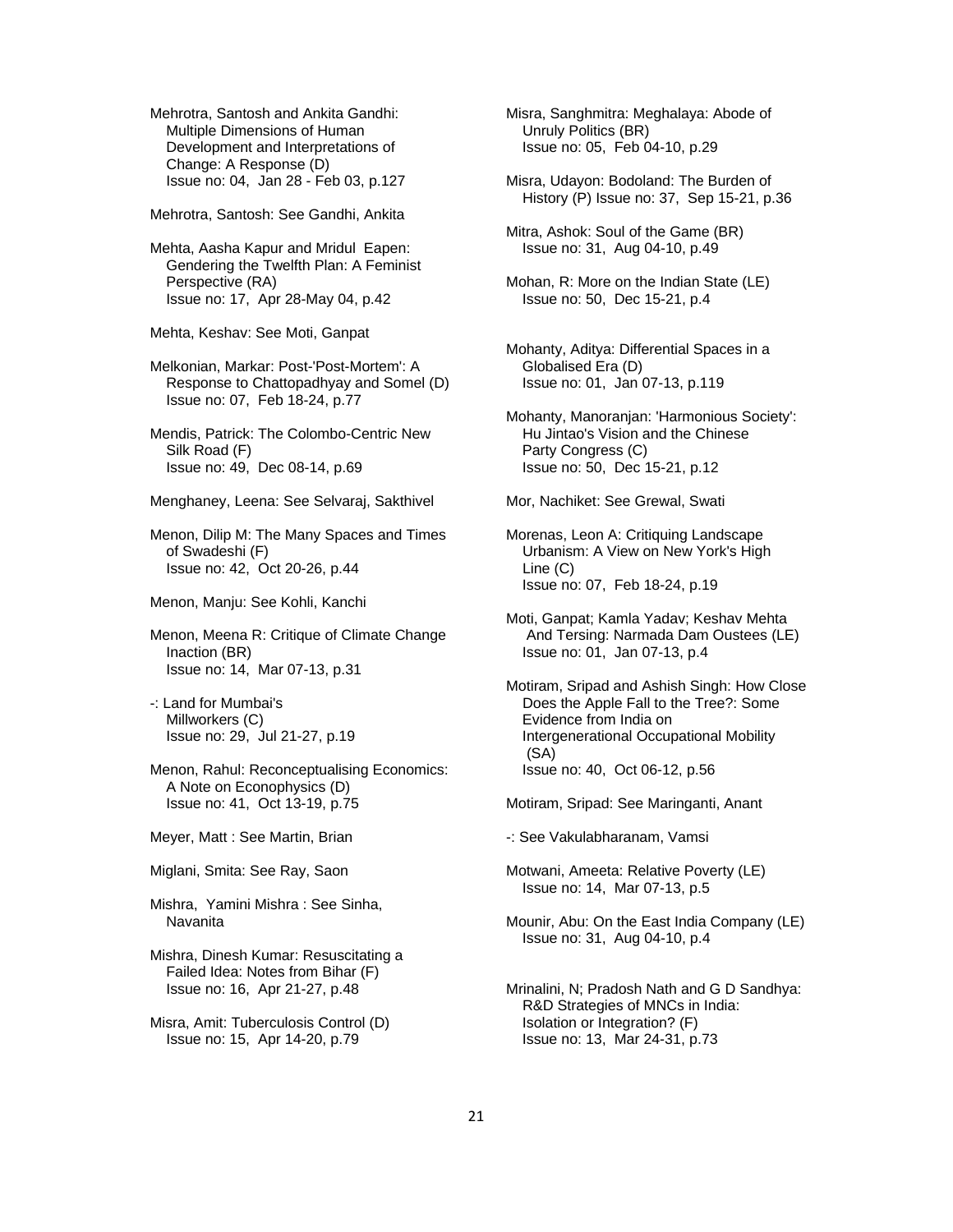Mudian, Prithvi Raj: Redefining India's Independent Foreign Policy (BR) Issue no: 52, Dec 29- Jan 04, p.27

Mukherjee, Anit N: See Sikdar, Satadru

 Mukherjee, Rudrangshu: Hobsbawm's Finest (LE) Issue no: 47-48, Dec 01-13, p.4

 Mukherjee, Subrata: mor a Lasting Peace (LE) Issue no: 34, Aug 25-31, p.5

 Mukherji, Arnab; Gita Sen and Prateek Rathi: Rashtriya Swasthya Bima Yojana: Evaluating Utilisation, Roll-out and Perceptions in Amaravati District, Maharashtra (SA) Issue no: 39, Sep 29-05 Oct, p.57

- Mukherji,Aditi; Tushaar Shah and Partha Sarathi Banerjee: Kick-starting a Second Green Revolution in Bengal (C) Issue no: 18, May 05-11, p.27
- Mukhia, Harbans: Perishing Memory (BR) Issue no: 34, Aug 25-31, p.28
- Mukhopadhyay, Abhiroop and Indira Rajaraman: Rural Housing Quality as an Indicator of Consumption Sustainability (SA) Issue no: 12, Mar 24-31, p.63

Mukhopadhyay, Hiranya: See Carrasco,

 Bruno Mukhopadhyay, Ishita: Moving Towards Semi-Fascism in West Bengal (F) Issue no: 21, May 26-Jun 01, p.28

 Mukhopadhyay, Madhurima: Matchmakers And Intermediation: Marriage in Contemporary Kolkata (RA) Issue no: 43, Oct 27 - Nov 02, p.90

 Mukhopadhyay, Partha; Marie-Helene Zerah and Eric Eric Denis: Subaltern Urbanisation in India (RA) Issue no: 30, Jul 28-03 Aug, p.52

 Mukhopadhyay, Simantini: Agriculture-Nutrition Pathways: Recognising the Obstacles (D) Issue no: 16, Apr 21-27, p.79

 Mukhopadhyay, Sukumar: Blatantly Biased (D) Issue no: 25, Jun 23-29, p.103

- -: General Anti-Avoidance Rule in Income Tax Law  $(C)$ Issue no: 22, Jun 02-08, p.24
- -: Lightening the Burden of GAAR (C) Issue no: 45, Nov 10-16, p.17
- Mukul Kumar : Invoking Everydayness in Poverty Studies in India: A Note on Approach and Method (SA) Issue no: 38, Sep 22-28, p.71
- Mukund, Kanakalatha: A Quality Collection of Historical Themes (BR) Issue no: 16, Apr 21-27, p.35
- Mundle, Sudipto; Pinaki Chakraborty; Samik Chowdhury and Satadru Sikdar: The Quality of Governance: How Have Indian States Performed? (SA) Issue no: 49, Dec 08-14, p.41

Munir, Kamal: See Khalid, Salman

- Munster, Ursula: See Vishnudas, Suma
- Muralidharan, Sukumar: Explaining the Mundane, Excluding the Voices of Dissent (BR) Issue no: 02, Jan 14-20, p.36
- -: Media Follies and Supreme Infallibility (C) Issue no: 18, May 05-11, p.10
- -: Turmoli in Syria: Prelude to Wider Battels in the Arab World (C) Issue no: 08, Feb 25 - Mar 02, p.15

Murphy, Sophia: See Wise, Timothy A

- Murshid, Navine: Refugee-Camp Militarisation in Bangladesh and Thailand (SA) Issue no: 47-48, Dec 01-13, p.103
- Murthy, Laxmi: A Sporting Chance for Gender (C) Issue no: 31, Aug 04-10, p.16
- Nag, Sajal: Aborigines in Canada and India (BR) Issue no: 31, Aug 04-10, p.51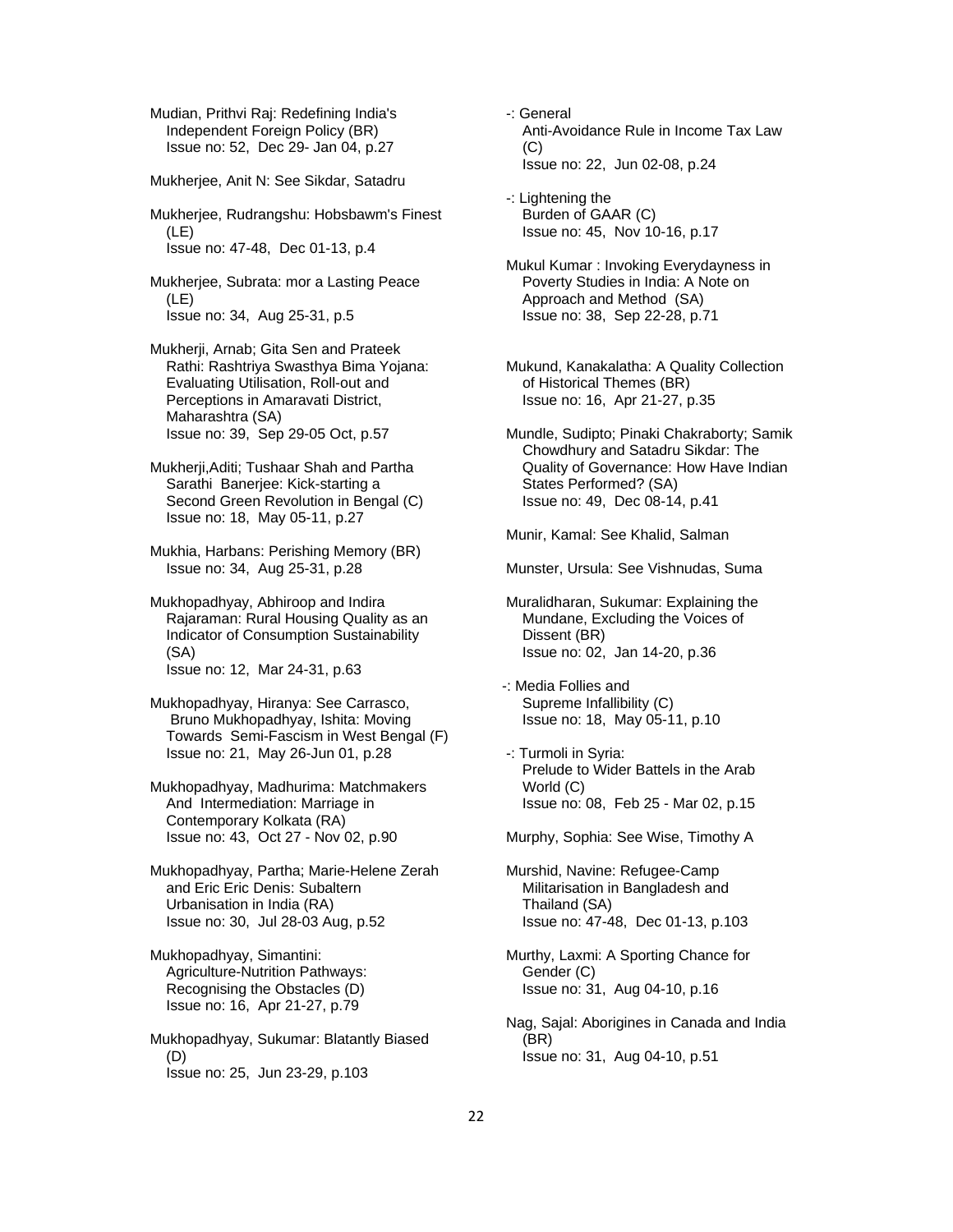Nagaraj, Vijay K : Mapping the Political Economy of India's Private Security Industry (C) Issue no: 33, Aug 18-24, p.10 Nagral, Sanjay: Doctors in Entrepreneurial Gowns (C) Issue no: 36, Sep 08-14, p.10 Naik, Priya: Reinventing the Third World: A Rejoinder (D) Issue no: 20, May 19-25, p.78 Nair, Janaki: The Peacocks of Kerehalli (F) Issue no: 41, Oct 13-19, p.24 Nair, Manju R: See Ravindran, T K Sundari Nair, Sthanu R : See Eapen, Leena Mary Nair, Tara S: Financing of Indian Microfinance: Evidence and Implications (F) Issue no: 25, Jun 23-29, p.33 Nakai, Shinsuke: See Unoda, Yoko Nakkeeran, N: Poor Methodology (LE) Issue no: 37, Sep 15-21, p.4 Nambissan, Geetha B: Private Schools for the Poor (SA) Issue no: 41, Oct 13-19, p.51 Nanda Kumar, T: See Kadiyala, Suneetha

 Nandini Bhattacharya, Nandini: Successes and Failures of Malaria Control (BR) Issue no: 30, Jul 28-03 Aug, p.33

 Nandraj, Sunil: Unregulated and Unaccountable: Private Health Providers (C) Issue no: 04, Jan 28 - Feb 03, p.12

 Nandy, Ashis: The Idea of Happiness (P) Issue no: 02, Jan 14-20, p.45

 -: Theories of Oppression and Another Dialogue of Cultures (P) Issue no: 30, Jul 28-03 Aug, p.39

Naqvi, Farah: See Chakravarti, Uma

 Narayan, Badri: Uttar Pradesh's Renouncer King (F) Issue no: 06, Feb 11-17, p.31

 Narayana, A; Sudhir Krishnaswamy and Vikas KumarNarayana, A: Lokpal Bill: Lessons from the Karnataka Lokayukta's Performance (C) Issue no: 01, Jan 07-13, p.12

 Narayanan, N C and Lalitha Kamath: Rural Water Access: Governance and Contestation in a Semi-Arid Watershed in Udaipur, Rajasthan (RA) Issue no: 04, Jan 28 - Feb 03, p.65

 Narayanan, Sudha: Inflections in Agricultural Evolution: Contemporary Commodity Complexes and Transactional Forms in Interior Tamil Nadu (RA) Issue no: 52, Dec 29- Jan 04, p.84

 Narwal, Gaganjyot Kaur: Small Farmers Benefit (LE) Issue no: 08, Feb 25 - Mar 02, p.4

Nath, Pradosh: See Mrinalini, N

 Nathan, Dev and Ann George: Corporate Governance and Child Labour (SA) Issue no: 50, Dec 15-21, p.50

 Nautiyal, Annpurna: Uttarakhand 2012: Who Gained, Who Lost? (C) Issue no: 14, Mar 07-13, p.21

 Nawani, Disha: What Is Learning and Where Is It Happening? (D) Issue no: 32, Aug 11-17, p.94

 Nayar, Baldev Raj: Trend in Tax Devolution (LE) Issue no: 04, Jan 28 - Feb 03, p.4

Nayar, K R: See Goel, Ina

 Nayar, Pramod K: I Sing the Body Biometric: Surveillance and Biological Citizenship (C) Issue no: 32, Aug 11-17, p.17

 Naz, Farhat: Negotiating Identities in a Dangerous Field (F) Issue no: 25, Jun 23-29, p.97

 Negi, Digvijay S and Pratap S Birthal: Livestock for Higher, Sustainable and Inclusive Agricultural Growth (RA) Issue no: 26-27, Jun 30-Jul 13, p.89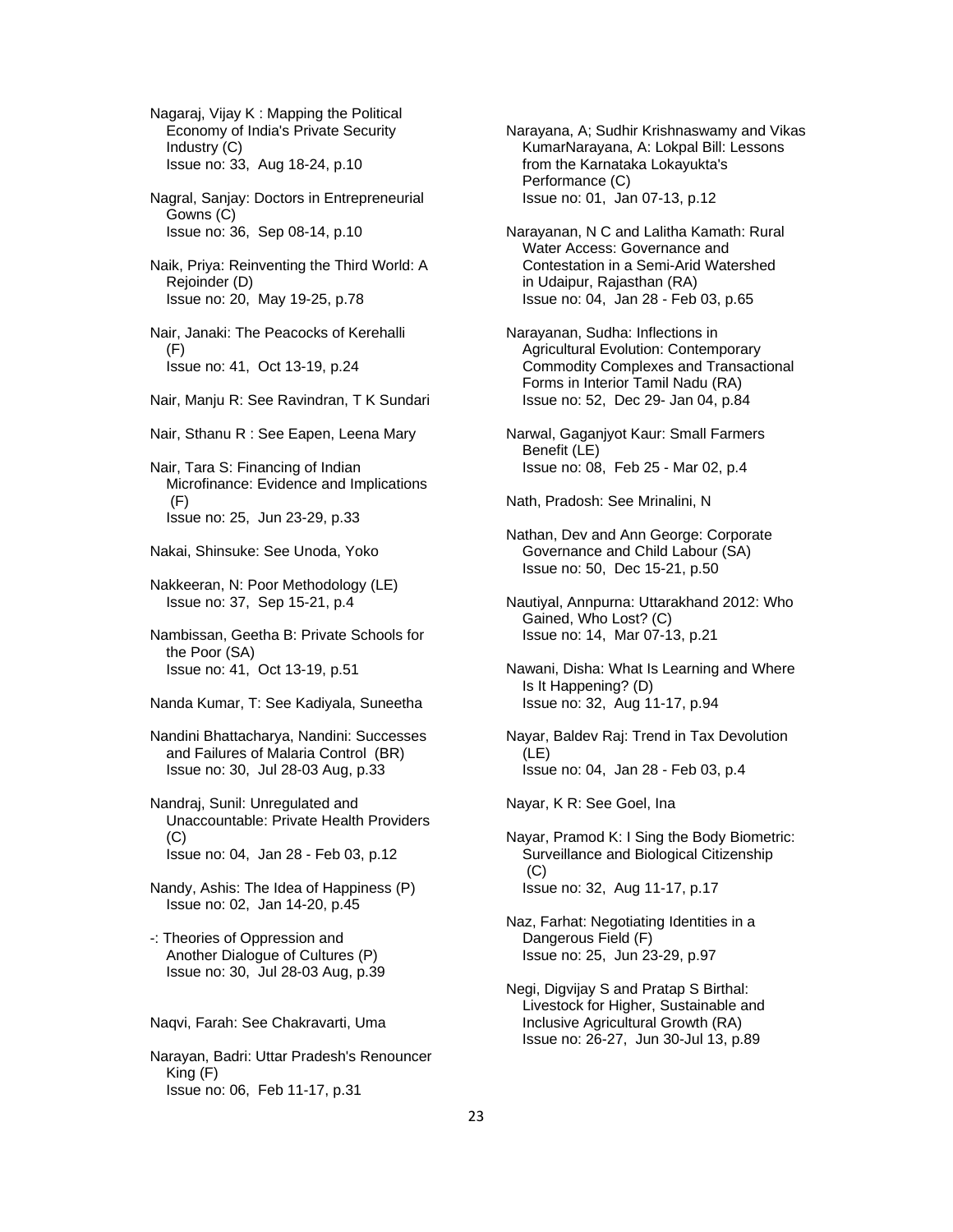Niechoj, Torsten: See Bhaduri, Amit

Nielsen, Kenneth Bo: See Chandra, Uday

 Nigam, Aditya: Capitalism, Non-capital and Workers' Rights (BR) Issue no: 34, Aug 25-31, p.30

 Nikku, Bala Raju : Towards Modernity (LE) Issue no: 24, Jun 16-22, p.5

Nilesh Kumar: See Arora, Tarun

 Noronha, Frederick: The BJP Tidal Wave in Goa (C) Issue no: 13, Mar 24-31, p.23

 Obeyesekere, Gananath: Biased and Prejudiced Collection on Sri Lanka (BR) Issue no: 04, Jan 28 - Feb 03, p.29

 Oldiges, Christian: Cereal Consumption and Per Capita Income in India (SA) Issue no: 06, Feb 11-17, p.63

 Oommen, M A: Understanding Human Development (LE) Issue no: 07, Feb 18-24, p.4

 Oskarsson, Patrik: AnRak Aluminium: Another Vedanta in the Making (F) Issue no: 52, Dec 29- Jan 04, p.29

 Padel, Felix: Epicentre of Corruption (BR) Issue no: 14, Mar 07-13, p.29

-: The Kurdish Quest (BR) Issue no: 41, Oct 13-19, p.27

 -: The Kurdish Quest (BR) Issue no: 41, Oct 13-19, p.27

-: The Kurdish Quest (BR) Issue no: 41, Oct 13-19, p.27

 -: Structural Violence and the Bengal Famine of 1943 (BR) Issue no: 44, Nov 03-09, p.26

 Padhi, Ranjan et al: The Price of Dalit Assertion: On the Burning Down of Dalit Houses in Lathore, Odisha (C) Issue no: 35, Sep 01-07, p.19 Padmanabhan, V T ; V Pugazhendi and R

 Ramesh: Koodankulam's Reserve Water Requirements (C) Issue no: 18, May 05-11, p.2

 Pal, Arnab: Mining in 'Schedule V' Areas (LE) Issue no: 15, Apr 14-20, p.5

 -: Push towards Extremism? (LE) Issue no: 36, Sep 08-14, p.5

 - : Refusing to Learn (LE) Issue no: 30, Jul 28-03 Aug, p.5

 -: Weak Political Strategy (LE) Issue no: 22, Jun 02-08, p.5

Pal, Parthapratim: See Dutta, Tina

Pal, Rupayan : See Kaushik, Arun

Palma, Gabriel: See Bhaduri, Amit

 Panchu, Sriram: Repairing the Lokpal Bill (C) Issue no: 03, Jan 21-27, p.10

 Panda, Gyana Ranjan and Narendra Jena: Evaluating the Performance of the National Clean Energy Fund (C) Issue no: 37, Sep 15-21, p.18

 Pande, Mrinal: Srilal Shukla: Tribute from a Rereader (C) Issue no: 05, Feb 04-10, p.25

 Pandey, Gyanendra: Un-archived Histories: The Mad and the Trifling (F) Issue no: 01, Jan 07-13, p.37

 Pandey, Lalmani : Effects of Price Increase and Wage Rise on Resource Diversification in Agriculture (RA) Issue no: 26-27, Jun 30-Jul 13, p.100

 Pandey, Priyanka and Sangeeta Goyal: How Do Government and Private Schools Differ? (SA) Issue no: 22, Jun 02-08, p.67

 Pandian, M S S: Being 'Hindu' and Being 'Secular': Tamil Secularism and Caste Politics (SA) Issue no: 31, Aug 04-10, p.61

Pandit, Shashi B: See Schindler, Seth

 Pandit, Vishwanath: K Krishnamurty: A Tribute (c) Issue no: 04, Jan 28 - Feb 03, p.27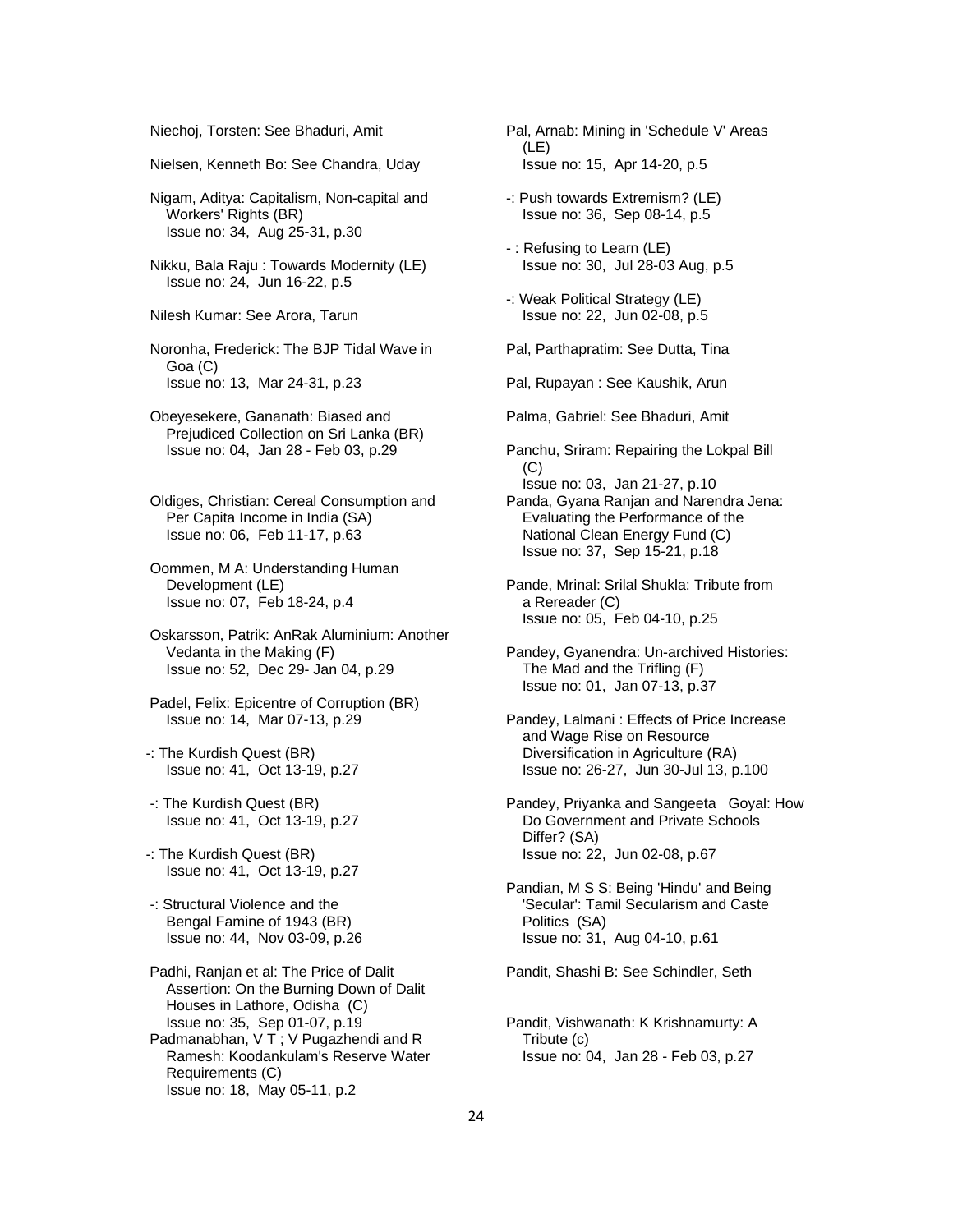Pandya, Vishvajit and Madhumita Mazumdar: Making Sense of the Andaman Islanders (SA) Issue no: 44, Nov 03-09, p.51

 Pant, Pushpesh: Dream Turning into a Nightmare in Uttarakhand (C) Issue no: 14, Mar 07-13, p.18

 Papadimitriou, Dimitri B: See Antonopolulos, Rania

 Parag, Nayan and Krantikari Naujawan Sabha: Reliance Workers Strike (LE) Issue no: 07, Feb 18-24, p.5

Parameswar, R: See Iyer, Ramaswamy R

Parappurathu, Shinoj: See Chand, Ramesh

 Parekh, Suresh C: Promoting Research? (LE) Issue no: 51, Dec 22-28, p.5

Parida, Yashobanta: See Goldar, Bishwanath

 Parikh, Jyoti and Litul Baruah: Mislending Heading (LE) Issue no: 49, Dec 08-14, p.5

 -: A New Framework for the UNFCCC: Common but Differentiated Responsibilities Among Non-Annex I Countries (SA) Issue no: 45, Nov 10-16, p.67

 Parinitha : In the Name of Tradition (C) Issue no: 39, Sep 29-05 Oct, p.19

Parmaksizoglu, Duygu: See Agrawal, Neil

 Parpiani, Maansi: Urban Planning in Bombay (1898-1928): Ambivalences, Inconsistencies and Struggles of the Colonial State (F) Issue no: 28, Jul 14-20, p.64

 Patcharanarumol, Walaiporn: See Tangcharoensathien, Viroj

 Patel, Gautam: A Woman's Right to the City? (BR) Issue no: 04, Jan 28 - Feb 03, p.32

 Patel, Sujata: Not a City of Gold (BR) Issue no: 39, Sep 29-05 Oct, p.36

 Pathak, Suryasikha: Ethnic Violence in Bodoland (C) Issue no: 34, Aug 25-31, p.19

Pathe, Abhay Pethe: See Gandhi, Sahil

 Pati, Sushmita : A Nation Set in Stone: Insight into the Politics of Statuary in Delhi (1950-65) (SA) Issue no: 30, Jul 28-03 Aug, p.232

 Patkar, Medha; Sunilam; Prafulla Samantara; Roma; Gautam Bandopadhyay; Vimalbhai; S R Suniti; Bhupinder Singh Rawat; Rupesh Verma; Aradhana Bhargava; Rajendra Ravi and Madhuresh Kumar: Land Acquisition Bill (LE) Issue no: 44, Nov 03-09, p.5

 Patnaik, Arun Kumar: An Act of Transgression (D) Issue no: 19, May 12-18, p.79

 -: Transgressive Secularism (D) Issue no: 12, Mar 24-31, p.77

 Patnaik, Prabhat: The Left in Decline: A Response (D) Issue no: 10, Mar 10-16, p.77 -: See Akolgo, Bishop

 Patra, D C: The Case of LPG (D) Issue no: 49, Dec 08-14, p.77

Patra, Michael Debabrata: See Rangarajan, C

Pavarala, Vinod: See Malik, Kanchan K

 Peer, Gazala: In Pursuit of Justice: Pathribal Fake Encounter Case (C) Issue no: 30, Jul 28-03 Aug, p.29

 Peer, Gazala and Javedur Rahman: An Unpleasant Autonomy: Revisiting the Special Status for Jammu and Kashmir (F) Issue no: 23, Jun 09-15, p.72

 People's Union For Democratic Rights : Face of the State in Tihar (C) Issue no: 14, Mar 07-13, p.24

 Persaud, Avinash: Euro's Salvation (Ed) Issue no: 18, May 05-11, p.9

 -: India Dimmed (F) Issue no: 12, Mar 24-31, p.10

 Persaud, Avinash: London Interbank Offered Rate: Notes on a Scandal (C) Issue no: 30, Jul 28-03 Aug, p.10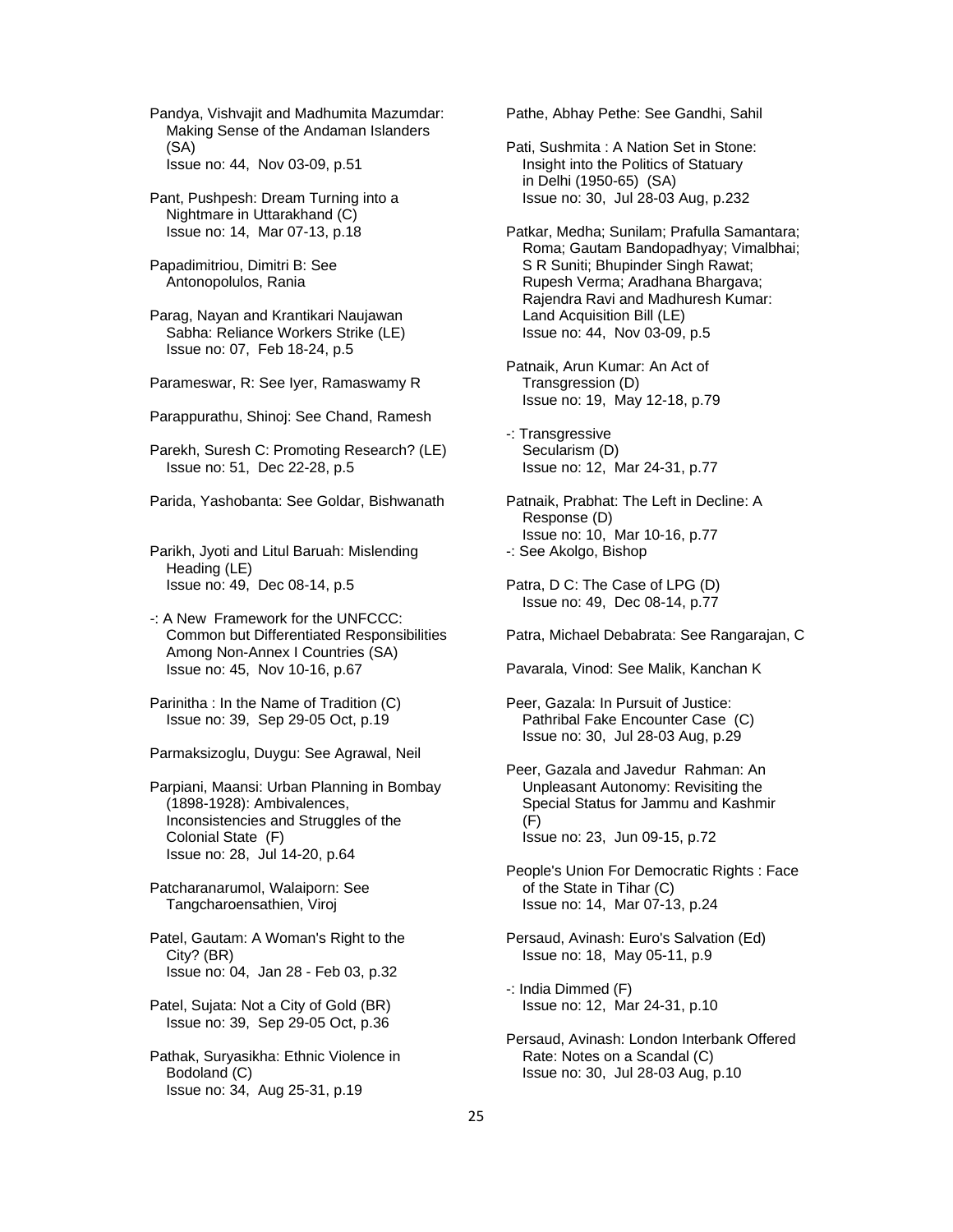Perwez, Shahid; Roger Jeffery and Patricia Jeffery: Declining Child Sex Ratio and Sex-Selection in India: A Demographic Epiphany? (F) Issue no: 33, Aug 18-24, p.73

 Phadke, Anant: See Selvaraj, Sakthivel -: See Shukla, Abhay

 Phanjoubam, Pradip: Relevance of Congress' Victory in Manipur (C) Issue no: 12, Mar 24-31, p.14

Philip, Anand: See Shukla, Abhay

 Pillai, Sarath: Archives and Archival Consciousness: A Postcolonial Predicament (C) Issue no: 22, Jun 02-08, p.32

 Polychroniou, C J: The Mediterranean Conundrum Crisis in the European Periphery (P) Issue no: 21, May 26-Jun 01, p.35

Poonacha, Veena: See Chakravarti, Uma

- Poruthiyil, Prabhir Vishnu: Using Religious Epics for Enhancing Morality: A Case for Reflective Judgments (F) Issue no: 45, Nov 10-16, p.73
- Prabhakara, M S: Hindus, Muslims: Unique Each in Their Own Way (LE) Issue no: 28, Jul 14-20, p.4
- -: Memoirs of a White Who Crossed the Line (BR) Issue no: 13, Mar 24-31, p.33
- -: The State, the Nation and the World in Kannada Imagination (BR) Issue no: 36, Sep 08-14, p.25
- Prahladan, Vivek: Emergence of the Indian Constitution: Affirmative Action and Cultural Fault Lines (SA) Issue no: 07, Feb 18-24, p.45
- -: UP Assembly Elections Politics of Belonging or Belongings? (C) Issue no: 06, Feb 11-17, p.10

Prakash, Shravani: See Hoda, Anwarul

 Pranav Kumar : Closing the Doors of Knowledge (LE) Issue no: 22, Jun 02-08, p.5

- Prasad, N Purendra and P Raghavendra: Healthcare Models in the Era of Medical Neo-liberalism: A Study of Aarogyasri in andhra Pradesh (SA) Issue no: 43, Oct 27 - Nov 02, p.118
- Prasad, N Purendra; Vamsi Vakulabharanam; K Laxminarayana and Sudheer Kilaru: Tragedy of the Commons Revisited (II): Mining in Tribal Habitats of Araku Valley (C) Issue no: 42, Oct 20-26, p.14
- Prasad, Rohit and Rupamanjari Sinha Ray: Critique of the Common Service Centre Scheme (C) Issue no: 06, Feb 11-17, p.18
- Prasanth, V P; Shruti Yamini and Bipin K Deokar: EPWRFITS - II: An Introduction to Six Data Modules (C) Issue no: 40, Oct 06-12, p.25
- -: Time Series Data (C) Issue no: 36, Sep 08-14, p.22
- Prashad, Vijay: The Arteries of Petroleum: A Libyan Diary (C) Issue no: 24, Jun 16-22, p.10
- Pratap, Devender: See Goldar, Bishwanath
- Pratap, Surendra and J C B Annavajhula: Worker Voices in an Auto Production Chain: Notes from the Pits of a Low Road-II (SA) Issue no: 34, Aug 25-31, p.49
- Pratap, Surendra: See Annavajhula J C B
- Prayas Energy Group: Girish Sant: Always Two Steps Ahead (C) Issue no: 10, Mar 10-16, p.25
- Priyadarshini, Mukul: Anglicisation of Hindi: The Official Perspective (C) Issue no: 12, Mar 24-31, p.19

PUDR : See Singh, Paramjeet

- Pugazhendi, V: See Padmanabhan, V T
- Punwani, Jyoti: Bal Thackeray: A Politics of Violence (C) Issue no: 47-48, Dec 01-13, p.12
- -: A Citizen of the World (BR) Issue no: 03, Jan 21-27, p.35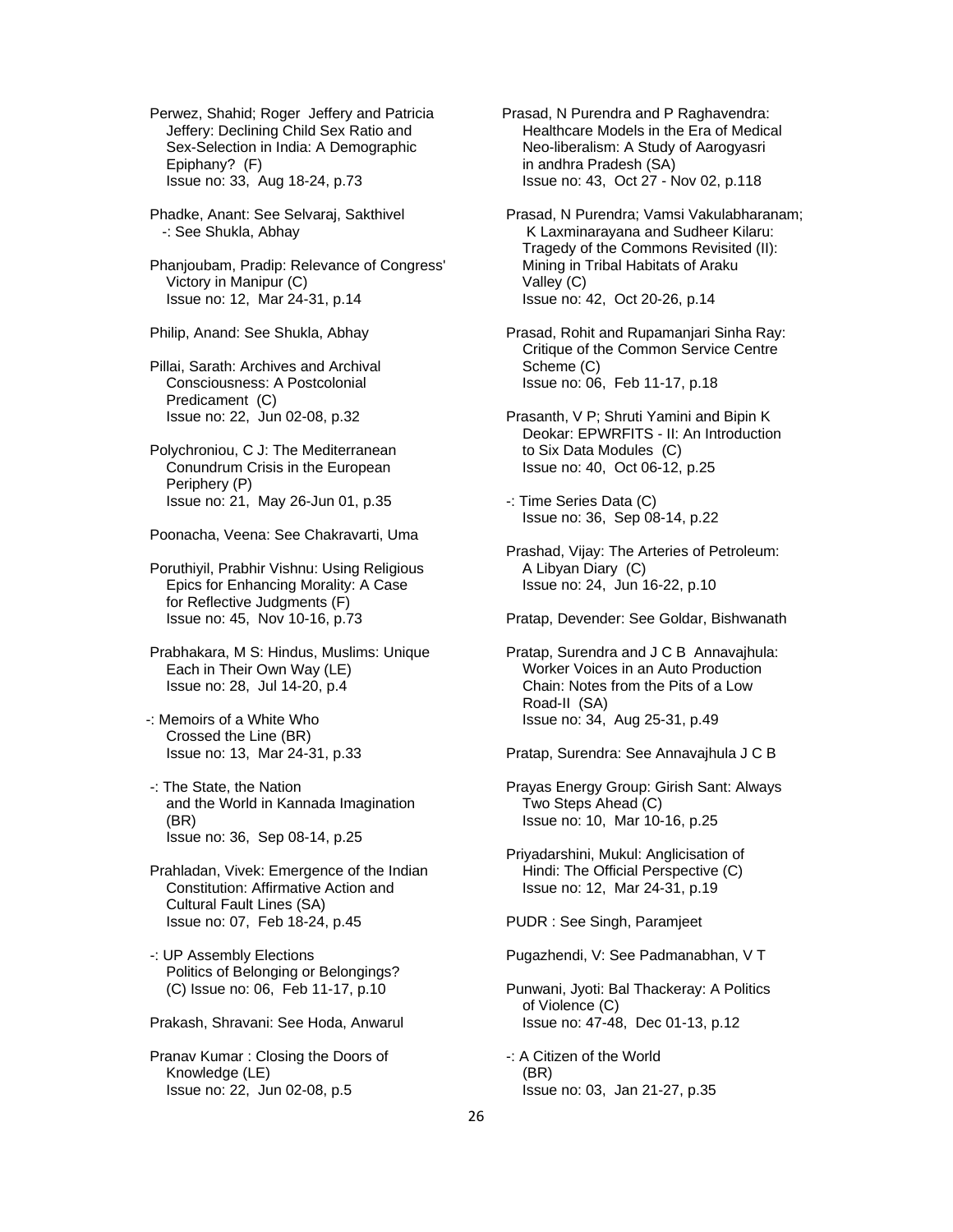Punwani, Jyoti -: Framed by the State (C) Issue no: 41, Oct 13-19, p.10

- -: Mumbai's Muslims and Friends (C) Issue no: 34, Aug 25-31, p.16
- Puri, Nikhil Raymond: Towards a Typology of Madrasas in West Bengal (C) Issue no: 33, Aug 18-24, p.22
- Puri, Raghav: Reforming the Public Distribution System: Lessons from Chhattisgarh (C) Issue no: 05, Feb 04-10, p.21
- Pushpam Kumar : Measuring Natural Capital: Accounting of Inland Wetland Ecosystems from Selected States of India (SA) Issue no: 22, Jun 02-08, p.77

Qadeer, Imrana: See Chakravarti, Uma

Rabie, Kareem: See Agrawal, Neil

- Radhika, P: Nude Worship in Karnataka (F) Issue no: 44, Nov 03-09, p.30
- Raffer, Kunibert: See Akolgo, Bishop

 Raghav Shankar: Supreme Court's Decision on Reporting of Proceedings (C) Issue no: 40, Oct 06-12, p.15

- Raghavan, Chakravarthi: The Plurilateral Service Agreement Game at the WTO (C) Issue no: 43, Oct 27 - Nov 02, p.13
- Raghavan, Srinath: The Civil-Military Divide (C) Issue no: 19, May 12-18, p.12
- Raghavendra, M K : Paan Singh Tomar, the Nation and the Sportsperson (C) Issue no: 17, Apr 28-May 04, p.20

Raghavendra, P: See Prasad, N Purendra

Raghavendra, Srinivas: See Bhaduri, Amit

Raghu, K: See Reddy, M Thimma

Rahman, Javedur : See Peer, Gazala

 Rai, Nitin: Green Grabbing in the Name of the Tiger (D) Issue no: 42, Oct 20-26, p.108

- Rai, Santosh Kumar: Muslim Weavers' Politics in Early 20th Century Northern India (SA) Issue no: 15, Mar 14-20, p.61
- Rajagopal, Raju: Aadhaar and Civil Society (LE) Issue no: 10, Mar 10-16, p.5
- Rajagopalan, M R: On Dalit Unity ( E) Issue no: 38, Sep 22-28, p.4
- -: Women's Studies: Some Observations (LE) Issue no: 51, Dec 22-28, p.4
- Rajan, Vithal: Foreign Hand and the Anti-Koodankulam Movement (LE) Issue no: 10, Mar 10-16, p.4
- -: Preparing for CoP 111 (LE) Issue no: 45, Nov 10-16, p.5
- Rajangam, Stalin; Hugo Gorringe and D Karthikeyan: Dalit Political Imagination and Replication in Contemporary Tamil Nadu (P) Issue no: 36, Sep 08-14, p.30
- Rajaraman, Indira: See Mukhopadhyay, Abhiroop
- Rajkishore : See Rao, Varavara
- Rajpal, Shilpi: Experiencing the Indian Archives (C) Issue no: 16, Apr 21-27, p.19
- Raju, Suvrat: Behind the Closed Doors (BR) Issue no: 25, Jun 23-29, p.28
- Raju, Swati: Growth across States in the 2000s: Evidence of Convergence (D) Issue no: 23, Jun 09-15, p.76
- Rajwade, A V: Liberal Capital Flows (C) Issue no: 21, May 26-Jun 01, p.18
- -: The Fall of the Rupee: Background, Remedy and Policy (C) Issue no: 02, Jan 14-20, p.10
- Ram Mohan, T T: Anatomy of a Bank Failure (F) Issue no: 08, Feb 25 - Mar 02, p.10
- : How Do We Resolve the Too-Big-to-Fail Problem? (F) Issue no: 35, Sep 01-07, p.10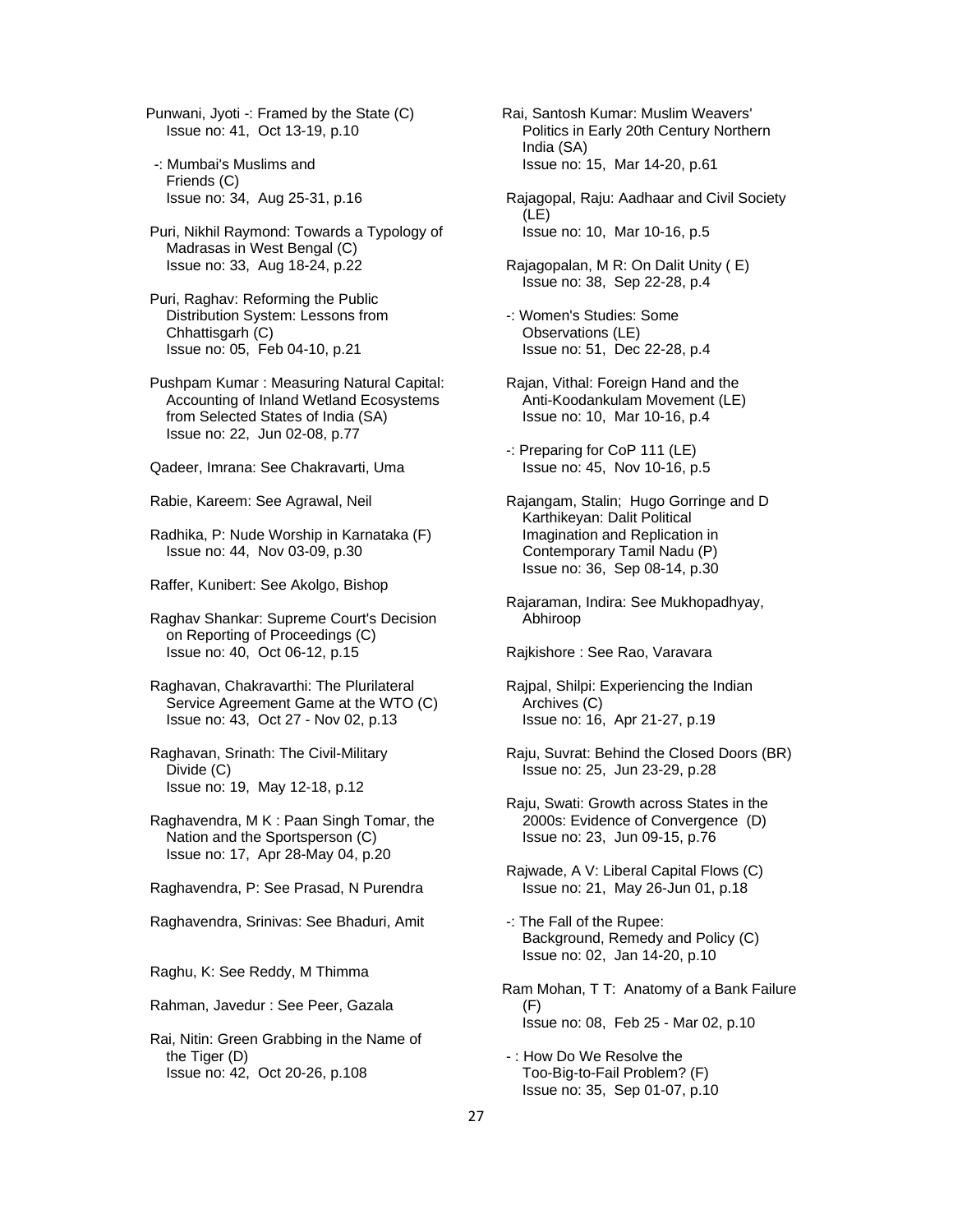Ram, Ronki: Arrest of Punjabi Publishers and Editors (LE) Issue no: 40, Oct 06-12, p.5

 Ramachandraiah, C: A Superficial Picture (BR) Issue no: 19, May 12-18, p.35

 Raman, Vasanthi: The Foster Parent Industry of Norway (C) Issue no: 10, Mar 10-16, p.13

 Ramana, M V: Flunking Atomic Audits: CAG Reports and Nuclear Power (C) Issue no: 39, Sep 29-05 Oct, p.10

 Ramana, P V: City of Slow Death (LE) Issue no: 03, Jan 21-27, p.4

 Ramanna, Mridula: Vernacularising and Nationalising Medicine in Bengal (BR) Issue no: 51, Dec 22-28, p.28

 Ramaseshan, Radhika: Uttar Pradesh Elections and Samajwadi Party's Victory (C) Issue no: 14, Mar 07-13, p.13

 Ramaswamy, Ramakrishna: Integrating Mathematics and History: The Scholarship of D D Kosambi (SA) Issue no: 03, Jan 21-27, p.58

 Ramdas, A.L et al: Solidarity with Koodankulam (LE) Issue no: 13, Mar 24-31, p.4

Ramdas, Lalita: See Chakravarti, Uma

 Ramesh, Babu P: Strangers in Their Own Land: Migrants from the North-East in Delhi (C) Issue no: 22, Jun 02-08, p.35

Ramesh, R: See Padmanabhan, V T

 Ramnath, Maia: Reading Sumit Sarkar throughAnarchist History and Historiography (F) Issue no: 42, Oct 20-26, p.63

Rana, Kumar Rana: See Majumdar, Manabi

 Ranade, Chandrashekhar G: Is GM Technology 'Anti-fragile'? (LE) Issue no: 52, Dec 29- Jan 04, p.5

- : Learning from China and Japan (LE)

Issue no: 32, Aug 11-17, p.5

 -: Policy on Beef and Pork (LE) Issue no: 20, May 19-25, p.4 -: Revisiting Nehruvian Policies (LE)

Issue no: 01, Jan 07-13, p.4

 -: Sans Hostility (LE) Issue no: 24, Jun 16-22, p.5

 Radhawa, Pritpal: Delhi Metro Rail: Beyond Mass Transit (C) Issue no: 16, Apr 21-27, p.25

 Rangarajan, C and Michael Debabrata Patra: Can the SDR become a Global Reserve Currency? (SA) Issue no: 11, Mar 17-23, p.41

 Rao, G Niranjan: Long-term Trends in Patent Applications in India, 1948-2010 (F) Issue no: 41, Oct 13-19, p.69

 Rao, K S Chalapati and Biswajit Dhar: Vaulting Over India's Retail FDI Policy Wall (C) Issue no: 46, Nov 17-30, p.10

 Rao, M Govinda and R Kavita Rao: Taxes And Death Are Inevitable but GAAR Is Avoidable (C) Issue no: 43, Oct 27 - Nov 02, p.10

 Rao, Mohan : Why All Non-Altruistic Surrogacy Should Be Banned (C) Issue no: 21, May 26-Jun 01, p.15

-: See Bal, Vineeta

 Rao, N Chandrasekhara and Ronald Herring: On the Failure of Bt Cotton: Analysing a Decade of Experience (SA) Issue no: 18, May 05-11, p.45

 Rao, P S: NABARD and RBI: A 30-Year Legacy Being Upturned (C) Issue no: 38, Sep 22-28, p.27

Rao, R Kavita: See Rao, M Govinda

-: See Sengupta, D P

 Rao, Sujatha: Long on Aspiration, Short on Detail: Report on Universal Health Coverage (C) Issue no: 06, Feb 11-17, p.12

Rao, Varavara and Rajkishore : Fake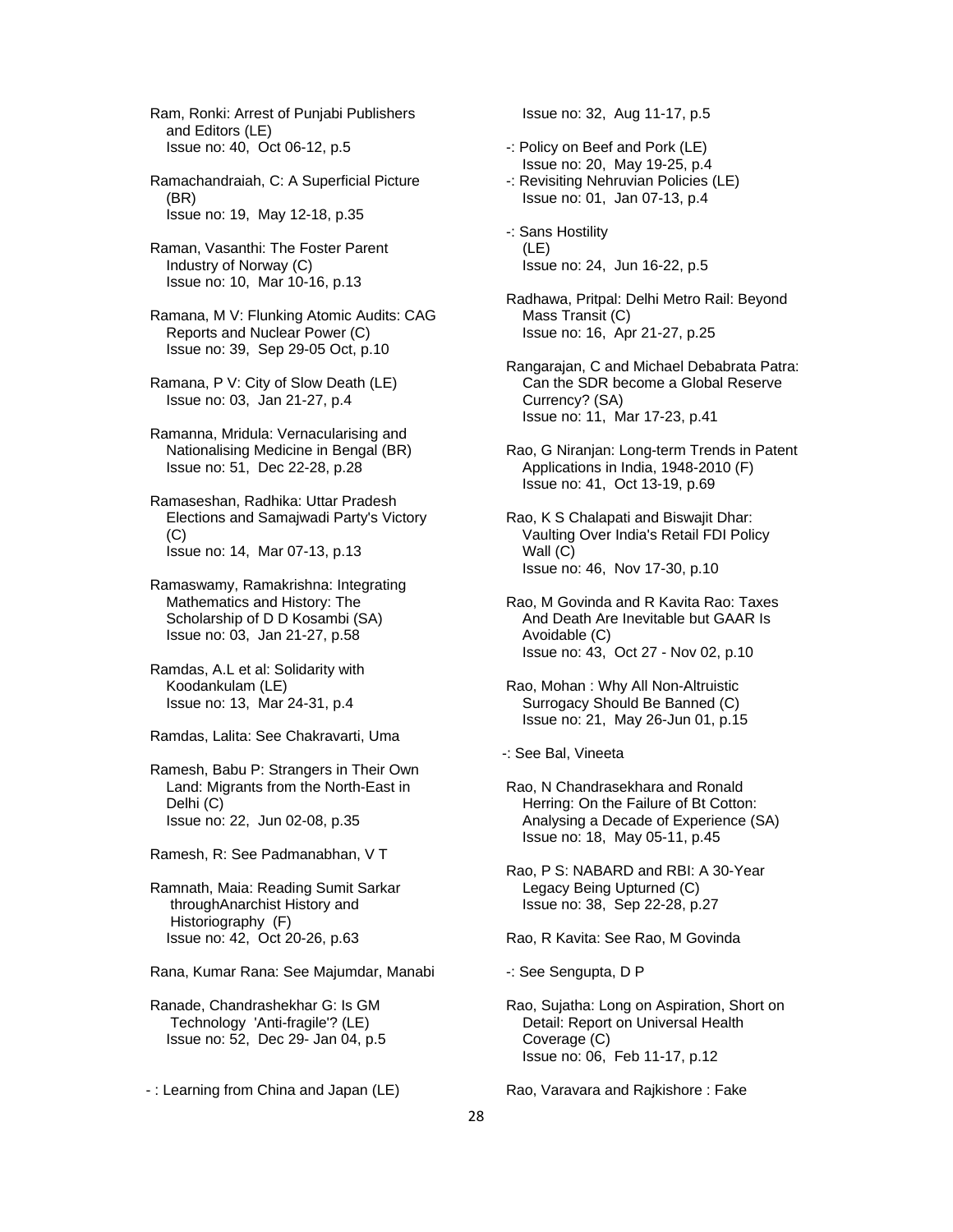Encounter in Assam (LE) Issue no: 21, May 26-Jun 01, p.4

Rashid, Javaid: See Amin, Aalya

 Rasiah, Rajah: Immortal Capitalism versus Civil Society? (BR) Issue no: 28, Jul 14-20, p.32

 Rath, Nilakantha : Economic Origin of Regional and Caste Parties (C) Issue no: 30, Jul 28-03 Aug, p.24

Rathi, Prateek: See Mukherji, Arnab

 Ravallion, Martin: Corruption in the MGNREGES: Assessing an Index (C) Issue no: 08, Feb 25 - Mar 02, p.13

Raveendran, G: See Kannan, K P

 Raveendran, P P: Modernity in Balance (BR) Issue no: 46, Nov 17-30, p.40

 Ravi Kanth, D: WTO: Another Attempt at Fighting Irrelevance (C) Issue no: 02, Jan 14-20, p.14

 Ravi Kumar, V M: State, Forests and Communities: History of Community Forest Management in Colonial Andhra 1800-1947 (SA) Issue no: 49, Dec 08-14, p.53

Ravi, Rajendra: See Patkar, Medha

 Ravindran, T K Sundari and Manju R Nair: Gender in the HLGE Report: Missed Opportunity (F) Issue no: 08, Feb 25 - Mar 02, p.70

 Ravindran, T K Sundari and P Balasubramanian: Pro-Poor Maternity Benefit Schemes and Rural Women: Findings from Tamil Nadu (C) Issue no: 25, Jun 23-29, p.19

 Ravindran, T K Sundari: See Bhate-Deosthali, Padma

Rawat, Bhupinder Singh: See Patkar, Medha

 Ray, Aswini K: Reinventing the Third World (P) Issue no: 11, Mar 17-23, p.36

Ray, Debraj: See Anderson, Siwan

Ray, Rupamanjari Sinha: See Prasad, Rohit

 Ray, Saon; Amrita Goldar and Smita Miglani: The Ethanol Blending Policy in India  $(C)$ Issue no: 01, Jan 07-13, p.23

 Ray, Subhajyoti: A Different Reading of the Company (BR) Issue no: 29, Jul 21-27, p.29

 Ray, Sunil: Economics of Solidarity: Economics of the 21st Century (SA) Issue no: 24, Jun 16-22, p.39

Reddy, Bhim: See Shaw, Abhishek

 Reddy, M Thimma and K Raghu: Favouring the Rich: Domestic Electricity Tariff in Andhra Pradesh (C) Issue no: 33, Aug 18-24, p.19

 Reddy, Padmanabh M: In Pursuit of and Effective UHC: Perspectives Lacking Innovation (F) Issue no: 08, Feb 25 - Mar 02, p.74

 Reddy, T Prabhakara: Assessing an Index (LE) Issue no: 16, Apr 21-27, p.5

 Reddy, T Prabhakara: Telangana Simmers (LE) Issue no: 45, Nov 10-16, p.4

 Reddy, Y V: Perspective on the Financial Crisis (BR) Issue no: 07, Feb 18-24, p.34

- -: Society, Economic Policies and the Financial Sector (P) Issue no: 33, Aug 18-24, p.38
- -: A Visionary and Institution Builder (C ) Issue no: 20, May 19-25, p.31
- Robinson, Rowena: See Upadhya, Surya Prakash
- Rodrigues, Valerian: Politics and Pedagogy: The NCERT Texts and Cartoons (F) Issue no: 22, Jun 02-08, p.21

Roma: See Patkar, Medha

Routray, Jayant K: See Vishwanathan, P K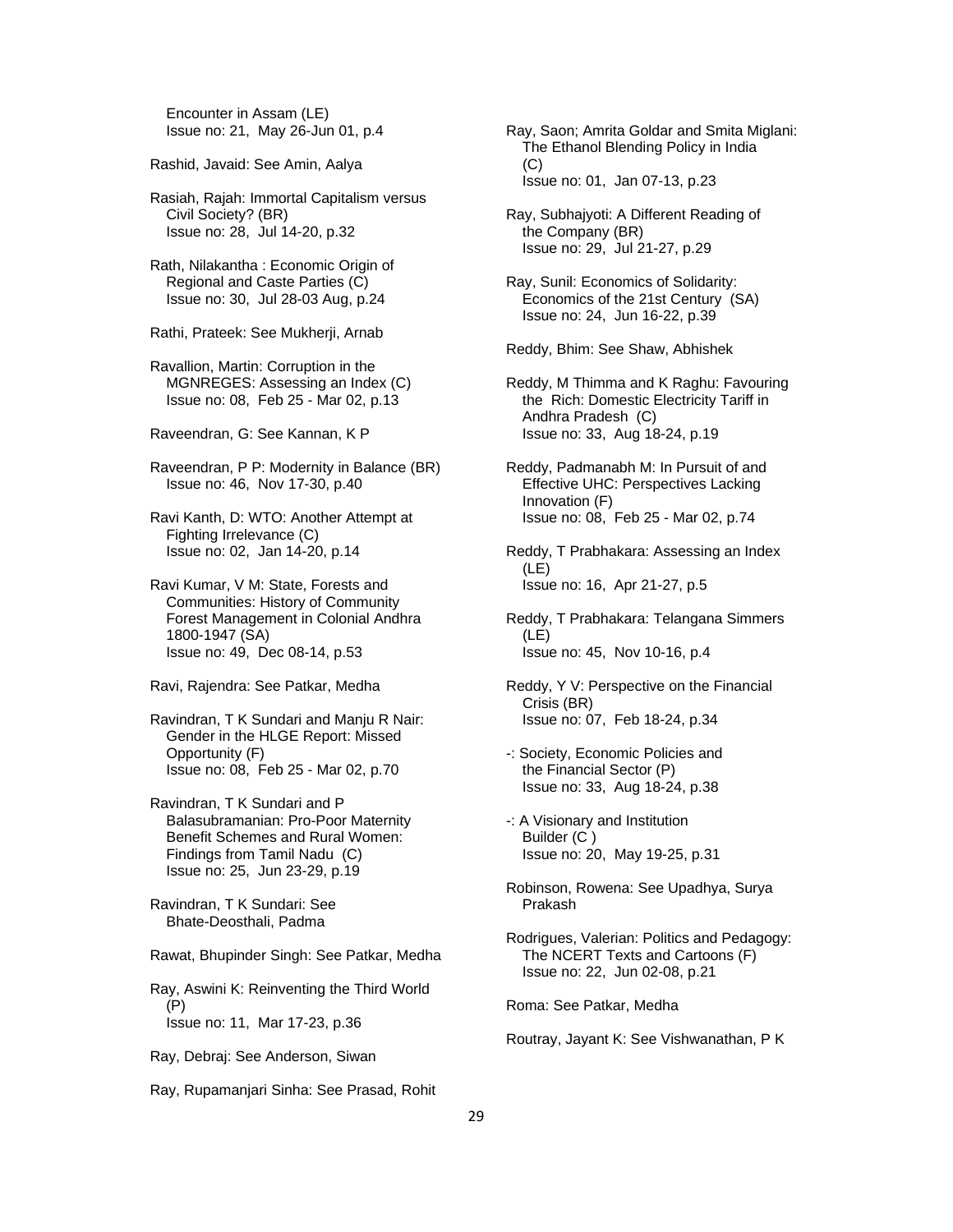- Roy, Aruna; Nikhil Dey; Sucheta Dalal and Debashis Basu: No to Kingfisher Bailout (LE) Issue no: 10, Mar 10-16, p.4
- Roy, Dayabati: See Banerjee, Partha Sarathi
- Roy, Kumkum: The Constitution, Cartoons and Controversies: Contextualising the Debates (F) Issue no: 22, Jun 02-08, p.18
- Roy, Niranjan: See Debnath, Avijit
- Roy, Pinaki and Abhinav Jha: RuPay Card: Some Observations (D) Issue no: 34, Aug 25-31, p.75
- Roy, Tapas: See Bandyopadhyay, Jayanta
- Roy, Tirthankar: A Chaotic Collection (BR) Issue no: 20, May 19-25, p.35
- -: Empire, Law and Economic Growth (SA) Issue no: 08, Feb 25 - Mar 02, p.98
- Rutten, Mario: See Upadhya, Careol
- Sabarwal, Shagun: See Acharya, Rajib
- Sabha, Krantikari Naujawan: See Parag, Nayan
- Saha, Amitava: See Chaudhuri, Siladitya
- Saha, Anoop: Cellphones as a Tool for Democracy: The Example of CGNet Swara (C) Issue no: 15, Apr 14-20, p.23
- Sahadevan, K G: Commodity Futures and Regulation: A Vibrant Market Looking for a Powerful Regulator (RA) Issue no: 52, Dec 29- Jan 04, p.106
- Sahasranaman, Anand: Financing the Development of Small and Medium Cities (SA) Issue no: 24, Jun 16-22, p.59
- -: Panchayat Finances and the Need for Devolutions from the State Government (RA) Issue no: 04, Jan 28 - Feb 03, p.73
- SAHRDC: An International Trojan Horse?: Need for Review of UPPA Bill 2011 (C) Issue no: 10, Mar 10-16, p.19
- : Moving Constitutional Borders: The Border Security Force(Amendment) Bill, 2011 (C) Issue no: 19, May 12-18, p.15
- : Notifying Farming as an Essential Service: An Authoritarian Manoeuvre (C) Issue no: 38, Sep 22-28, p.19
- Saikia, Arupjyoti: The Historical Geography of the Assam Violence (C) Issue no: 41, Oct 13-19, p.15
- Saini, Debi S: The Crisis of Indian Labour Law (BR) Issue no: 08, Feb 25 - Mar 02, p.36
- Samaddar, Ranabir: The Legal Imagination for the Struggle for Rights (BR) Issue no: 23, Jun 09-15, p.33
- -: What is Postcolonial Predicament? (SA) Issue no: 09, Mar 03-09, p.41
- Samantara, Prafulla: See Patkar, Medha
- Sampat, Preeti and Sujith Koonan: Delhi Water Supply Reforms: Public-Private Partnerships or Privatisation? (F) Issue no: 17, Apr 28-May 04, p.32

Sampat, Preeti: See Agrawal, Neil

 Sampath Kumar, Rama: Kremlin Comeback: The Putin Overdrive (C) Issue no: 02, Jan 14-20, p.27

Sandhya, G D: See Mrinalini, N

- Sangari, Kumkum: Settled Alibis and Emerging Contradictions: Sex Selection, Dowry and Domestic Violence (SA) Issue no: 34, Aug 25-31, p.39
- Sanjay Kumar and K M Sathyanarayana: District-Level Estimates of Fertility and Implied Sex Ratio at Birth in India (SA) Issue no: 33, Aug 18-24, p.66

 Sanjay Kumar : See Heath, Oliver Sanjay Reddy : Hamlet without the Prince: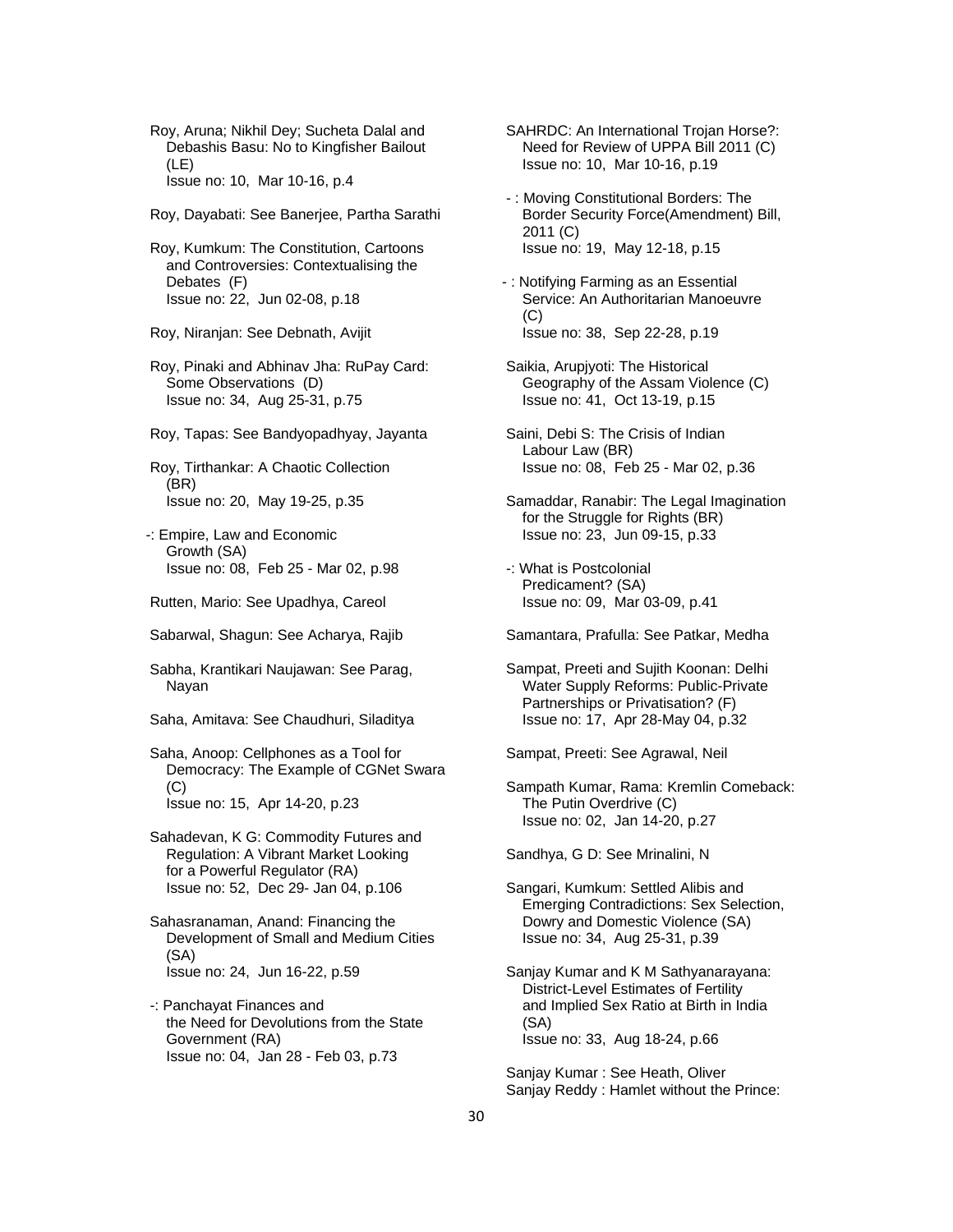Politics and the Eurozone (Ed) Issue no: 31, Aug 04-10, p.9

Santhosh, M R: See Selvaraj, Sakthivel

 Sanwal, Mukul: Global Sustainable Development Goals: The Unresolved Questions for Rio+20 (C) Issue no: 07, Feb 18-24, p.14

 Sanyal, Amal: The Theorist's Tools (BR) Issue no: 51, Dec 22-28, p.26

 Sarath Chandran, B P and P K Sudarshan: India-ASEAN Free Trade Agreement: Implications for Fisheries (SA) Issue no: 16, Apr 21-27, p.65

 Sardeshpande, S C: Assertive Military (LE) Issue no: 21, May 26-Jun 01, p.4

Sarin, Alok: See Jain, Sanjeev

 Sarkar, Sumit: In Memory of Hobsbawm (O) Issue no: 46, Nov 17-30, p.34

 Sarma, E A S; Ramachandra Guha and Nandini Sundar: Maoist Intimidation (LE) Issue no: 18, May 05-11, p.5\

 Sarma, E A S: P S Appu: A Tribute (C) Issue no: 15, Apr 14-20, p.27

- : See Guha, Ramachandra

 Sarma, J V M and V Bhaskar: A Road Map for Implementing the Goods and Services Tax (SA) Issue no: 31, Aug 04-10, p.68

 Sathe, Dhanmanjiri: The Corruption of the Human Development Index (C) Issue no: 17, Apr 28-May 04, p.18

 -: Farmers in a Quagmire: The Wages of Unconcern (BR) Issue no: 03, Jan 21-27, p.39

 Sathyamala, C and N D Jayaprakash: The Bhopal Disaster and Medical Research (P) Issue no: 49, Dec 08-14, p.37

 Sathyamala, C: Clinical Medicine Meets Social Sciences (BR) Issue no: 40, Oct 06-12, p.32

-: See Chakravarti, Uma

Sathyanarayana, K M: See Sanjay Kumar

 Savyasaachi : Struggles for Adivasi Livelihoods: Reclaiming the Foundational Value of Work (C) Issue no: 31, Aug 04-10, p.27

 Saxena, Ravi; Han Donker and D Ajit: Corporate Boards in India: Blocked by Caste? (F) Issue no: 32, Aug 11-17, p.39

 Saxena, Rekha: Is India a Case of Asymmetrical Federalism? (F) Issue no: 02, Jan 14-20, p.70

 Saxena, Sadhna: Is Equality an Outdated Concern in Education? (SA) Issue no: 49, Dec 08-14, p.61

 Schindler, Seth; Pederico Demaria and Shashi B Pandit: Delhi's Waste Conflict (C) Issue no: 42, Oct 20-26, p.18

Scholtens, J: See Bavinck, M

 Scott, James and Rorden Wilkinson: The Politics and Perils of Plurilaterals  $(C)$ Issue no: 43, Oct 27 - Nov 02, p.16

 Sehgal, Rakhi: Maruti Workers Are the Villains: Truth or Prejudice? (C) Issue no: 31, Aug 04-10, p.12

 Sekhar, C S C and Yogesh Chandra Bhatt: How Market-Oriented is United States Farm Policy? (SA) Issue no: 07, Feb 18-24, p.63

 Sekher, T V: Ladlis and Lakshmis: Financial Incentive Schemes for the Girl Child (RA) Issue no: 17, Apr 28-May 04, p.58

 Sekhon, Jagrup Singh: Understanding the Sikh Diaspora (BR) Issue no: 42, Oct 20-26, p.32

 Sekhri, Sheetal: Caste-Based Clustering of Land Parcels in Two Villages in Uttar Pradesh (RA) Issue no: 26-27, Jun 30-Jul 13, p.106

Selvaraj, Sakthivel and Habib Hasan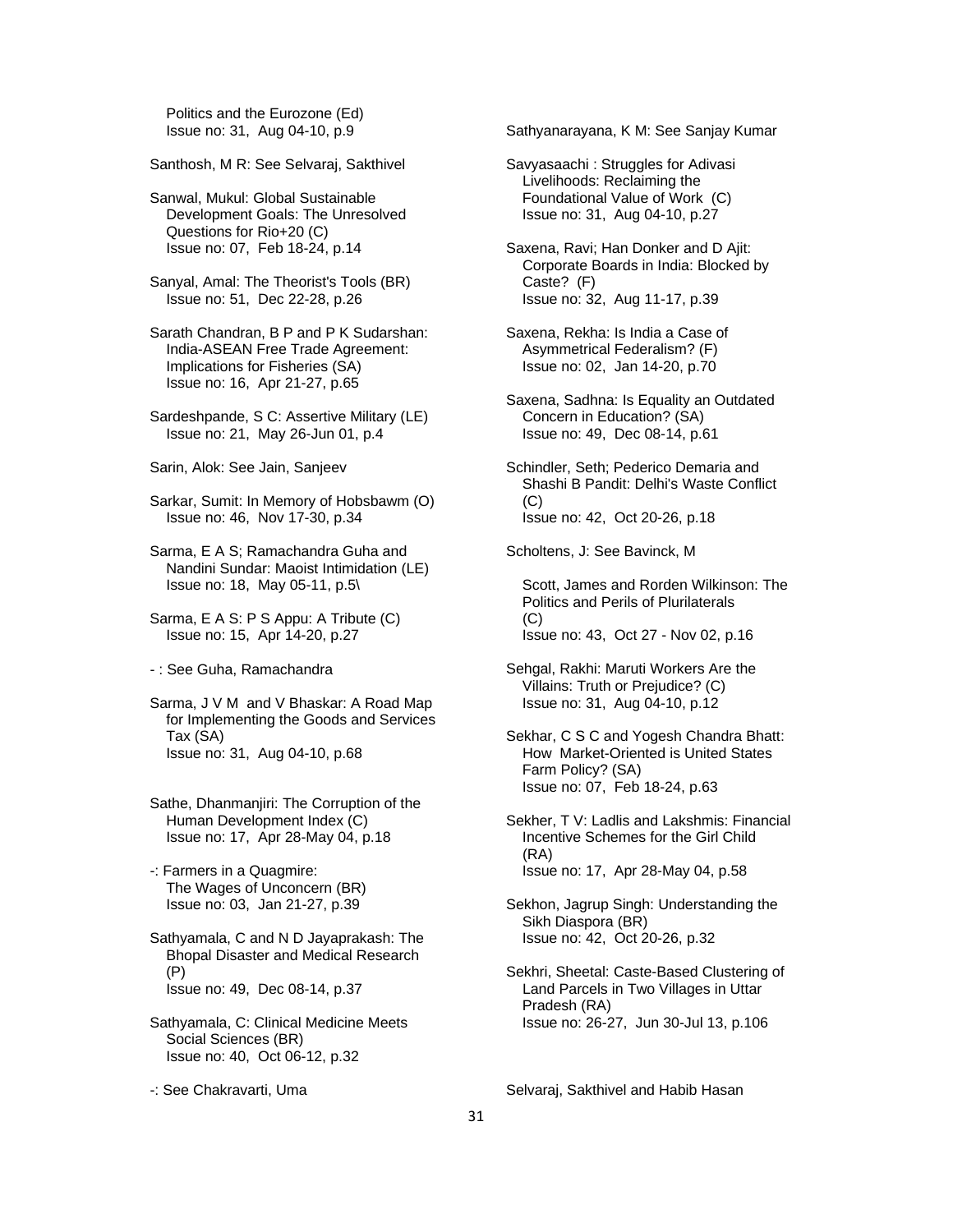Farooqui: Draft Drug Price Policy 2011: Legitimising Unaffordable Medicine Prices? (C) Issue no: 46, Nov 17-30, p.13

 Selvaraj, Sakthivel; Habib Hasan; Chokshi Maulik; Amit Sengupta; Amitava Guha; Mira Shiva; S Srinivasan; Anant Phadke; K M Gopakumar; M R Santhosh; Leena Menghaney and Kajal Bhardwaj: Pharmaceutical Pricing Policy: A Critique (C) Issue no: 04, Jan 28 - Feb 03, p.20

 Selvaraj, Sakthivel: Publicly-Financed Health Insurance Schemes: Ignorance Is Not Bliss (D) Issue no: 29, Jul 21-27, p.109

- -: See Karan, Anup K
- Sen, Arup Kumar: The Maoist Movement in Junglemahal (BR) Issue no: 50, Dec 15-21, p.30
- -: Plight of Tea Garden Workers (LE) Issue no: 06, Feb 11-17, p.5

 Sen, Gita: Universal Health Coverage in India: A Long and Winding Road (F) Issue no: 08, Feb 25 - Mar 02, p.45

-: See Mukherji, Arnab

 Sen, Indrani: Resisting Patriarchy: Complexities and Conflicts in the Memoir of Haimabati Sen (SA) Issue no: 12, Mar 24-31, p.55

 Sen, Samita and Nilanjana Sengupta: Marriage, Work and Education among Domestic Workers in Kolkata (RA) Issue no: 43, Oct 27 - Nov 02, p.67

 Sen, Suhit: Restless Search, Uncritical Arrival (BR) Issue no: 33, Aug 18-24, p.31

 Sen, Suhit K: Jangipur: Too Early to Read the Tea Leaves (F) Issue no: 45, Nov 10-16, p.30

Sengupta, Amit: See Selvaraj, Sakthivel

 Supreme Court and Postponement Orders (P) Issue no: 42, Oct 20-26, p.38

- Sengupta, D P and R Kavita Rao: Direct Taxes Code and Taxation of Agricultural Income (SA) Issue no: 15, Apr 14-20, p.51
- Sengupta, Madhumita: Orienting Progress?: Some Aspects of Education in 19th Century Assam (SA) Issue no: 29, Jul 21-27, p.53

Sengupta, Nilanjana: See Sen, Samita

Sengupta, Ramprasad: See Singhal, Robin

- Sengupta, Ranja: Government Procurement in the EU-India FTA: Dangers for India (C) Issue no: 28, Jul 14-20, p.19
- Senthalir, S: Caste Fire in Dharmapuri, Tamil Nadu (C) Issue no: 52, Dec 29- Jan 04, p.12
- -: Silent Emergency in Koodankulam (C) Issue no: 31, Aug 04-10, p.23
- -: Violence against the Non-violent Struggle of Koodankulam (C) Issue no: 39, Sep 29-05 Oct, p.13
- Seshadri, Swathi: Missing the Woods for the Trees? (C) Issue no: 36, Sep 08-14, p.12
- Seshu, Geeta: Does Censorship Ever Work? (C) Issue no: 44, Nov 03-09, p.19
- -: Poor Guarantee of Online Freedom in India (C) Issue no: 24, Jun 16-22, p.14
- Setalvad, Teesta: Impunity Punctured: The Naroda Patiya Verdict (C) Issue no: 51, Dec 22-28, p.16

Sethi, Tanya: See Arora, Tarun

 Shah, Tushaar: Remembering Verghese Kurien (C) Issue no: 39, Sep 29-05 Oct, p.29

Sengupta, Arghya: Acting Out of Turn:

Shah, A M: The Village in the City, the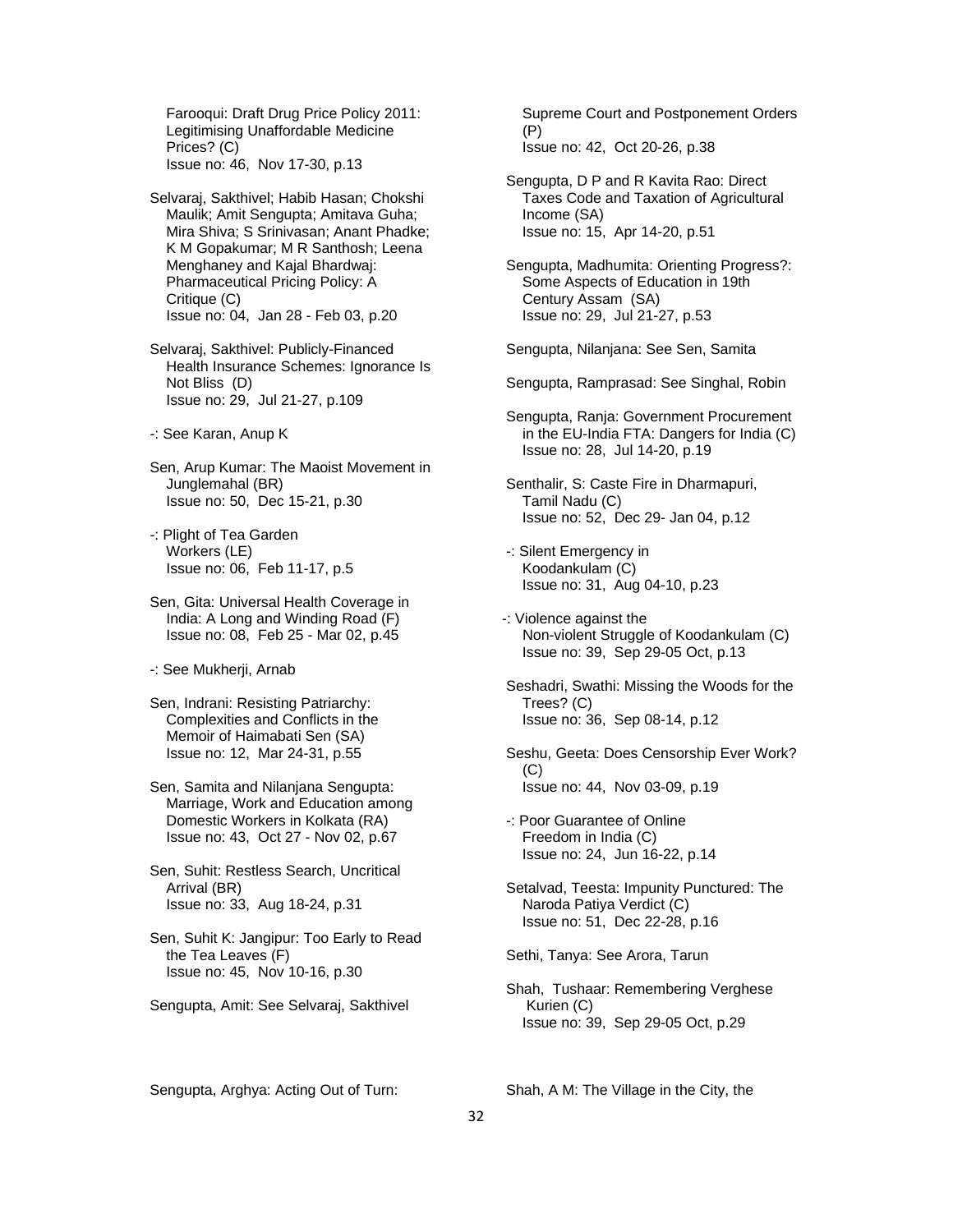City in the Village (C) Issue no: 52, Dec 29- Jan 04, p.17

- Shah, Alpa: Eco-incarceration?: Walking with the Comrades (BR) Issue no: 21, May 26-Jun 01, p.32
- Shah, Ketan K: Appropriate Budget (LE) Issue no: 14, Mar 07-13, p.4
- Shah, Metabh Ali: Ethnicity and Nationalism in Pakistan (BR) Issue no: 47-48, Dec 01-13, p.31
- Shah, Sonal: A Tall Beacon of Light (C) Issue no: 32, Aug 11-17, p.23
- Shah, Tushaar: See Mukherji,Aditi
- Shajahan, K M: The European Union Regulation on IUU Fishing: Impact on Developing Countries (SA) Issue no: 32, Aug 11-17, p.81
- Sharma, Apoorva and Purushottam Anand: Illustrations in Statutes: A Forgotten Statutory Practice (C) Issue no: 19, May 12-18, p.23
- Sharma, B D: Turmoil in South Bastar (LE) Issue no: 18, May 05-11, p.4
- Sharma, Deepak: National Investment Board (LE) Issue no: 49, Dec 08-14, p.5
- Sharma, Hanjbam Isworchandra: Understanding Underdevelopment in Manipur: A Critical Survey (SA) Issue no: 46, Nov 17-30, p.71
- Sharma, Jeevan Raj: Nepal: Challenges to Democracy (BR) Issue no: 42, Oct 20-26, p.34
- -: Social Science Engagement and Political Interregnum in Nepal (F) Issue no: 31, Aug 04-10, p.45
- Sharma, Kalpana: Citizens of an Undercity (BR) Issue no: 17, Apr 28-May 04, p.28
- Sharma, Mukul: Dalits and Indian Environmental Politics (SA) Issue no: 23, Jun 09-15, p.46

Sharma, Narayan; M D Madhusudan and

 Anindya Sinha: Socio-economic Drivers of Forest Cover Change in Assam: A Historical Perspective (SA) Issue no: 05, Feb 04-10, p.64

 Sharma, Shankar: True Electricity Demand and the Critical Role of Renewable Energy Sources (C) Issue no: 24, Jun 16-22, p.24

 Sharma, Supriya: Adivasi Predicament in Chhattisgarh (C) Issue no: 02, Jan 14-20, p.19

- Shatrugna, Veena: See Chakravarti, Uma
- -: See Srivastan, R
- Shaw, Abhishek and Bhim Reddy: Rise of New Landlords (D) Issue no: 21, May 26-Jun 01, p.126
- Sheel, Alok: IMF and the Eurozone: A Developing Country Prespective (C) Issue no: 52, Dec 29- Jan 04, p.20
- Shetty, Anita B and Vishakha Tilak: Monetary Policy: From Constrained to Conditional Responses (F) Issue no: 43, Oct 27 - Nov 02, p.138
- Shetty, S L: Dealing with a Deteriorating Statistical Base (P) Issue no: 18, May 05-11, p.41
- Shinde, Jayrath: See Arora, Tarun
- Shiva, Mira: See Chakravarti, Uma
- -: See Selvaraj, Sakthivel
- Shivasundar: BJP in Karnataka: Between the Devil and the Deep Blue Sea (F) Issue no: 17, Apr 28-May 04, p.25
- -: Questions Over Arrests of Muslim Youth in Karnataka (C) Issue no: 42, Oct 20-26, p.25
- Shrivastava, Anand and Jean Dreze: Child Sex Ratio and Sex Selection: Old Fallacies in New Bottles (D) Issue no: 38, Sep 22-28, p.97

Shruti Mittal, Shruti: See Jayaraman, T

Shukla, Abhay; Anand Philip; Anand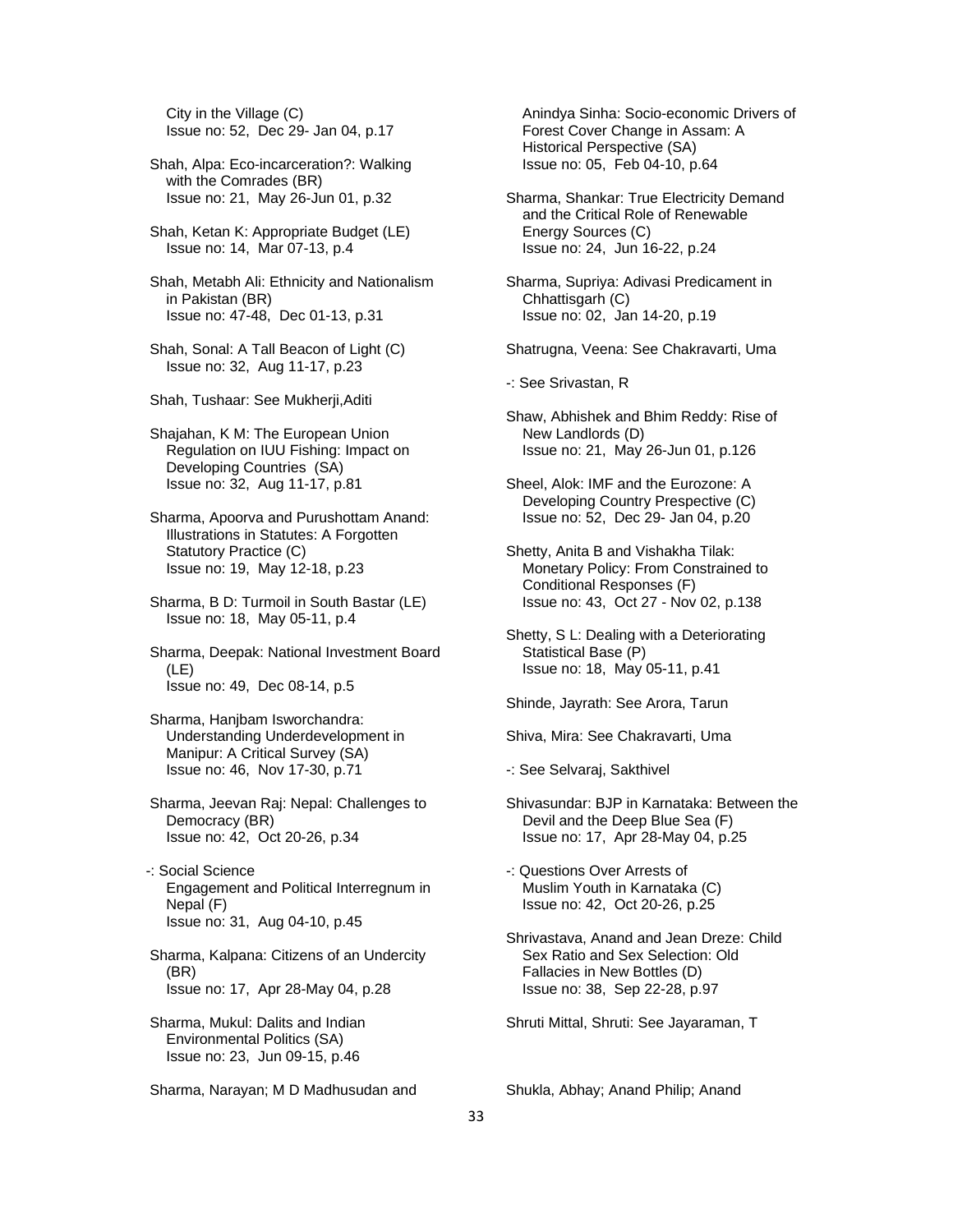Zachariah; Anant Phadke; A Suneetha; Bhargavi Davar; CEHAT and Chinu Srinivasna: 'Grand Challenges to Global Mental Health' (LE) Issue no: 42, Oct 20-26, p.4

 Sigh, Prem: Attach on Constitution (LE) Issue no: 52, Dec 29- Jan 04, p.4

 Sikander, Mushtaq Ul Haq Ahmad: Women in Conflict: Surviving and Struggling in Kashmir (C) Issue no: 09, Mar 03-09, p.21

 Sikdar, Satadru and Anit N Mukherjee: Enrolment and Dropout Rate in School Education (C) Issue no: 01, Jan 07-13, p.27

-: See Mundle, Sudipto

 Simeon, Dilip: A Hard Rain Falling (C) Issue no: 28, Jul 14-20, p.25

Singh ,Paramjeet: See Chauhan, Preeti

Singh Kohli, Divya : See Jayaraman, T

 Singh, Amitabh: Malimath Committee Is Pro-Women (LE) Issue no: 43, Oct 27 - Nov 02, p.5

 Singh, Anushka: Criminalising Dissent: Consequences of UAPA (C) Issue no: 38, Sep 22-28, p.14

Singh, Ashish: See Motiram, Sripad

 Singh, Bhavana: Unrest in Xinjiang: A Consequence of Asymmentric Growth? (C) Issue no: 06, Feb 11-17, p.27

 Singh, Dilawar: Self-reliance of Indian Intellectuals (LE) Issue no: 39, Sep 29-05 Oct, p.4

Singh, Gayatri: See Vithayathil, Trina

 Singh, Gurbachan: External Account: A Role for International Credit Lines (D) Issue no: 52, Dec 29- Jan 04, p.140

 Singh, Gurharpal: Religious Transnationalism and Development Initiatives: The Dera Sachkhand Ballan  $(F)$ Issue no: 01, Jan 07-13, p.53

Singh, Harjinder: Realities of Caste

 Ignored (LE) Issue no: 22, Jun 02-08, p.4

 Singh, K P and Shakeel Ahmad: Taking Stock of Higher Education in the North-East (C) Issue no: 38, Sep 22-28, p.24

 Singh, Kirti: Towards Achieving Equal Rights in Marriage (C) Issue no: 24, Jun 16-22, p.17

 Singh, Manjit: Cartoons, Caste and Politics  $(C)$ Issue no: 21, May 26-Jun 01, p.13

 -: Preference for Migrant Agricultural Labour in Punjab (F) Issue no: 29, Jul 21-27, p.27

 -: A Re-Election in Punjab and the Continuing Crisis (C) Issue no: 13, Mar 24-31, p.21

 Singh, N William: Politics of Divine Edict and Reverse Secularism (F) Issue no: 52, Dec 29- Jan 04, p.23

Singh, Naveen P: See Bantilan, Cynthia S

 Singh, Navsharan and Urvashi Butalia Butalia: Challenging Impunity on Sexual Violence in South Asia: Beginning a Discussion (SA) Issue no: 28, Jul 14-20, p.58

Singh, Papamjeet: See Chauhan, Preeti

 Singh, Paramjeet and Preeti Chauhan: Democracy and Counterterrorism (LE) Issue no: 09, Mar 03-09, p.4

 -: Disgraceful Award (LE) Issue no: 08, Feb 25 - Mar 02, p.5

 -:Egregious Violation (LE) Issue no: 05, Feb 04-10, p.4

 Singh, Paramjeet; Preeti Chauhan and PUDR Nonadanga Slum-Dwellers Attacked (LE) Issue no: 16, Apr 21-27, p.4

 Singh, Paramjeet and Preeti Chauhan: Police Raj (LE) Issue no: 12, Mar 24-31, p.5

 -: Stop Incarcerating Activists (LE) Issue no: 52, Dec 29- Jan 04, p.4 Singh, Prashant: Retrograde Politics (LE)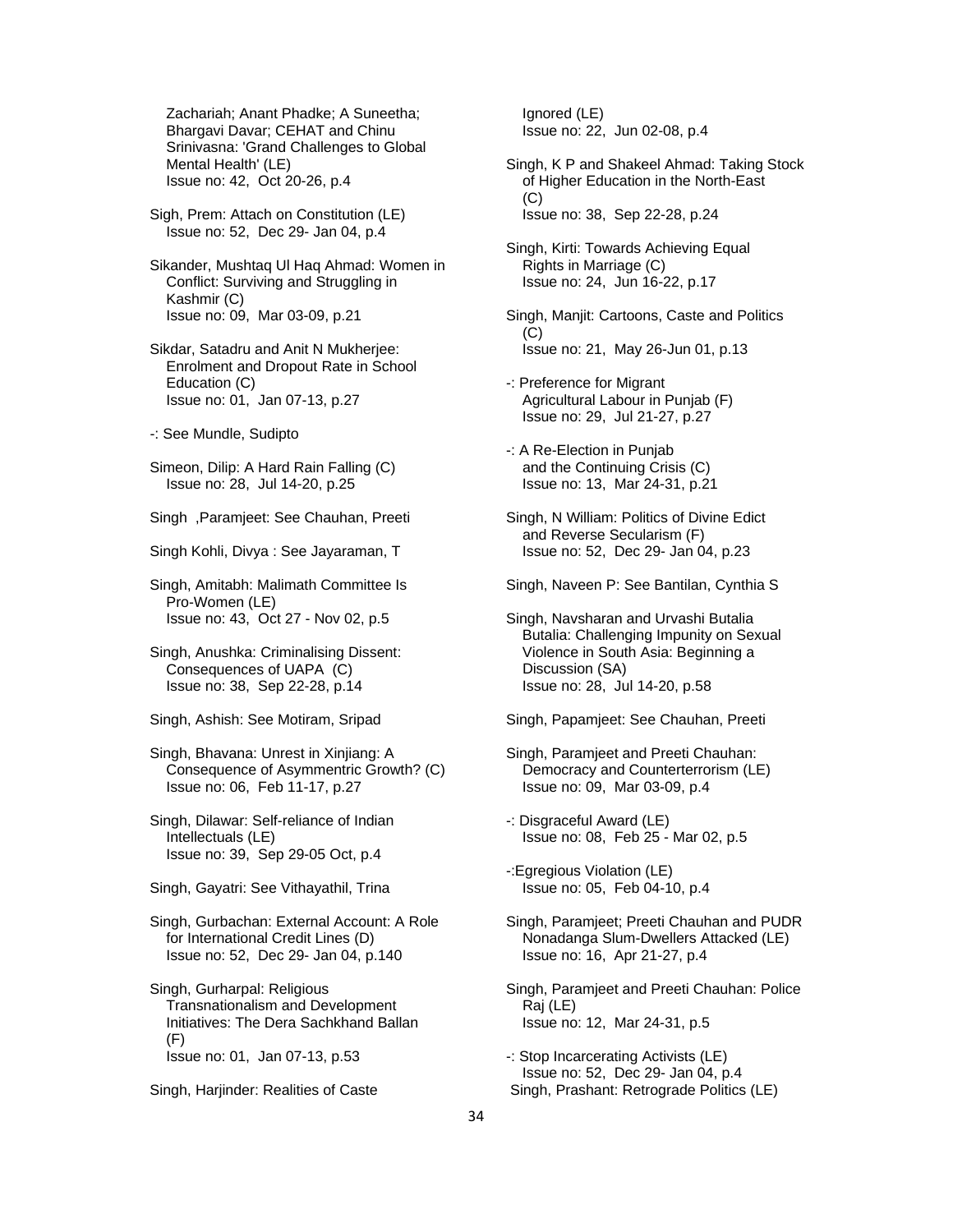Issue no: 50, Dec 15-21, p.4

 Singh, Pritam: Disturbing Media Trends (LE) Issue no: 07, Feb 18-24, p.4

 Singh, Ram: Inefficiency and Abuse of Compulsory Land Acquisition: An Enquiry Into the Way Forward (SA) Issue no: 19, May 12-18, p.46

 Singh, Sukhpal: Institutional and Policy Aspects of Punjab Agriculture: A Smallholder Perspective (RA) Issue no: 04, Jan 28 - Feb 03, p.51

 -: New Markets for Smallholders in India: Exclusion, Policy and Mechanisms (RA) Issue no: 52, Dec 29- Jan 04, p.95

 Singhal, Robin and Ramprasad Sengupta: Energy Security and Biodiesel: Implications for Land Use and Food Security (SA) Issue no: 40, Oct 06-12, p.66

 Sinha, Amarjeet: Health Evidence From the States (C) Issue no: 06, Feb 11-17, p.16

Sinha, Anindya: See Sharma, Narayan

 Sinha, Navanita and Yamini Mishra Mishra: Gender Responsive Budgeting in India: What Has Gone Wrong? (RA) Issue no: 17, Apr 28-May 04, p.50

 Sinha, Sidharth: Public and Private Sector Banks: Convergence in Performance (C) Issue no: 20, May 19-25, p.25

 Sinha, Sitabhra and BikasmK Chakrabarti: Econophysics: An Emerging Discipline (F) Issue no: 32, Aug 11-17, p.44

 Sinharay, Praskanva: A New Politics of Caste (F) Issue no: 34, Aug 25-31, p.26

 Sircar, Ashok: Singur - 1 (LE) Issue no: 35, Sep 01-07, p.4

 Sircar, Ashok Kumar : The Right-to-Public-Services Laws (C) Issue no: 18, May 05-11, p.23

 Establishment of Dharmika Parishats in Karnataka (C) Issue no: 24, Jun 16-22, p.20

 Sivaramakrishnan, K C: Cities and Citizenships (BR) Issue no: 39, Sep 29-05 Oct, p.35

Skarstein, Rune: See Bhaduri, Amit

 Sohoi, Milind: World Bank's Urban Water Report on India: Thinking Backwards (C) Issue no: 47-48, Dec 01-13, p.22

Soni, Vikram: See Khosla, Romi

 Sood, Ashima: A Future for Informal Services?: The Cycle Rickshaw Sector as Case Study (SA) Issue no: 42, Oct 20-26, p.95

Soosai, A S: See Bavinck, M

 Soud, Rakesh: Tiger, Tourism and Conflicts in Kaziranga (LE) Issue no: 39, Sep 29-05 Oct, p.5

 Souoth Asia Human Rights Documentation Centre: Ignoring the Disappeared of Kashmir with Impunity (C) Issue no: 45, Nov 10-16, p.20

 South Asia Human Rights Documentation Centre: The National Counter Terrorism Centre: The Creation of the Indian Stasi (C) Issue no: 11, Mar 17-23, p.12

- Sreenivas, Ashok and Shantanu Dixit: Are We Serious about Our Energy Security? (C) Issue no: 20, May 19-25, p.10
- Sreerekha, M S: Illegal Land, Illegal People: The Chengara Land Struggle in Kerala (C) Issue no: 30, Jul 28-03 Aug, p.21
- Sridhar, C R: White Violence in Colonial India (BR) Issue no: 01, Jan 07-13, p.35

Sridhara, Sachin: See Krishnadas, Meghna

Srikanth, H: Multiculturalism and the

Sitharaman, Sudha: Secularisation and the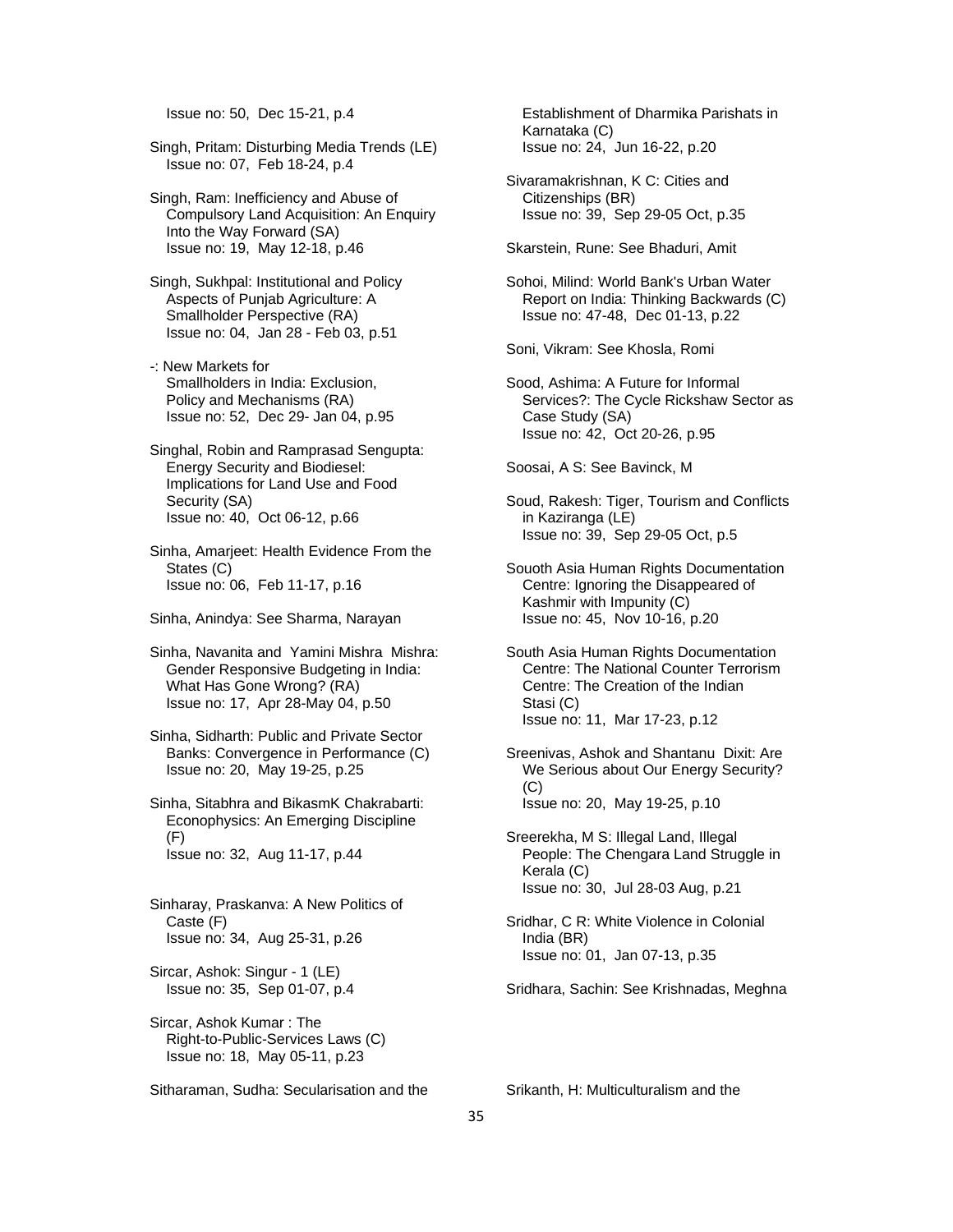Aboriginal Peoples in Canada (C) Issue no: 23, Jun 09-15, p.17

- -: The Sino-Indian Border Dispute: Overcoming Nationalist Myopia (P) Issue no: 39, Sep 29-05 Oct, p.38
- Srinivas, Krishna Ravi et al: Approval of GM Crops: Socio-economic Considerations in Developing Countries (SA) Issue no: 23, Jun 09-15, p.53
- Srinivasan, S: Medicines for All: Unexceptionable Recommendations (F) Issue no: 08, Feb 25 - Mar 02, p.58
- -: A Stinging Indictment of India's Drug Regulation Authority (C) Issue no: 25, Jun 23-29, p.10
- -: See Selvaraj, Sakthivel

Srinivasan, Sandhya: See Chakravarti, Uma

Srinivasan, Umesh: See Krishnadas, Meghna

- Srinivasna, Chinu: See Shukla, Abhay
- Srinivasna, Sharda and Arjun S Bedi: Tackling Female Infanticide and Sex Selection in Tamil Nadu: A Failure? (D) Issue no: 45, Nov 10-16, p.80
- Sriram, M S: Macro View on Microfinance (BR) Issue no: 47-48, Dec 01-13, p.29
- Srivastan, R and Veena Shatrugna: Political Challenges to Universal Access to Healthcare (F) Issue no: 08, Feb 25 - Mar 02, p.61
- Srivastava, Kavita: Expand the Food Security Bill (LE) Issue no: 16, Apr 21-27, p.4
- Srivastava, Ravi: Social Science Research in India in a Medium-term Perspective (C) Issue no: 11, Mar 17-23, p.19
- Stone, Glenn Davis: Constructing Facts: Bt Cotton Narratives in India (SA) Issue no: 38, Sep 22-28, p.62
- Subramanian, Arvind: See Utsav Kumar

Subramanian, K: The Love and Loathing of

 Libor (C) Issue no: 30, Jul 28-03 Aug, p.12

- -: Rupee's Travails: Blame It on Greece (C) Issue no: 23, Jun 09-15, p.13
- Subramanian, S: See Jayaraj, D
- Subramanian, T S R: CAG: A Necessary Evil or a Bulwark? (C) Issue no: 43, Oct 27 - Nov 02, p.19
- Subramanian, Vidya: Cricket in the Fast Lane: Politics of Speed (C) Issue no: 50, Dec 15-21, p.21
- Suchitra, J Y : See Swaminathan, Hema
- -: See Lahoti, Rahul
- Sudarshan, P K: See Sarath Chandran, B P
- Sundar, K R Shyam: Essential Services Maintenance Act: Globalisation Logic at Work (C) Issue no: 21, May 26-Jun 01, p.10
- -: Industrial Violence and Labour Reforms (P) Issue no: 41, Oct 13-19, p.35
- Sundar, Nandini : Memories of a Good Man: M A Iqbal (1945-2012) (C) Issue no: 16, Apr 21-27, p.30
- : See Sarma, E A S
- -: See Guha, Ramachandra
- Sundar, Shiva: Lawyers-Media-Police Clashes (F) Issue no: 14, Mar 07-13, p.27
- Sundaram, Jomo Kwame: Poverty Matters (C) Issue no: 49, Dec 08-14, p.22
- Sundaram, P S: Learning from Vivekananda (LE)Issue no: 33, Aug 18-24, p.5
- Suneetha, A: Between Haquq and Taaleem: Muslim Women's Activism in Contemporary Hyderabad (SA) Issue no: 34, Aug 25-31, p.57
- -: Muslim Women and Marriage Laws: Debating the Model Nikahnama (RA) Issue no: 43, Oct 27 - Nov 02, p.40 : See Shukla, Abhay Sunil: Maoist Statement (LE)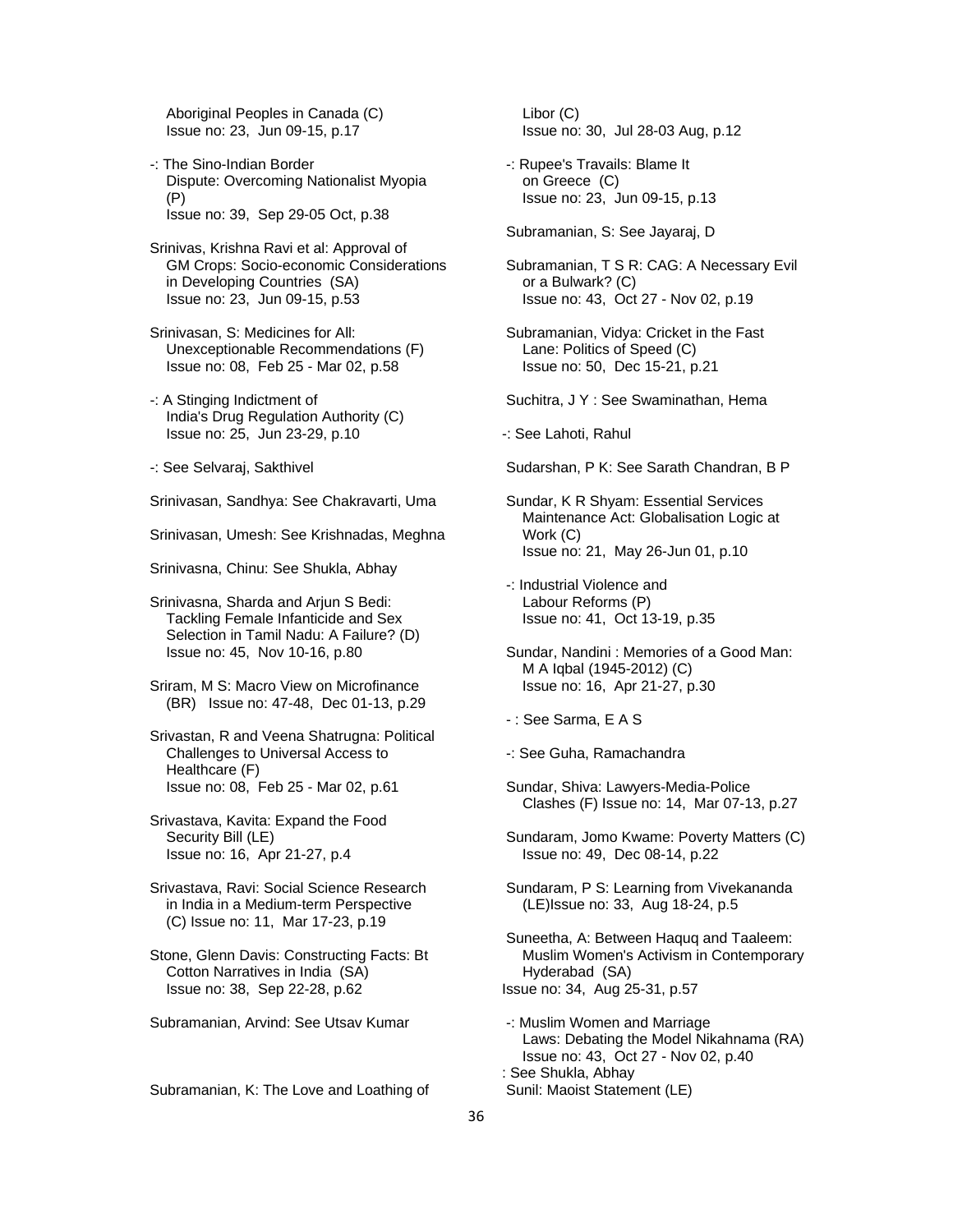Issue no: 13, Mar 24-31, p.5

Sunilam: See Patkar, Medha

Suniti, S R: See Patkar, Medha

 Suphanchaimat, Rapeepong: See Tangcharoensathien, Viroj

Surepally, Suhatha: See Maringanti, Anant

 Suresh Kumar, P K: Globalisation and the Judicial Sovereignty of India (C) Issue no: 49, Dec 08-14, p.27

 Suresh, K et al: Managing Childhood Under-Nutrition (C) Issue no: 16, Apr 21-27, p.15

 Suri, Deepika: Kitchen Sati (LE) Issue no: 29, Jul 21-27, p.4

 Sutar, Anil S: Is Caste Losing Ground? (LE) Issue no: 17, Apr 28-May 04, p.4

 Svedberg, Peter: Reforming of Replacing the Public Distribution System with Cash Transfers? (SA) Issue no: 07, Feb 18-24, p.53

 Swaminathan, Hema; Rahul Lahoti and J Y Suchitra: Gender Asset and Wealth Gaps: Evidence from Karnataka (SA) Issue no: 35, Sep 01-07, p.59

 Swapna Banerjee-Guha, Swapna : Nonadanga Eviction Questioning the Right to the City (C) Issue no: 17, Apr 28-May 04, p.13

Syamasundari, B: See Bijker, Wiebe

 Taguchi, Yoko: Aesthetics of Civil Society: 'Fight the Filth' Campaign in Mumbai (C) Issue no: 20, May 19-25, p.13

 Tahira Begum: Double Standards of Justice (LE) Issue no: 32, Aug 11-17, p.5

 Talukdar, Shahidur Rashid: Reservation for Muslims (LE) Issue no: 44, Nov 03-09, p.4

Tandel, Vaidehi : See Gandhi, Sahil

 Limits of the System (C) Issue no: 40, Oct 06-12, p.28

 Tangcharoensathien, Viroj; Rapeepong Suphanchaimat; Noppakun Thammatacharee and Walaiporn Patcharanarumol:Thailand's Universal Health Coverage Scheme (F) Issue no: 08, Feb 25 - Mar 02, p.53

 Taraporevala, Persis and Milind Wani: CoP-11 on Biodiversity: An Opportunity to Go beyond Business as Usual (C) Issue no: 38, Sep 22-28, p.10

 Teltumbde, Anand: Bal Thackray and Maharashtra's Dalits (C) Issue no: 51, Dec 22-28, p.20

-: Bathani Tola and the Cartoon Controversy (F) Issue no: 22, Jun 02-08, p.10

 -: Caste in the Play of Corruption (F) Issue no: 47-48, Dec 01-13, p.10

-: Don't Cry for Them India (F) Issue no: 05, Feb 04-10, p.10

 -: Farcical Greatness Pageant (F) Issue no: 37, Sep 15-21, p.10

 -: Gujarat 2002 and Modi's Misdeeds: Ten Years After the Killings in Gujarat, Narendra Modi has neither expressed regret nor has he been held Accountable for Those Mass Deaths. Where do we go from here? (F) Issue no: 11, Mar 17-23, p.10

 -: Haryana's Rapist Regime (F) Issue no: 44, Nov 03-09, p.10

 -: How the Regime Keeps Dissent at Bay (F) Issue no: 31, Aug 04-10, p.10

 -: The Maoists of Manesar (F) Issue no: 34, Aug 25-31, p.10

Tandon, Rajesh: Anil Bordia: Testing the

Teltumbde, Anand: Maya and Dalits in Uttar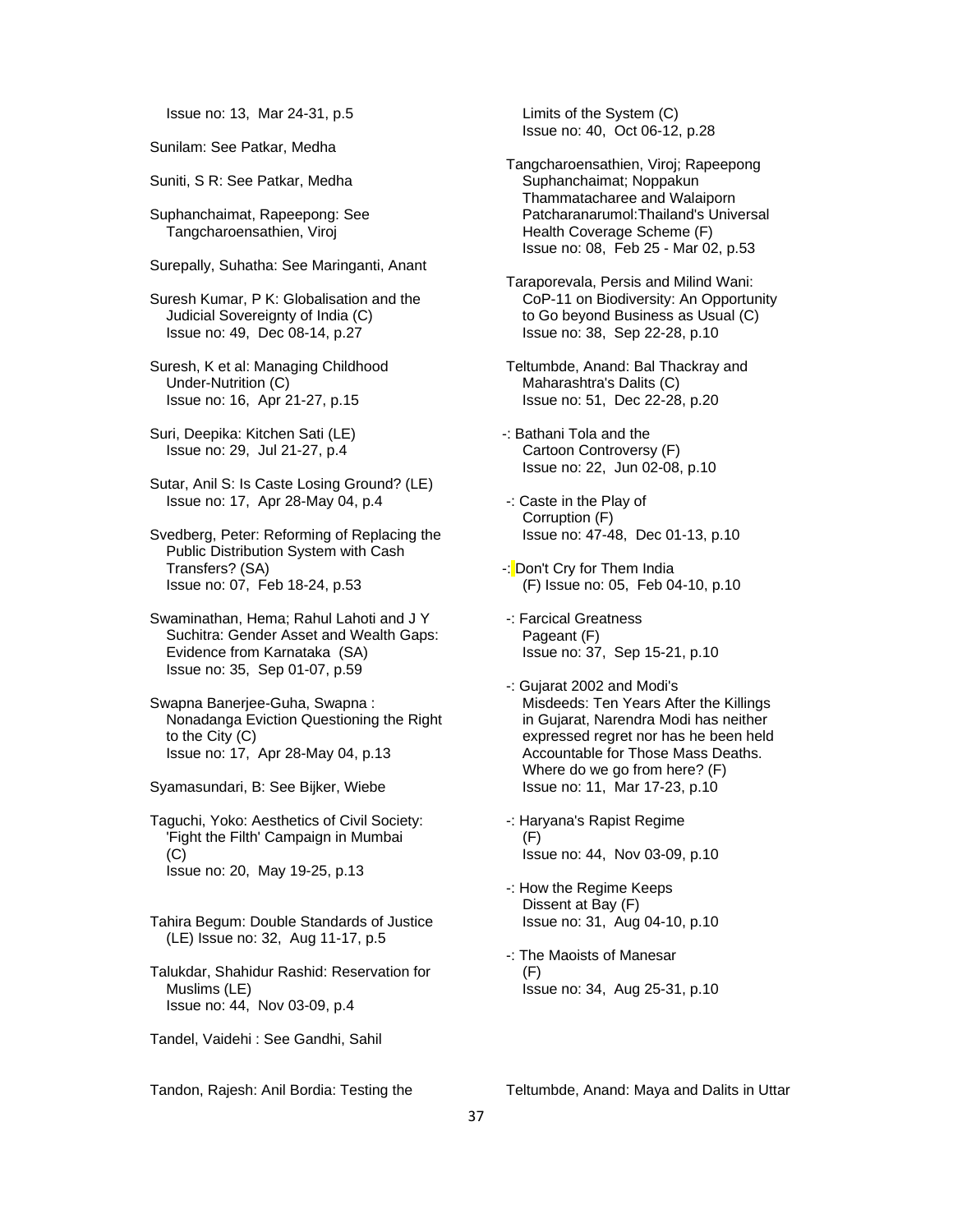Pradesh (F) Issue no: 16, Apr 21-27, p.10

- -: The Precariat strikes (F) Issue no: 01, Jan 07-13, p.10 -: RTE: A Symbolic Gesture (F) Issue no: 19, May 12-18, p.10
- Tersing: See Moti, Ganpat

 Thakkar, Usha: Gandhism in the UK and US (BR) Issue no: 17, Apr 28-May 04, p.29

- Thakurta, Paranjoy Guha and Subi Chaturvedi: Corporatisation of the Media: Implications of the RIL-Networks18-Eenadu Deal (C) Issue no: 07, Feb 18-24, p.10
- Thammatacharee, Noppakun: See Tangcharoensathien, Viroj
- Thampi, Binitha V and J Devika: Beyond Feminine Public Altruism: Women Leaders in Kerela's Urban Bodies (RA) Issue no: 17, Apr 28-May 04, p.76
- Thapa, Deepak: In a State of Flux (F) Issue no: 31, Aug 04-10, p.41
- Thapa, Gopal B: See Vishwanathan, P K
- Thapar, Romila: Citizens' Statement: Repression in Koodankulam (LE) Issue no: 38, Sep 22-28 , p.4
- -: Remembering Eric Hobsbawm (O) Issue no: 46, Nov 17-30, p.31
- -: See Chakravarti, Uma
- Thomas, Alex M: Cantillon's Political Economy (F) Issue no: 31, Aug 04-10, p.92
- Thomas, Alex: See Arora, Tarun
- Thomas, George: Human Resources in Health: Timely Recommendations, Some Lacunae and What about Implementation? (F) Issue no: 08, Feb 25 - Mar 02, p.67
- -: Satyam or Sensationalism? (LE) Issue no: 32, Aug 11-17, p.4 Thomas, Jayan Jose: India's Labour Market

 during the 2000s: Surveying the Changes (SA) Issue no: 51, Dec 22-28, p.39

- Thorat, Sukhadeo: Caste Identity and Economics (BR) Issue no: 19, May 12-18, p.32
- Thorat, Sukhdeo and Amaresh Dubey: Has Growth Been Socially Inclusive during 1993-94 - 2009-10? (SA) Issue no: 10, Mar 10-16, p.43
- Thounaojam, Swar: A Preface to Racial Discourse in India: North-east and Mainland (C) Issue no: 32, Aug 11-17, p.10
- Tilak, Jandhyala B G: Higher Education Policy in India in Transition (P) Issue no: 13, Mar 24-31, p.36
- -: Right to Homeschooling vs Right to Education (C) Issue no: 41, Oct 13-19, p.19
- Tilak, Vishakha: See Shetty, Anita B
- Tiruvarur, Karthik: See Grewal, Swati
- Torre, Jordi de la: See Gine, Xavier
- Tripathi, Sudhanshu: Instability in Pakistan (LE) Issue no: 05, Feb 04-10, p.4
- Tripathi, Tulika: Safai Karmi Scheme of Uttar Pradesh: Caste Dominance Continues (C) Issue no: 37, Sep 15-21, p.26
- Tripathy, Ratnakar: Music Mania in Small-town Bihar: Emergence of Vernacular Identities (SA) Issue no: 22, Jun 02-08, p.58
- Tyabji, Nasir: Hazard Concerns: MIC at Bhopal and Virginia and the Indian Nuclear Liability Act (SA) Issue no: 41, Oct 13-19, p.41
- Uberoi, J P S: Marxism of Labour or Property? (SA) Issue no: 32, Aug 11-17, p.73

Udayakumar, S P: The Koodankulam Struggle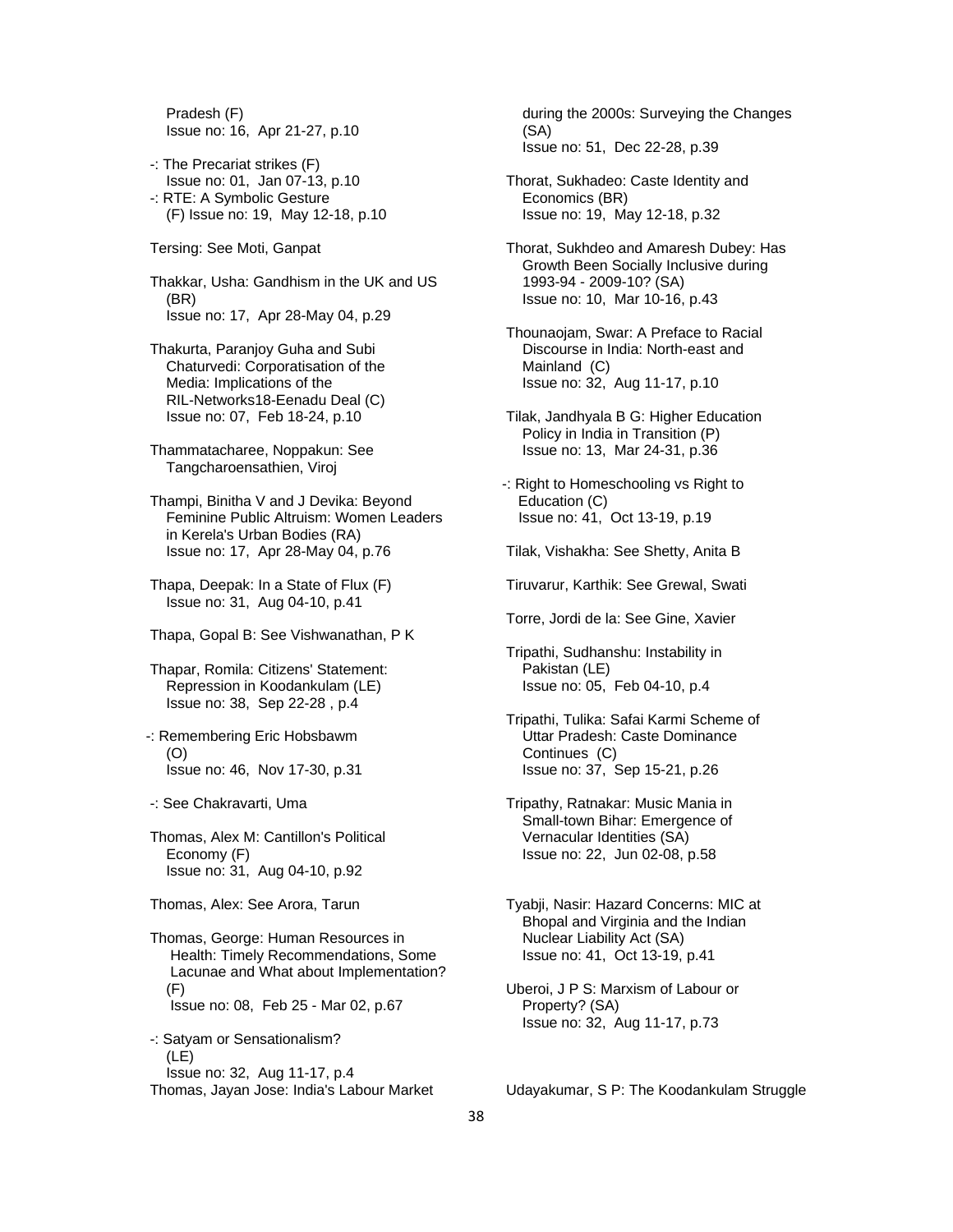and the Foreign Hand (C) Issue no: 12, Mar 24-31, p.11

- Udupa, Sahana: Beyond Acquiescence and Surveillance: New Directions for Media Regulation (SA) Issue no: 04, Jan 28 - Feb 03, p.101
- Unnikrishnan, M K and Geetha Mathew: The Emerging Environmental Burden from Pharmaceuticals (C) Issue no: 18, May 05-11, p.31
- Unoda, Yoko; Masahiro Watarida and Shinsuke Nakai: Deporting Anti-nuclear Activists (LE) Issue no: 42, Oct 20-26, p.5
- Upadhya, Careol and Mario Rutten: Migration, Transnational Flows, and Development in India: A Regional Perspectives (SA) Issue no: 19, May 12-18, p.54
- Upadhya, Surya Prakash and Rowena Robinson: Revisiting Communalism and Fundamentalism in India (F) Issue no: 36, Sep 08-14, p.35
- Upadhyay, Videh: Judicial Control of Policymaking and Implementation: Interlinking Rivers (C) Issue no: 13, Mar 24-31, p.10
- -: The Compulsory Licence for Nexavar: A Landmark Oder (C) Issue no: 14, Mar 07-31, p.10
- Urfi, Abdul Jamil: Birdwatchers, Middle Class and the 'Bharat-India' Divide: Perspectives from the Bird Writings (C) Issue no: 42, Oct 20-26, p.27
- Utsav Kumar and Arvind Subramanian: Growth in India's States in the First Decade of the 21st Century: Four Facts (SA) Issue no: 03, Jan 21-27, p.48
- Vakulabharanam, Vamsi: Looking Left at a Time of Crisis (BR) Issue no: 49, Dec 08-14, p.34

 Understanding Poverty and Inequality in Urban India Since Reforms: Bringing Quantitative and Qualitative Approaches Together (RA) Issue no: 47-48, Dec 01-13, p.44

- Vakulabharanam, Vamsi: See Prasad, N Purendra
- Vanaik, Achin: Corrective to Dominant Discourse on Growth and Development (BR) Issue no: 52, Dec 29- Jan 04, p.25
- -: Future Perspectives for the Mainstream Indian Left (C) Issue no: 41, Oct 13-19, p.12

Varghese, V J: See Kohoth, Praveena

- Varma, G Visakh: Some Thoughts on the Macroeconomics Curriculum in India (C) Issue no: 03, Jan 21-27, p.22
- Vasudev, Civya and Varun R Goswami: The Myth of Failing Fences (D) Issue no: 47-48, Dec 01-13, p.114
- Vasudevan, Ramaa: The Left and the Crisis (BR) Issue no: 49, Dec 08-14, p.29
- Vedachalam, Sridhar: Water Supply in Chennai: Desalination and Missed Opportunities (C) Issue no: 23, Jun 09-15, p.26
- Veermani, C: Anatomy of India's Merchandise Export Growth, 1993-94 to 2010-11 (SA) Issue no: 01, Jan 07-13, p.94
- Velho, Nandini: See Krishnadas, Meghna
- Velupillai, K Vela: Bourbaki's Destructive Influence on the Mathematisation of Economics (SA) Issue no: 03, Jan 21-27, p.63
- -: Remembering Krishna Bharadwaj (C) Issue no: 15, Apr 14-20, p.28

Vakulabharanam, Vamsi and Sripad Motiram: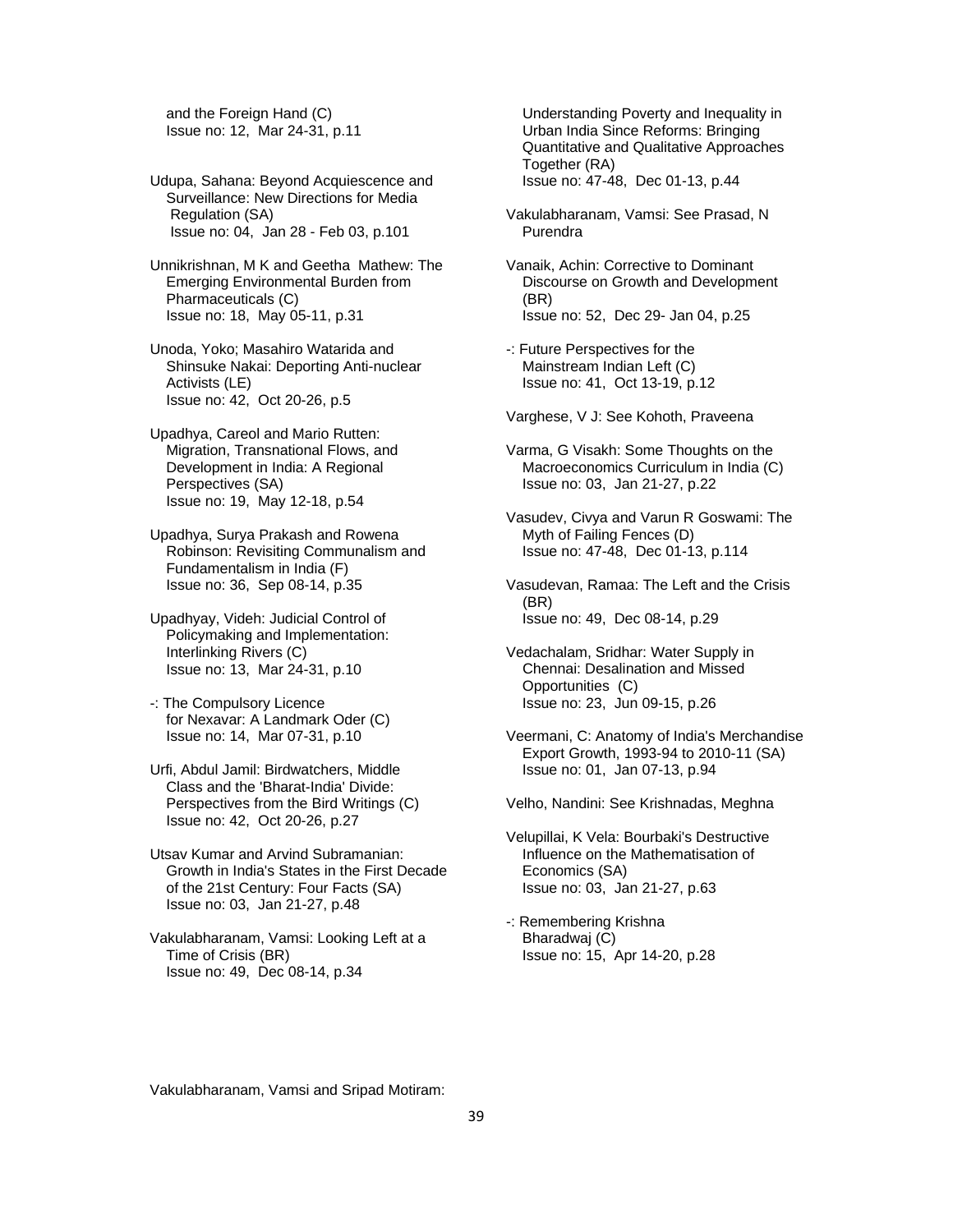Vemuri, Vikas: A Very Bleak Show (LE) Issue no: 20, May 19-25, p.5

- Venkat, T: See Cohelo, Karen
- Venkatesan, R: NCAER's Report on Goa (D) Issue no: 11, Mar 17-23, p.69
- Venkatesha Murthy, G B: Closure of Primary Schools (LE) Issue no: 08, Feb 25 - Mar 02, p.4

 Verma, A K: Charan Singh's Early Politics (BR) Issue no: 32, Aug 11-17, p.33

- -: Muslim Resurgence in Urban Local Bodies of Uttar Pradesh (F) Issue no: 40, Oct 06-12, p.30
- -: Why Did Mayawati Lose? (C) Issue no: 18, May 05-11, p.17
- Verma, Anil Kumar: Muslims in Urban UP (LE) Issue no: 47-48, Dec 01-13, p.4
- Verma, Arvind: Role of Police in Containing Mob Violence (SA) Issue no: 36, Sep 08-14, p.65
- Verma, Rupesh: See Patkar, Medha
- Verniers, Gilles and Christophe Jaffrelot: Castes, Communities and Parties in Uttar Pradesh (F) Issue no: 32, Aug 11-17, p.89
- Vestergaard, Jakob: See Wade, Robert H
- Vidyasagar, S A: A Saga of Three Villages in Andhra Pradesh (SA) Issue no: 01, Jan 07-13, p.105
- Vijay, A: Structural Retrogression and Rise of New Landlords in Indian Agriculture: An Empirical Exercise (SA) Issue no: 05, Feb 04-10, p.37
- Vijay, G: Telangana Movement: Democratisation or Authoritarianism?  $(C)$ Issue no: 37, Sep 15-21, p.22
- Vijay, R: Rise of New Landlords: A Response (D) Issue no: 40, Oct 06-12, p.82

 Vijayshankar, P S and Mekhala Krishnamurthy: Understanding agricultural Commodity Markets (RA) Issue no: 52, Dec 29- Jan 04, p.34

Vikas Kumar: See Narayana, A

Vimalbhai: See Patkar, Medha

 Vinayendra, T: In Memoriam: Sitaram Shashtry (LE) Issue no: 46, Nov 17-30, p.5

Vindhya, V : See Bhate-Deosthali, Padma

 Vira, Bhaskar; Bill Adams; Chetan Agrawal; Shrinivas Badiger; R A Hope; Jagdish Krishnaswamy and Chetan Kumar: Trade-offs: Choices About Ecosystem Services for Poverty Alleviation (SA) Issue no: 09, Mar 03-09, p.67

 Vishnudas, Suma and Ursula Munster: In the Jungle of Law (F) Issue no: 19, May 12-18, p.38

Vishwanath, Tara: See Gine, Xavier

- Vishwanathan, P K; Gopal B Thapa; Jayant K Routray and Mokbul M Ahmed: Agrarian Transition and Emerging Challenges in Asian Agriculture: A Critical Assessment (RA) Issue no: 04, Jan 28 - Feb 03, p.41
- Visvanathan, Shiv: Once There Was a CSDS (C) Issue no: 52, Dec 29- Jan 04, p.14
- Viswanathan, Brinda: Counting Undernourished Children (C) Issue no: 20, May 19-25, p.20
- Vithayathil, Trina and Gayatri Singh: Spaces of Discrimination: Residential Segregation in Indian Cities (SA) Issue no: 37, Sep 15-21, p.60
- Vivek, Lakshmi: See Kannabiran, Kalpana

Vyas, Vijay: See Kadiyala, Suneetha

 Wade, Robert H and Jakob Vestergaard: How May the Fund-Bank Adjust for the 'Rise of the South'? (C) Issue no: 50, Dec 15-21, p.17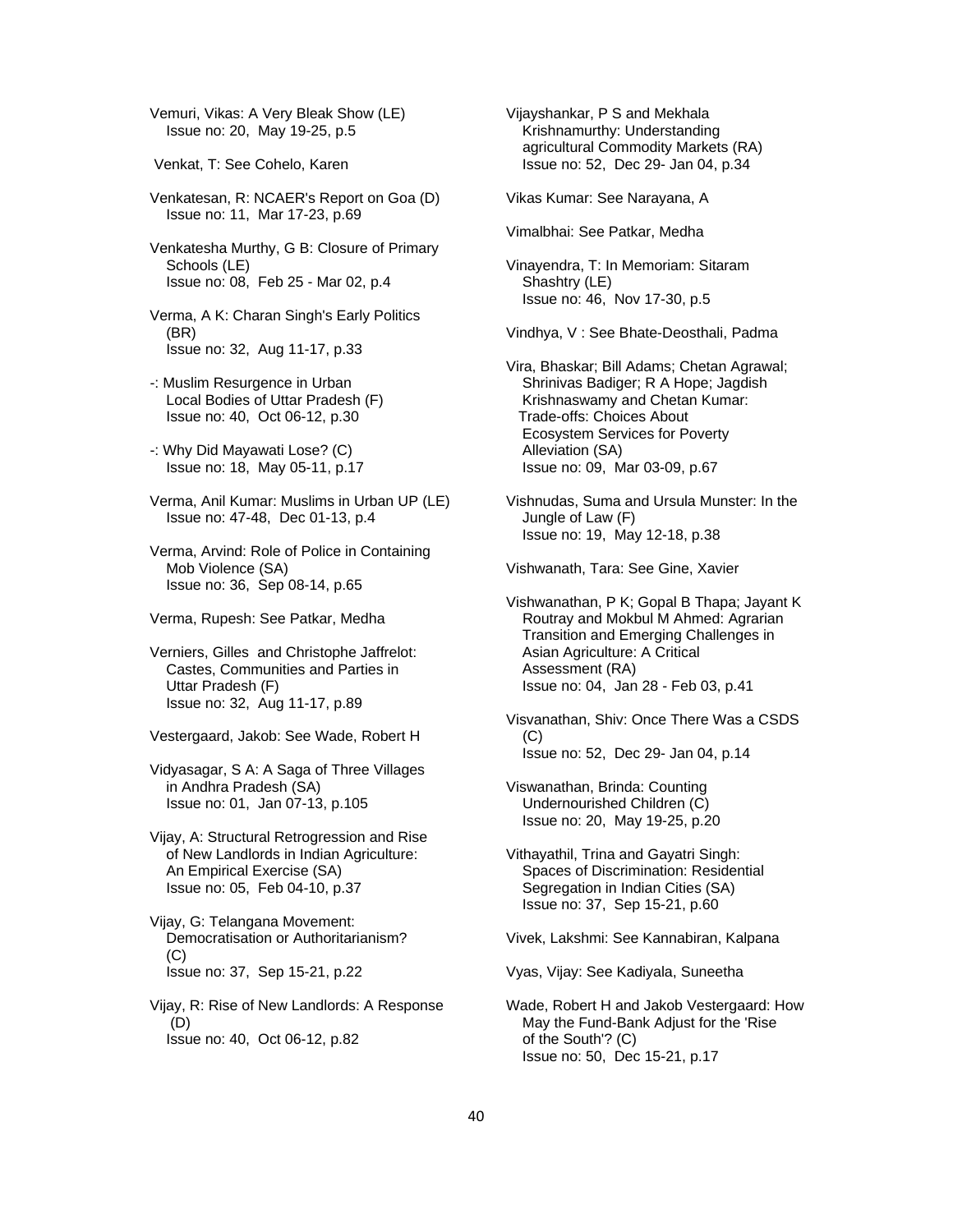Wade, Robert H: The Politics behind World Bank Statistics: The Case of China's Income (C) Issue no: 25, Jun 23-29, p.17

 Waknis, Parag: Macroeconomics Curricula in India and the United States (D) Issue no: 13, Mar 24-31, p.79

 Wallerstein, Immanuel: Reflections on Hobsbawm (O) Issue no: 46, Nov 17-30, p.39

Walther, Herbert: See Bhaduri, Amit

 Walton, Michael and Aditi Gandhi: Where Do India's Billionaires Get Their Wealth? (C) Issue no: 40, Oct 06-12, p.10

Wani, Milind: See Taraporevala, Persis

 Wankhede, Harish S : Ambedkar, NCERT Textbooks and the Protests (C) Issue no: 23, Jun 09-15, p.29

 - : Dalit Politics in Maharashtra (C) Issue no: 16, Apr 21-27, p.21

 Waseem, Mohammad: Clash of Institutions in Pakistan (C) Issue no: 28, Jul 14-20, p.16

Watarida, Masahiro: See Unoda, Yoko

 Watson, Dionysios: Greece Crisis: The Story of the Un-Representative Democracy (C) Issue no: 03, Jan 21-27, p.30

 Whitehead, Judith: The Neo-liberal City: A Critical Geography (BR) Issue no: 13, Mar 24-31, p.31

Wilkinson, Rorden: See Scott, James

Wilson, Nevin C: See Lal, Pranay G

Wilson, Rona: See Geelani, SAR

Wirkierman, Ariel L: See Bhaduri, Amit

 Wise, Timothy A and Sophia Murphy: The Continuing Food Crisis: Global Policy Reforms Lag (F) Issue no: 08, Feb 25 - Mar 02, p.39

 Witsoe, Jeffrey: Everyday Corruption and the Political Mediation of the Indian State: An Ethnographic Exploration of Brokers in Bihar (SA) Issue no: 06, Feb 11-17, p.47

 The Women of Koodankulam : From the Women in Koodankulam (LE) Issue no: 35, Sep 01-07, p.5

 Xu, Zhun: The Chongqing Event and its Implications (C) Issue no: 16, Apr 21-27, p.12

- : The Chinese Agriculture Miracle Revisited (SA) Issue no: 14, Mar 07-13, p.51

Yadav, Kamla: See Moti, Ganpat

 Yamashita, Nobuki: US and Japanese MNC Affiliates: A Comparison of India and China (F) Issue no: 47-48, Dec 01-13, p.109

 Yambem, Sanamani : A Personal Loss (LE) Issue no: 30, Jul 28-03 Aug, p.4

 Yamini, Shruti and Bipin K Deokar: Declining Household Savings (F) Issue no: 50, Dec 15-21, p.75

Yamini, Shruti: See Prasanth, V P

Young, Stephen and Craig Jeffrey: Making Ends Meet: Youth Enterprise at the Rural-Urban Intersections (RA) Issue no: 30, Jul 28-03 Aug, p.45

 Zachariah, Anand: Tertiary Healthcare within a Universal System (P) Issue no: 12, Mar 24-31, p.39

-: See Shukla, Abhay

 Zaidi, S Akabar: Contesting Notions of Pakistan (RA) Issue no: 45, Nov 10-16, p.32

 Zerah, Marie-Helene: See Mukhopadhyay, Partha

 Zia, Afiya S: Social Media Politics in Pakistan (C) Issue no: 07, Feb 18-24, p.16